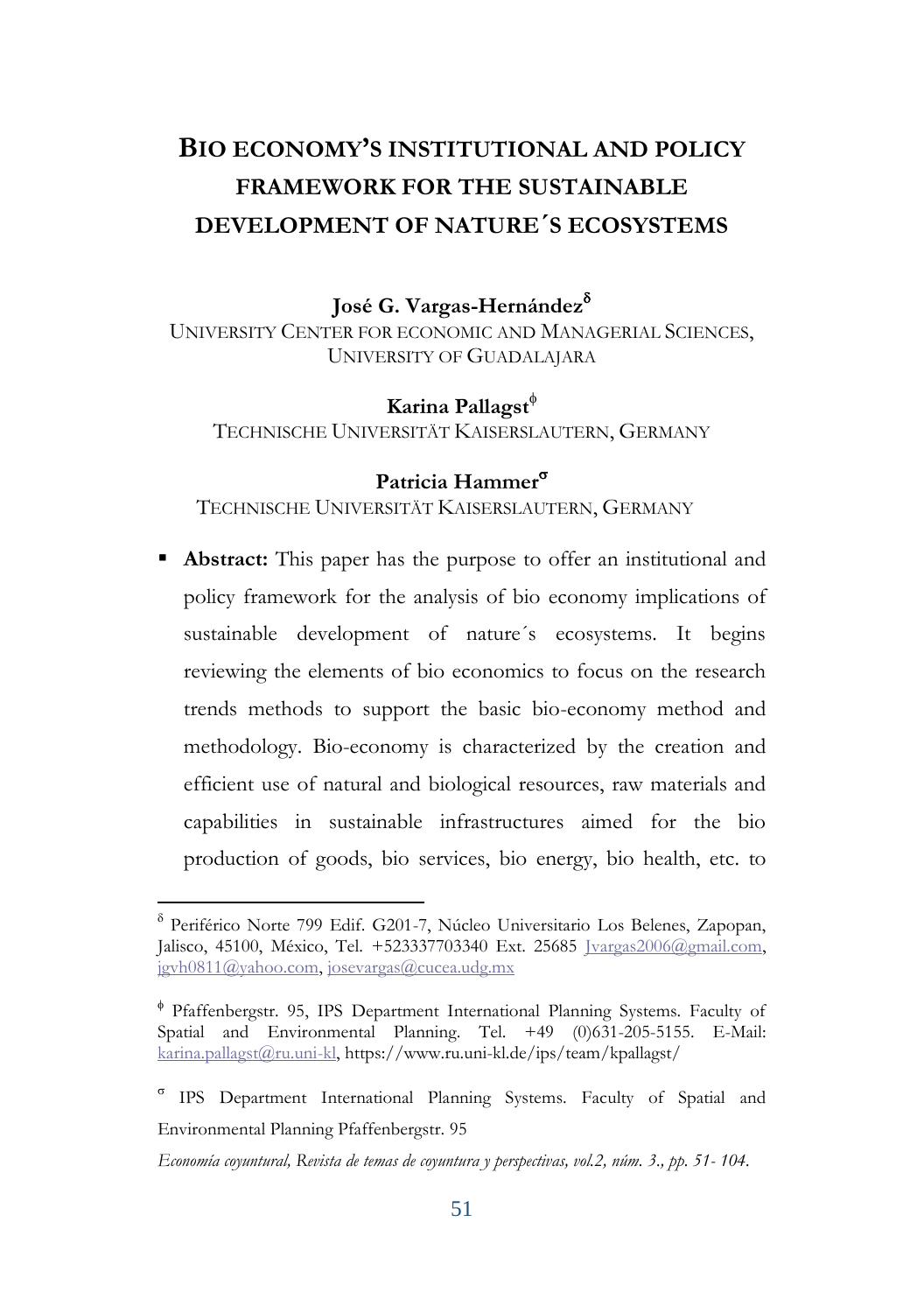achieve sustainable lifestyles, wealth and economic growth. Finally, this paper supports the argument that bio-economy indicates the limit of the socioeconomic activity for which a biological system could be used without destroying the necessary conditions for its regeneration and therefore its sustainability.

- **Keywords:** Bioeconomy, institutional framework, policy framework, sustainable development, natural ecosystems.
- **CLASIFICACIÓN JEL:** 013, 013, 044, Q02, Q03
- Recepción: 09/05/2017 Aceptación: 25/06/2017

#### **1. INTRODUCTION**

This paper has the purpose to offer an institutional and policy framework for the analysis of bio economy implications of sustainable development of nature´s ecosystems. According to Foucault (2003), human species has been conceived of as a bio-economic problem since the beginning of capitalism despite the considerations on its biological, economic and social conditions. The sustainability of bioeconomy remains as uncertainty and bio-economy challenge to deal with the environment issues (Batie, 2008; McCann, 2013).

It has been considered a myth that bio-economy promotes solutions of sustainable problems by substituting fossil resources by biomass raw material (Pfau, Hagens, Dankbaar, Smits, 2014). Sustainable growth from sustainable bio-economy plays a key role in reaching a resource-efficient and low-carbon sustainable economy. Sustainable bio-economy development addresses societal and economic challenges related to sustainable economic development on issues such as climate warming and fossil resources, natural resource scarcity, biomass competition, biodiversity, waste streams, governance,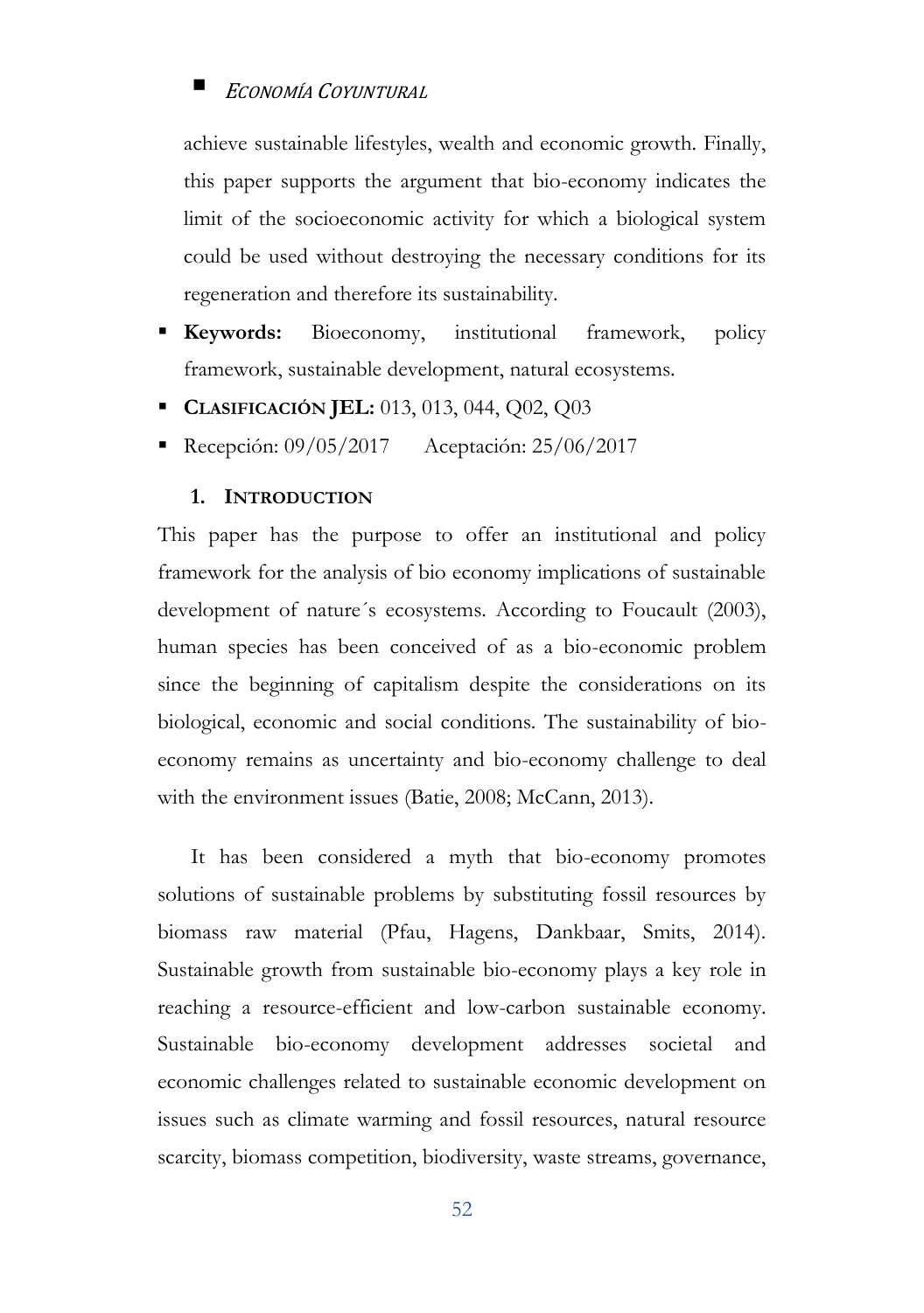social well-being, etc. Former waste streams from one process are the raw materials for next process on the bio-economy web.

Not all the challenges can be solved at once (Philippidis, M'barek, and Ferrari, 2016). It is relevant to identify bio-economy processes to achieve potential gains, benefits and values addressing the scientific, biological, economic, governance, etc., issues. A governance framework is required for a transition to a bio-economy to be a sustainable one.

 Coordination of different policy areas impacting bio-economy provides an effective institutional governance framework. Dividing the bio-economy activities in sectors fails the integration and convergence of research and technology development, infrastructure and governance practices. Creating coherence between bio-economy´s policy framework and other different policy areas and measures are necessary for a good governance and require action. Two barriers for governance are the institutional fragmentation and incoherence (Loorbach 2010).

This paper is structured beginning from an institutional framework anlaysis followed by a policy framework analysis describing the policy formulation and determining the influencial factors and the policy implementation. Then the paper goes into review the elements of bioeconomy detailing the renewable bio mass, the importance of converging technologies and bio technology in the function of bio production. The paper also analyzes the bio economic research trends related with consumption patterns and climate change, as the critical ones followed by the basic bio-economy method and modeling used. Finally, some concluding remarks are also offered.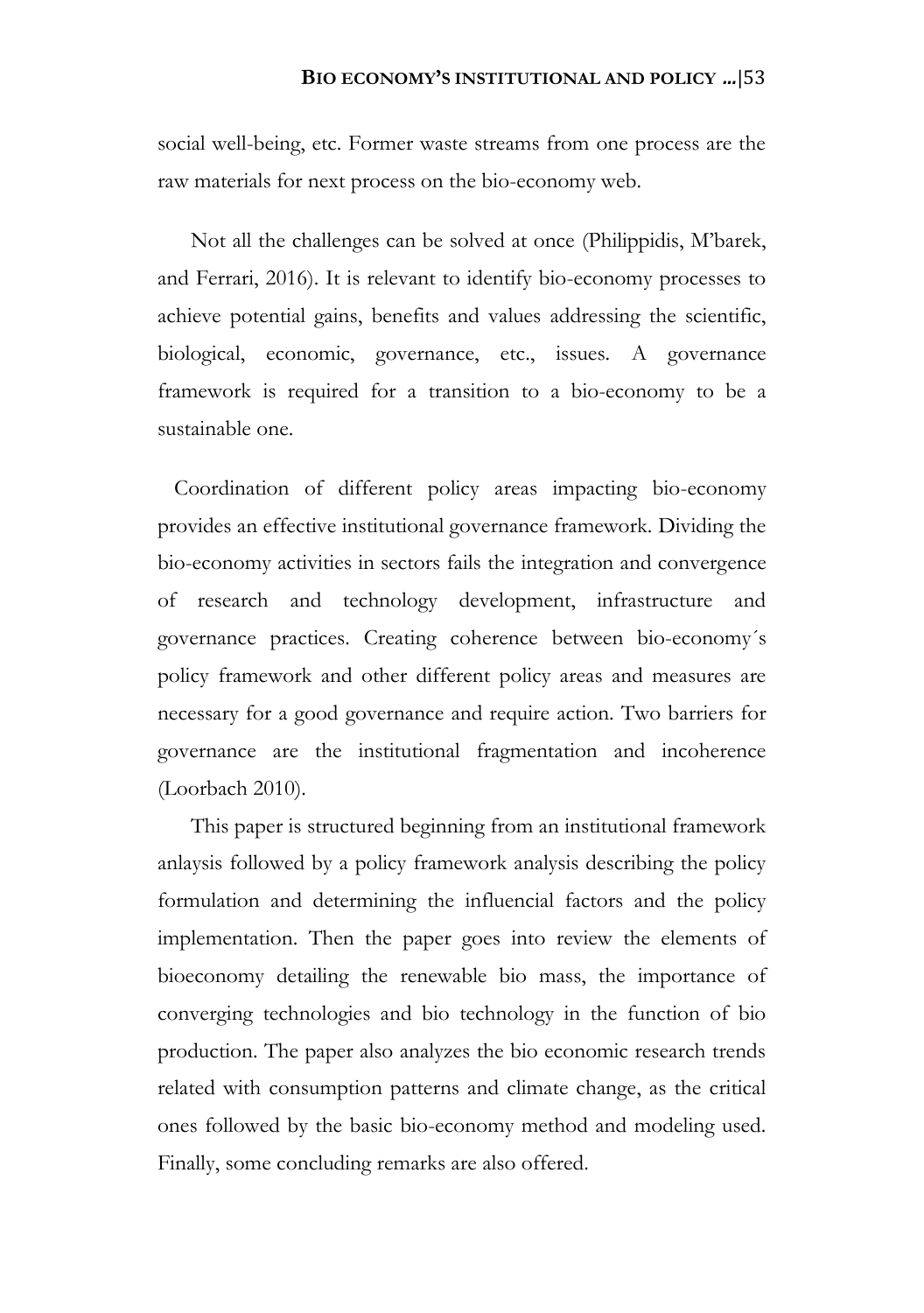### **2. INSTITUTIONAL FRAMEWORK**

Bio-economy is influenced by uncertainties such as fossil fuel services, regulations on climate change, biomass available, etc. The system of organization relates the modes of regulation and development with their degree of complexity. Bio-economy promises to solve problems for humanity by supporting sustainable economic growth, using natural renewable resources rationally, taking care of the environment, preventing climate change, and so forth, activities that require collaborative institutions, policies and knowledge. Institutional, legal and regulatory policy framework is more conducive to bio-economy development. (OECD 2009a, 2009b)

An essential element for a framework of bio-economy of implementation is the integration and coordination of patterns of bioeconomic activities at local, state, regional and global levels, despite the geographic, institutional and cultural differences. Economic theory is grounded in biophysical reality where the human is a biological specie bound by biophysical processes and social beings shaped by institutional patterns.

Institutional regulations and policies are an important factor of bio-economy development to stablish the environmental and human development standards for the use of waste resources, bio production, bio distribution and bio consumption. The regulatory framework is critical for the research, development and innovation in bio-economy for all the sectors involved in the bio-economy web in these practices. The participation of governments with better regulatory frameworks, companies, civil society, communities, citizens with higher levels of investment, research institutions and higher education is crucial for the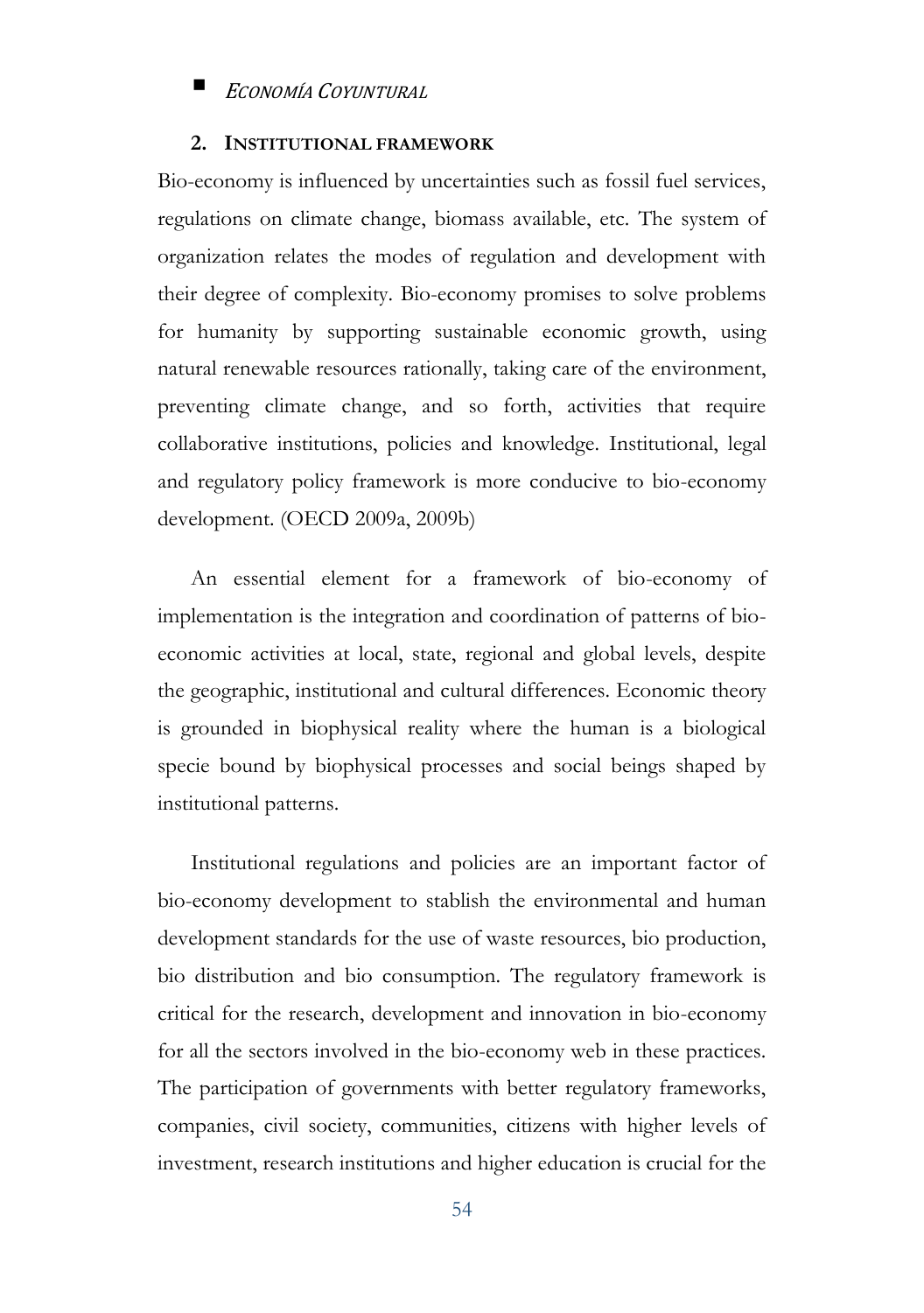development of bio-economics innovation. Reference is made to a force exerted by the government to regulate the population through the application of the political power in all aspects of life. That political power is reflected even in the green spaces of the cities.

For government, bio-economy is the part of economics using biological resources, biomass, and bioprocesses for the production of value added bio based products. Under the German approach, the government had a monopoly on city planning, which it considered to be an important part of the strength of its country. Other governments have addressed the need to streamline activities, from the hierarchy of vehicular and pedestrian fluids to the street layout, but also fostered special spaces for certain activities, and at the same time encouraged the participation of government and citizenship bodies in the processes of rearrangement, motivating collective actions and used instruments such as expropriation and land control in order to facilitate the processes. (Timmons, Harris, and Roach, 2014).

Bio-economy systems at national level are dependent on global economic developments, global trade patterns and regulations, sustainable and climate protection issues. Legal and regulatory frameworks may facilitate organizational transitions towards a more bio economy-oriented activity in the market place and become positioned in a market share. Economic structure decisions on bioeconomy demand and supply of products determine the growth and limitations of the bio-economy system and biomass production (Hoefnagels, Dornburg, Faaij, Banse, 2015) and further more biomass demand from other sectors such as bioenergy requiring technological development has an impact on regulations of the market.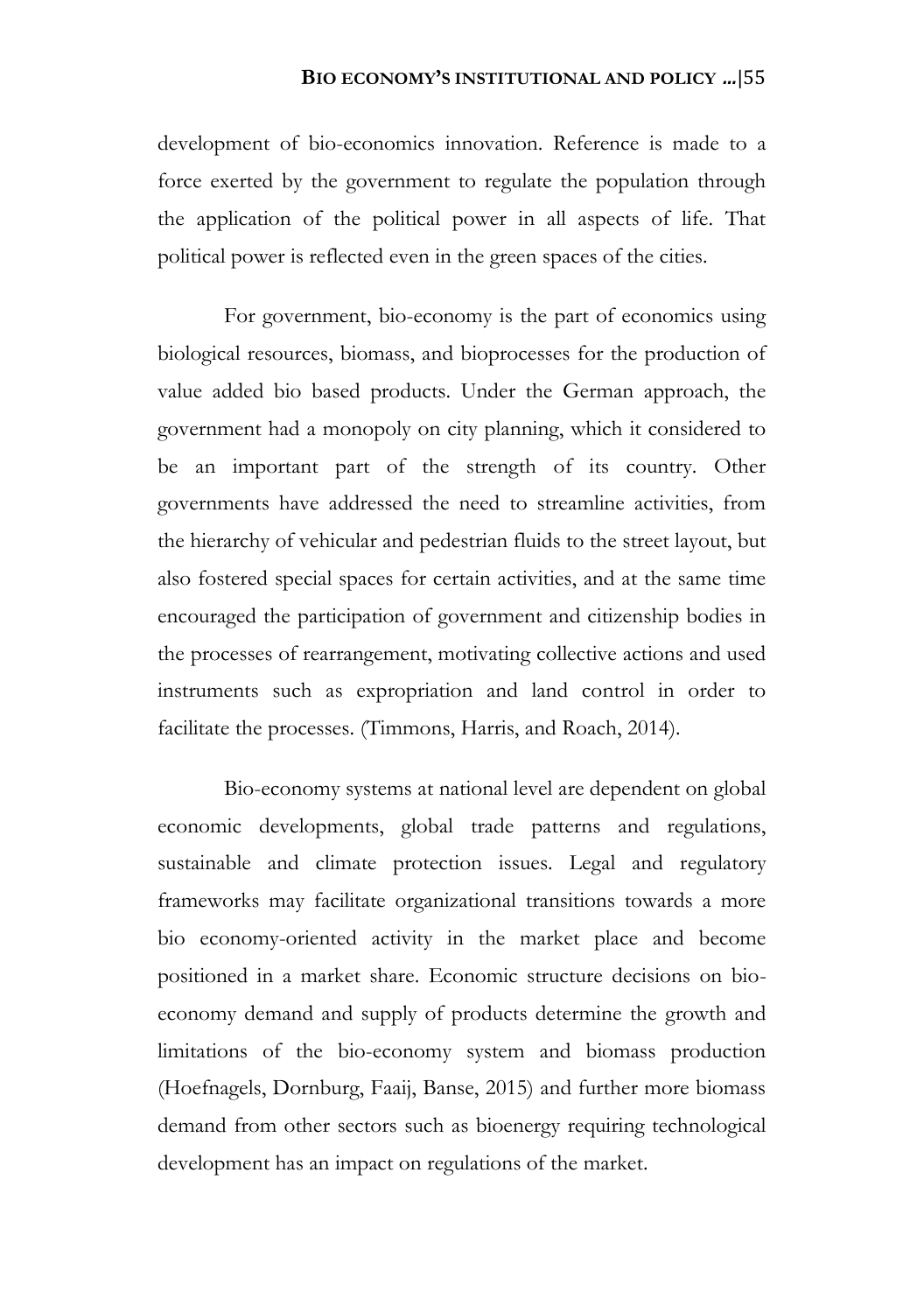Governmental institutions at all decision levels have a vital role in the creation and development of bio-economy environments where the contributions of academic and research institutions can find and implement new biotechnologies. In regulating the activities of the bioeconomics project, biotechnology such as bio-pharming plays a relevant role in the transition processes of the neoliberal economic system. The Bio-economy is promoted by biotechnology research in the context of industrial sectors with partnerships in the scientific community and funded by public and governmental institutions is application oriented with immediate results.

Research base in biological, environmental, economic, social, chemical sciences and engineering sciences supported by institutional infrastructure and supportive mechanisms aimed to achieve worldleading breakthroughs provide opportunities for the development of bio-economy. Advisory services in bio-economy can be provided by governmental and scientific institutions. Eco services focus on social entrepreneurship and relates natural environments to public goods and benefits agriculture, forestry, marina and food networks.

The needs of a sustainable bio-economy depend on exploitation if biomass resources supported by appropriate international legislation and institutions. In progressive evolution, institutions emerge as an exomatic feature and the production of exomatic organs is completely dependent upon people. Bio-economic Pressure (BEP) is the exosomatic energy demanded and consumed per unit of working time allocated in the primary sectors of the economy.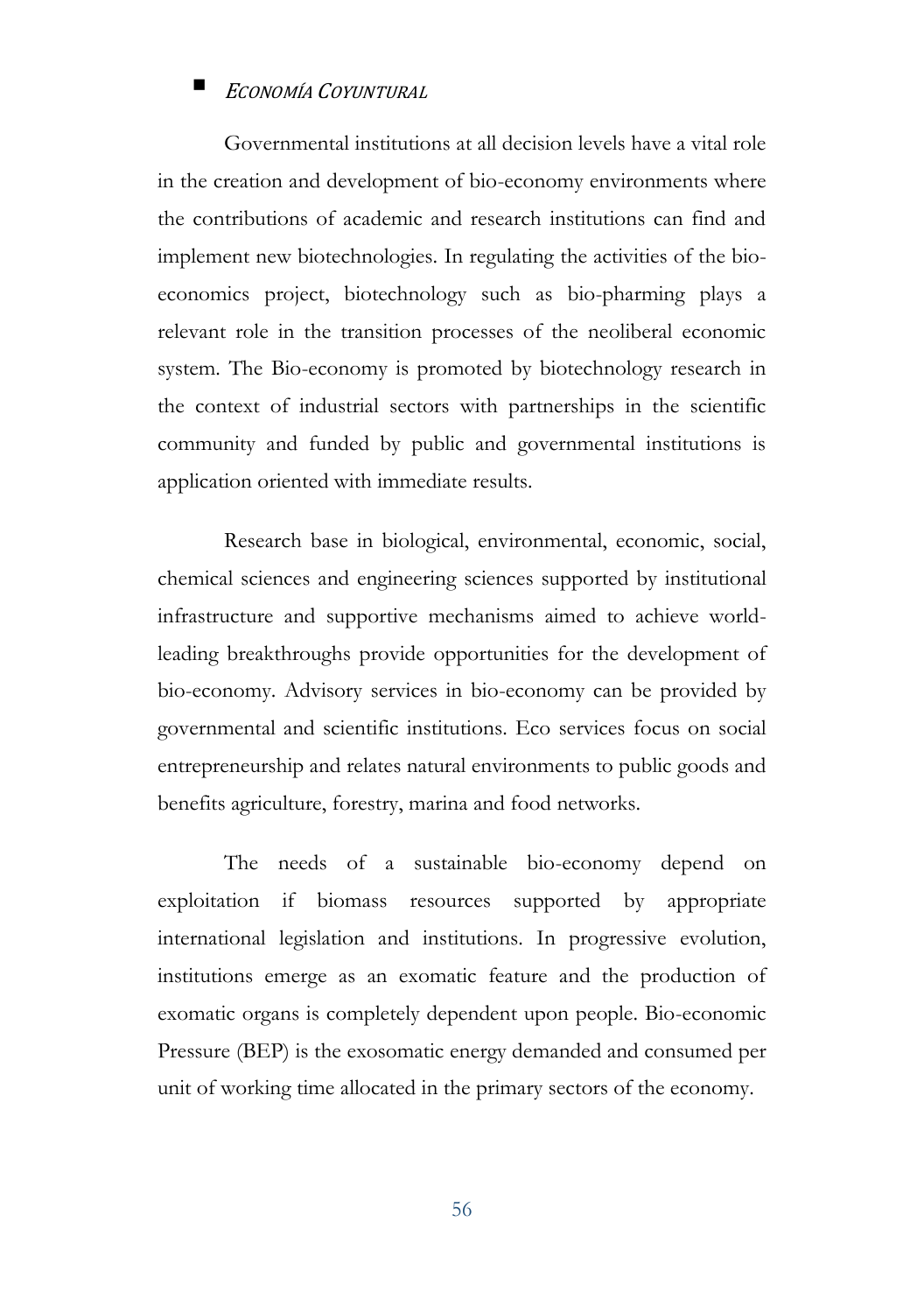A research project structure considers the current state of bioeconomy, trends, key drivers, emerging business models and institutional, legal and regulatory policy. A challenge for research institutions, government and firms is measuring the results of bioeconomy sustainability require indicators to elaborate the reports. Economic institutions of beekeeping are useful to analyze the bioeconomic of management of livestock economics and domestication of species. Champetier, Sumner and Wilen (2010) developed a bioeconomic model of beekeeping to explain the dynamics if bee population in terms of biological and economic factors. The model developed was designed for honey bee management under a wide scope of the bio-economic approach, as the authors recognize.

Societal support to complete the bio-economy processes and to dismiss the social fears and concerns need to be addressed an overcome in a global context. Bio-economy is a key element for solving societal challenges and active-lifestyle orientation. Integration of bio-economics with society and business in a more cooperative approach is becoming more efficient not only as a sustainable creator of employment conducted until now at national level, but to address the societal challenges.

Firms, social advocacy movements, societal groups counterbalance the fossil-based market.

In 1976 Georgescu-Roegen developed a comprehensive theory of bio-economics framed by economy, society and biophysical constraints of social organization of economic activity. The main argument was that economic activity and decisions should be based on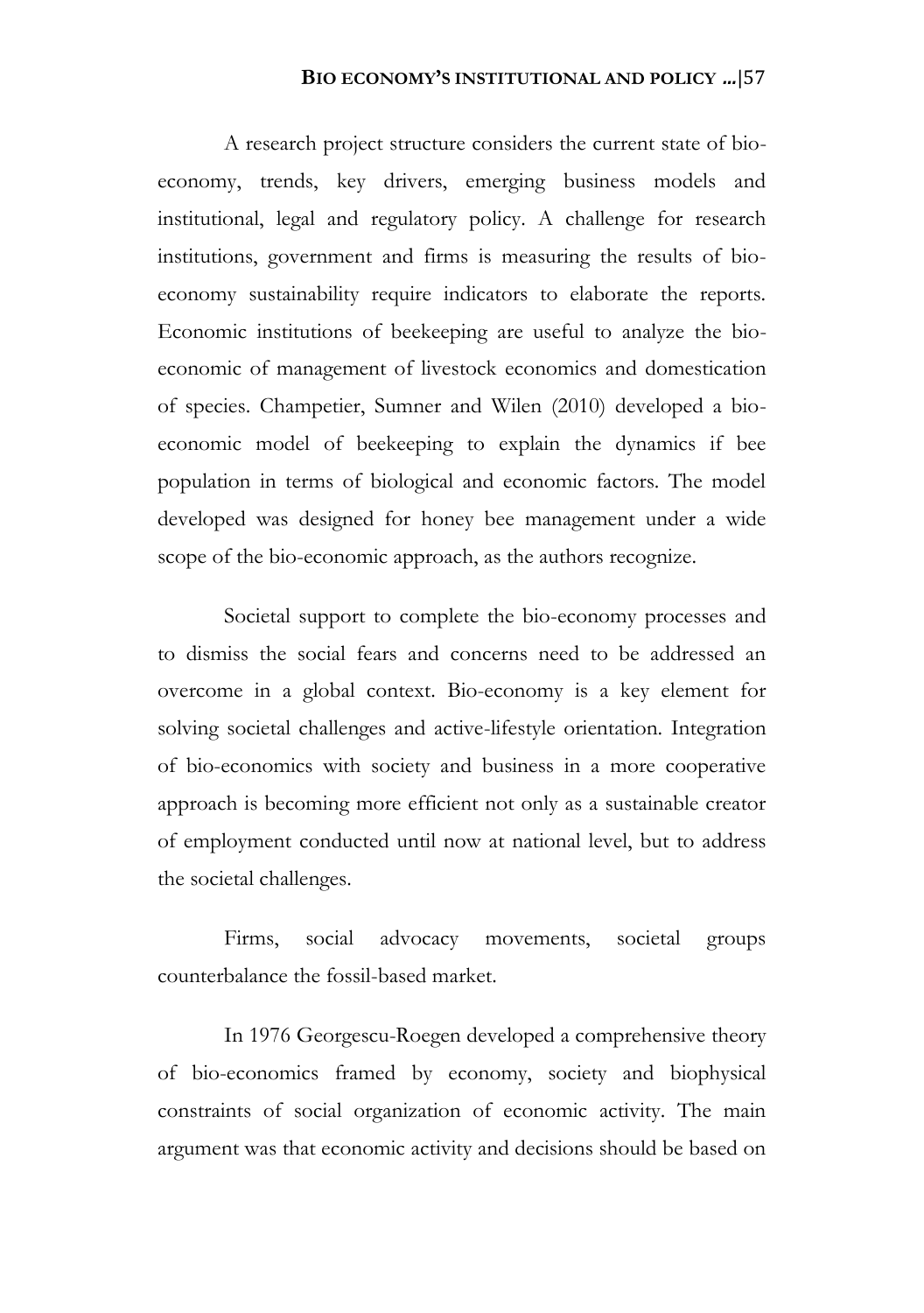biophysical and social context of consumption and production beyond the market exchanges. Development of bio-economy is sustained for the approach for a whole system to achieve sustainable bio-economy and the cycle life consumption to reduce societal consumption and to implement a bio-based production where the end of the life of one product is the raw material for the beginning of new bio-product. From the bio-economy activities, lifecycle assessments as a tool contributes to sustainability, to analyze the implications and impacts.

The bio-economy is fundamental for the transformation of societies, since it develops under the premise of sustainable consumption and production. Bio-economics as the economy of the third path promises to be the foundation for the sustainability of society and companies, surpassing the model of destructive competitiveness centered on the survival of the strongest and exclusive extraction of natural resources.

The creation of wealth through bio-economic capitalism, which in a long-term constructive way tends to eliminate externalities and to develop a more just and egalitarian society, homogenizing income and forming spiritual values. A good example is the city that was designed to conform to the principles of a society logic, or at least some attempts were made to order it. Green areas are designed to decontaminate and generate value in cities. Although they are areas in charge of providing society with a clean space where they can have contact with nature, they leave the visual contamination and contribute to the environmental requirements set forth by the World Health Organization (WHO) (SEMADET, 2013a, 2013b).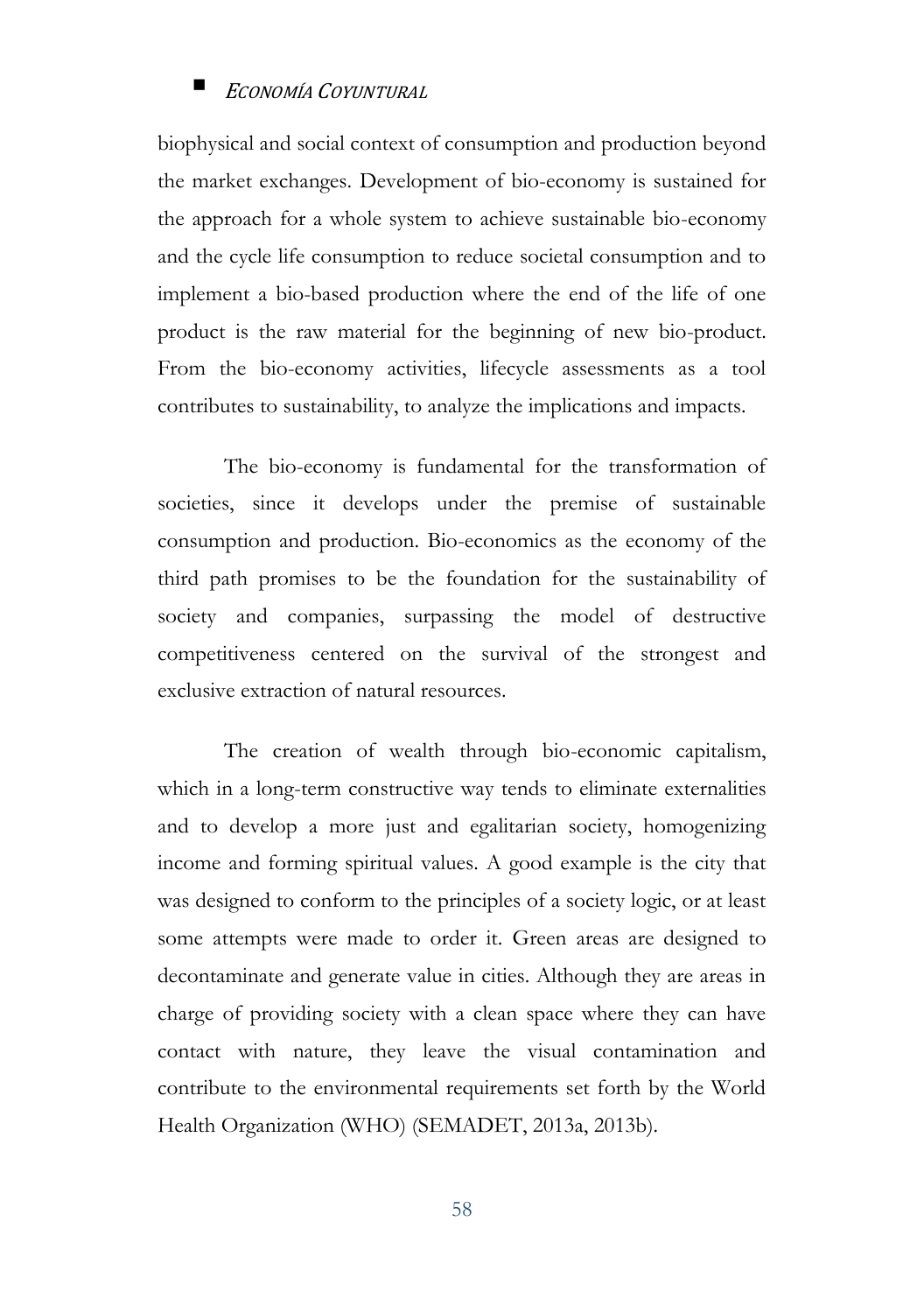To evaluate the potential impact of biosciences and biotechnology applications in bio-economy at society-wide level. Bioeconomy is a new opportunity facing some of the society´s challenges such as converting feedstock and waste resources into providing high value sustainable resources and bio products.

The institutional bio-economy is based on the institutionalization of non-economic components such as empathy, solidarity and compassion under the principle of ethic and socioeconomic equality and equity thorugh the agencies of cooperation and reciprocity. The forms of adaptability of rural spaces on the periphery of cities must be classified as micro-social processes of conurbation, which demands increasingly efficient and legitimate responses, and imply the increase of local capacities in terms of foresight and strategic thinking for the development approach by the institutions and their upward concreteness in community development. Social adaptability is understood as the capacity of social agents to act, effectively and jointly, on the basis of a conception agreed upon and fostered by consensus between different levels and sectors of the institutional apparatus. To propose to characterize the adaptability capacities of the rural spaces and settlers, following for this the premises that feed the evaluation processes of the European policy of rural development namely (Comisión European para la Agricultura y el Desarrollo Rural, 2014):

Future developments of bio-economy is dependent upon institutional and technological developments.

### **3. POLICY FRAMEWORK**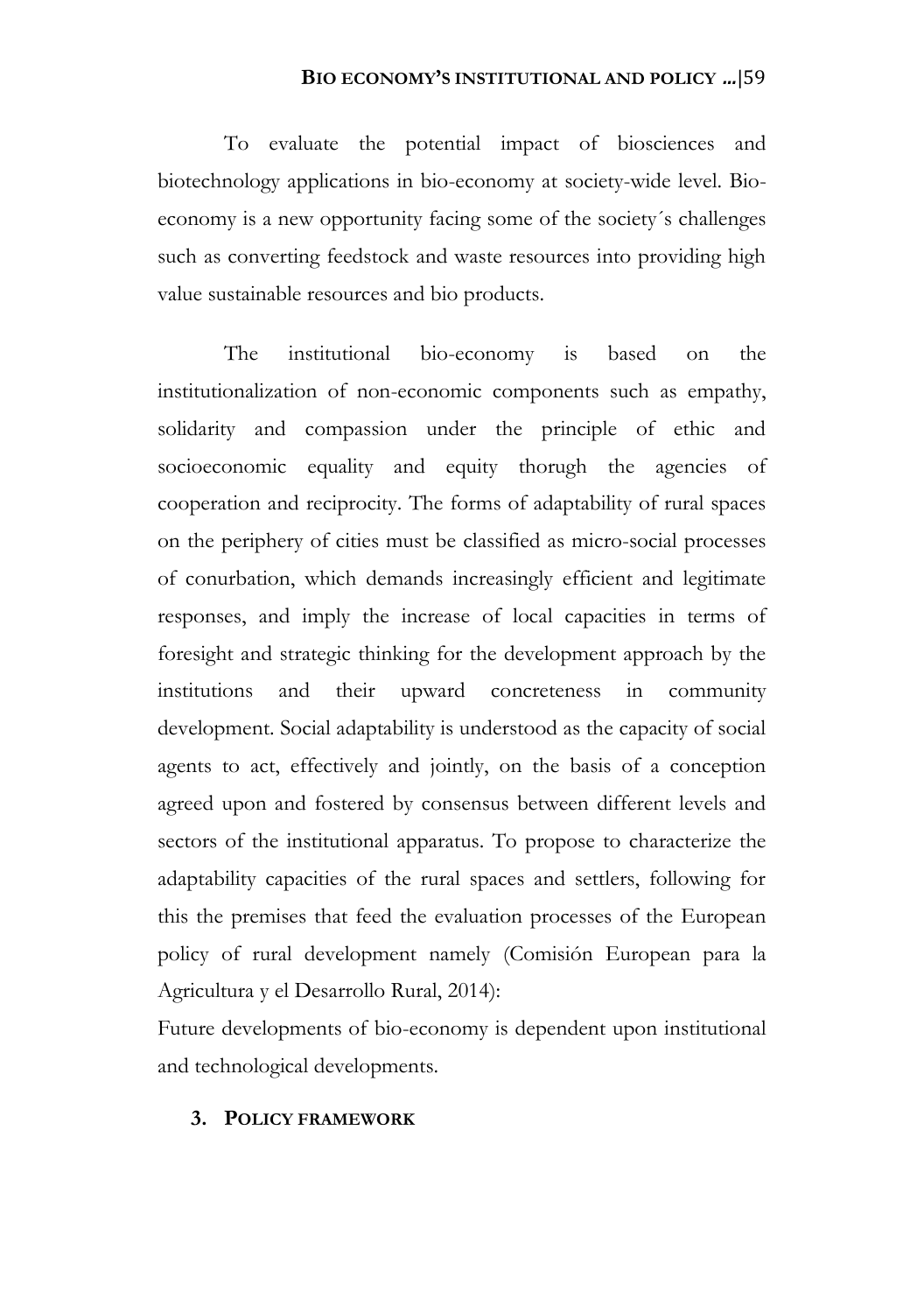Bio-economy is a new concept to be integrated into policy (Levidow *et al.)* and into strategy. Bio-economy strategies foster the policy strategies process. Bio-economy is a strategic option in a comprehensive economic policy development and regulated according to their specific sectors (Bundesministerium für Ernährung und Landwirtschaft, BMEL 2016). Transition towards a bio economy should be supported by policy instruments to achieve a sustainable economy and political stability.

Bio-economy set policy recommendations to address future societal challenges on sustainable ecosystems, global food security, creation of smart bio products and biofuels, development across all sectors, from agriculture and manufacturing and bioenergy. To assess public policy issues encouraging research and innovation, removing barriers and forming strategic cooperation relationships and alliances between the different stakeholders and economic agents.

As reported previously by OECD (2009a) inform some political events may influence the development of bio-economy such as the quality of governance or the system of regulations and policies and the economic competitiveness of biotechnological innovations. A policy agenda on bio-economics requires a framework for cooperation relationships between different institutions, technological and economic sectors, including society, business and government. The current bio-economy agenda is creating some developmental problems that could lead to a failure, if the lessons from the past are not recognized, learned and adjusted, as the damage caused in the case of the agro fuel.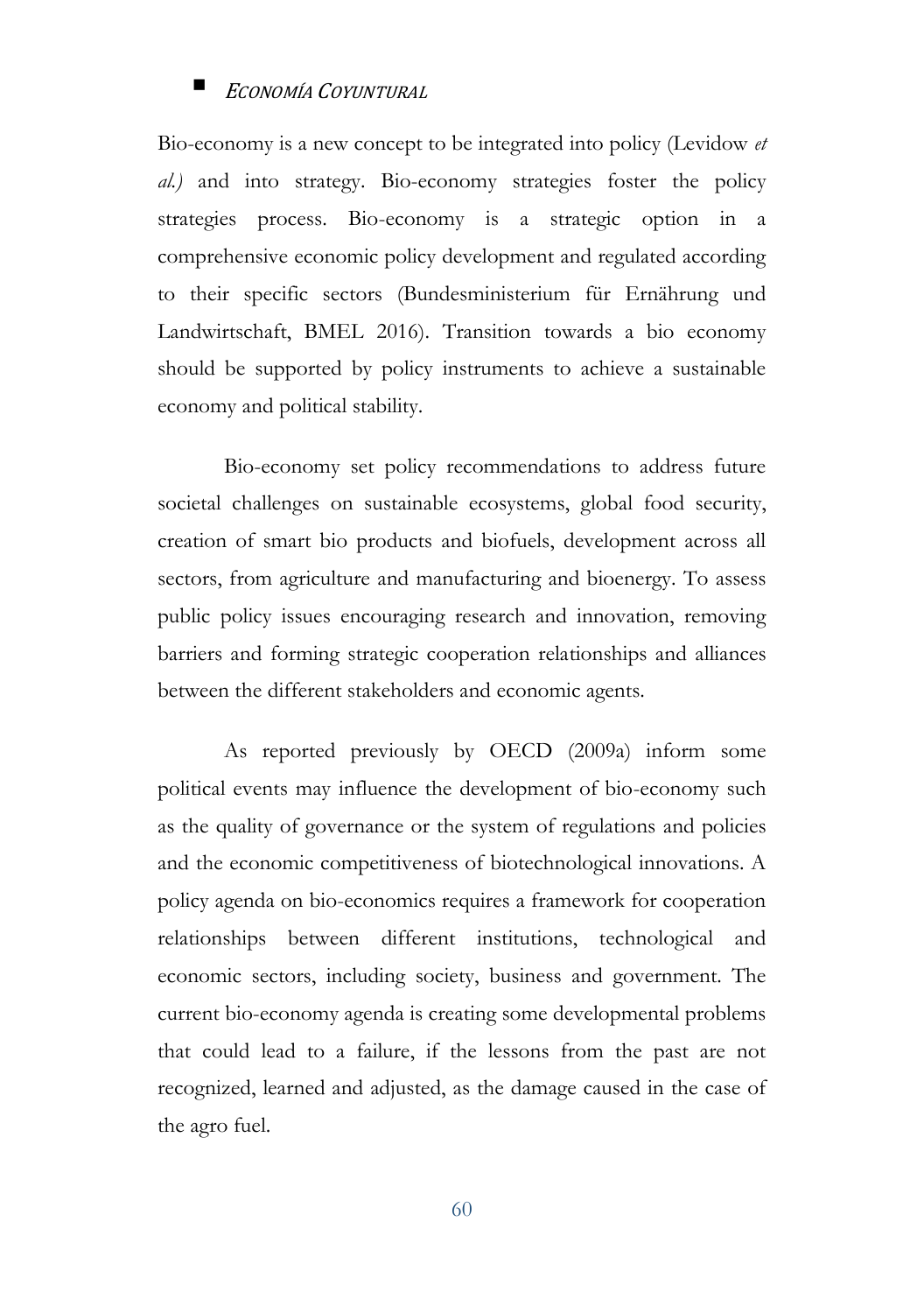The bio-economy is a strategy of cooperation between different sectors, and coordination between stakeholders and policies, academics and civil society as it has been stablished in 2013 in The European Bio-economy Panel. Also, multilateral initiatives in knowledge-based bio-economy strengthens policy research.

### **A. POLICY FORMULATION**

Policy formulation and development and investments are required for an effective bio-economy innovation system based on circular economy. Bio-economy activities are growing in the biosciences in some countries faster than others. Policy decisions on creating a high value bio-economy should focus on waste feedstock has an economic potential for the bio-economy including industrial biotechnology. The bio-economic spatial policies are different from any spatial policy in terms of both their application and their performance. The consequences of this urban growth can be observed in urban sprawl. In developing countries, however, urban sprawl is aggravated by the lack of city planning and the lack of public policies to regulate urban growth. Since the 1950s, in most Latin-American cities have experienced intense growth due to the industrialization of the country, and since 2001, policies have been implemented to prevent disordered urban development.

Bio-economy needs more flexible coordination and integration of efforts among academics, stakeholders, policymakers, etc., conducive on a bio-economy web to become more sustainable from the raw materials to the residues. Technologies platforms, such as the European (ETPs) are supporting structures of collaboration policies to provide a framework for bio-economy organizations to further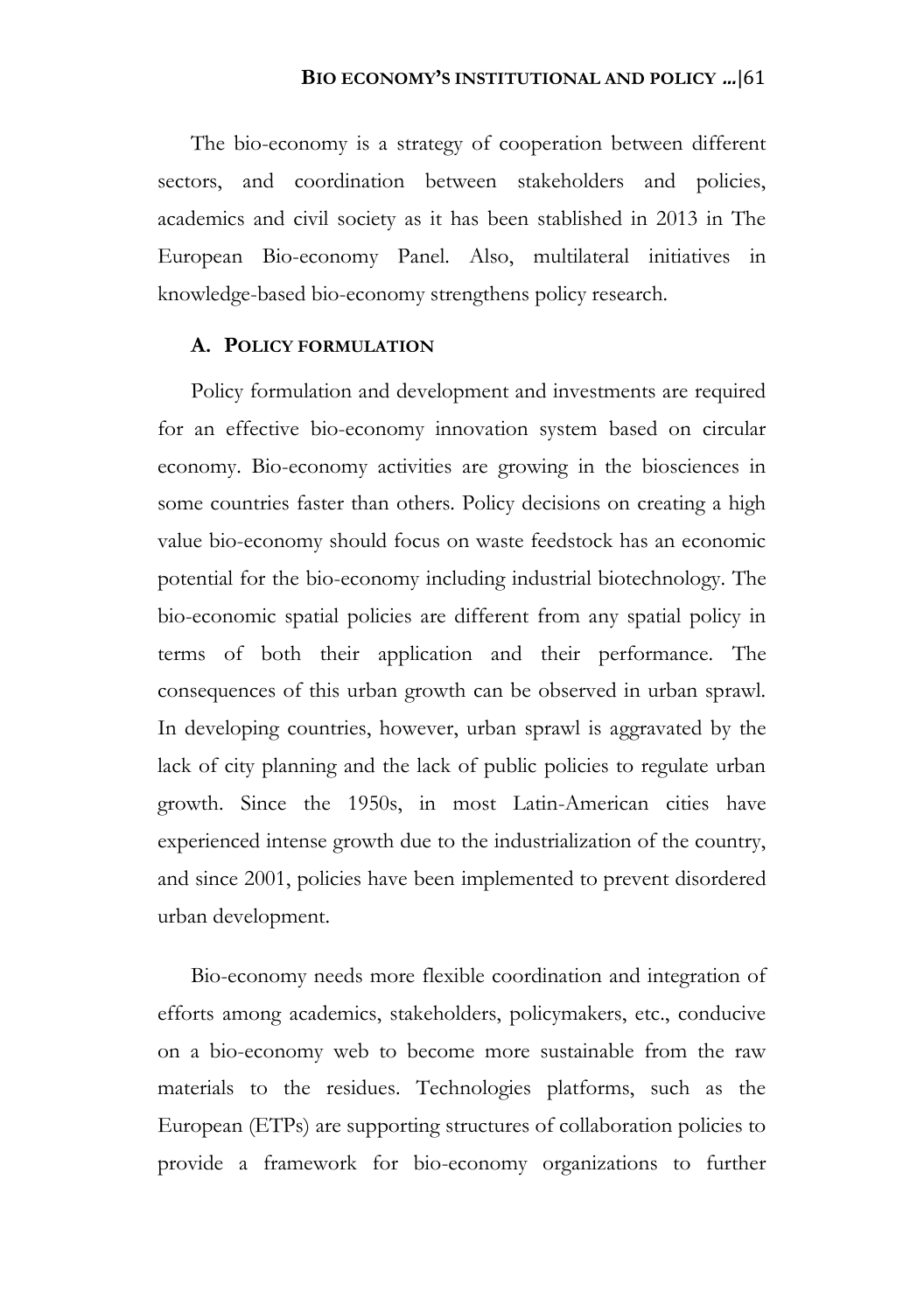develop the concept. In Berlin in November 2015, the World Bioeconomics Summit is held as the "first platform to generate community and discuss bio-economics policies globally" (GBS, 2015).

Biological resources and raw materials for bio production offer a potential to address societal challenges with the collaboration of all stakeholders involved in policy making for the implementation of bioeconomy as the driving force. Resources of bio-economy can minimize threats to human health, improve nutrition, developing foods, reducing GHG emissions, etc.

The different stakeholders participating and cooperating in the bio-economy web platform should have an important role in gathering, sharing and spreading information and communication on bio-economy issues. Bio-economy developments have some communication and understanding implications to improve the social image across the various economic and industrial sectors and stakeholders and increase scientific and technological awareness. The success of the bio-economy is likely to depend on active participation in both policy-making and specific projects. The agro energy policy has limited impact in less developed countries where the bioeconomy's development is in its early stages (Paul, 2013). The focus of bio-economy on agro fuels has have until now negative impacts on economics, social and environment.

### **B. INFLUENTIAL FACTORS**

The identification of the factors that influence the development of the bio-economy acts as the basis for establishing the vision and objectives of a transition to a bio-friendly economy.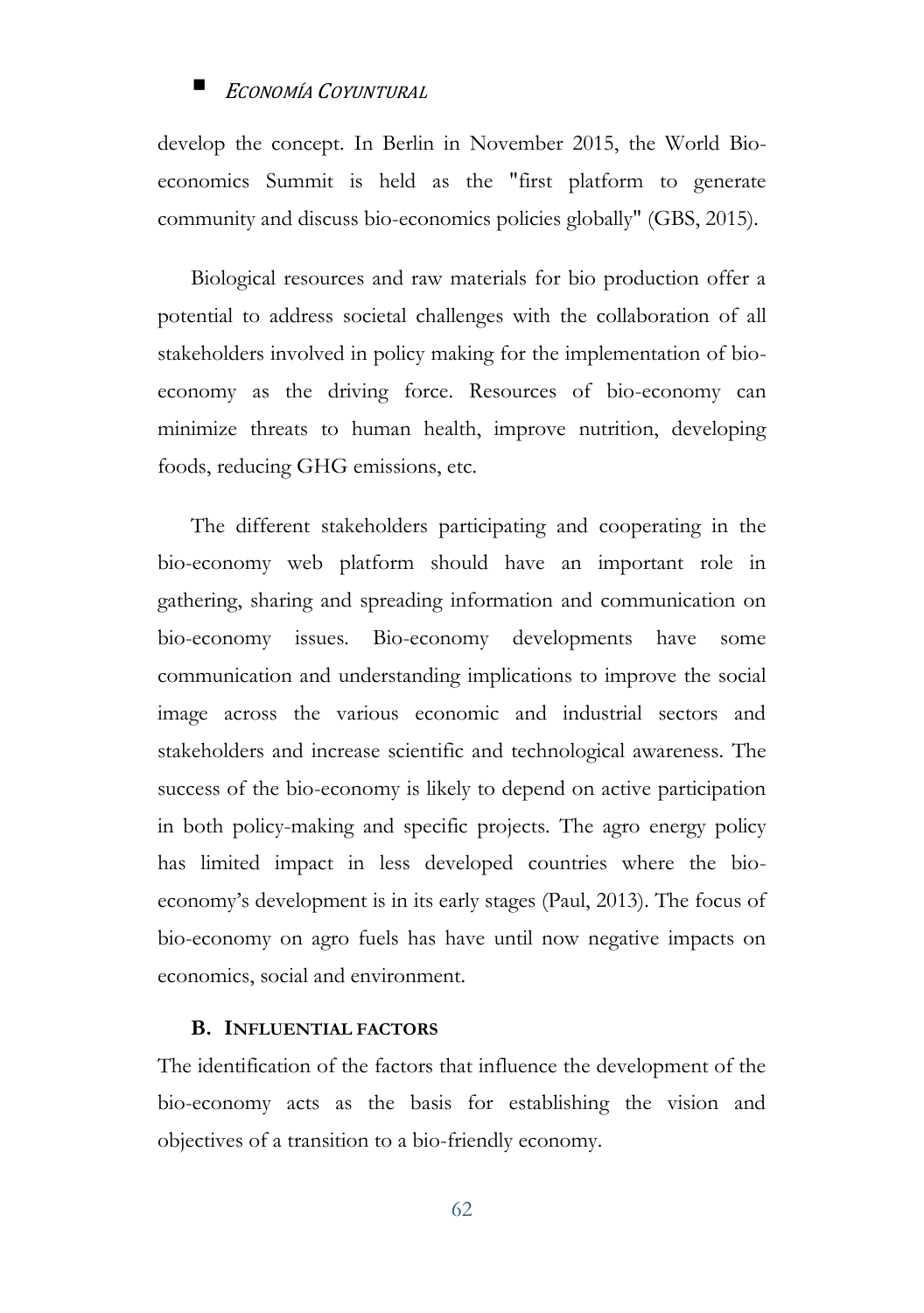When uncertainties are high having an impact on the bio-economy and is considered as a policy to identify the influence of factors and the different future options. External influence factors can act as levers for steering the development of the bio-economy. Influential external factors are considered active factors for the potential they have an impact on the development of bio-economy systems, such as the demand for energy from biomass driven by climate policies affecting raw materials and fossil energy, such as the case of policies affecting the energy efficiency.

Initiatives of policy making, market agents and other external factors such as international trade, climate change, innovation and technologies, new discoveries of fossil resources, etc., have an impact on the availability of natural and biological resources and biomass raw materials, vital for bio-economy development. Policy making and inter dependencies with international trade agreements and energy and climate policies are determinant for the relevance of future bioeconomy scenarios and bio market expansion.

The bio-economy development is influenced by government policies and regulations enacted to resolve different crises caused by scarcity of resources, shortages of food and water, finances, etc. Scarcity of mineral resources and the shortage of energy limit the survival of humanity. The role of government besides the policy and regulation framework, provides sufficient funding programs for the use of biomass use (Carus, Carrez, Kaeb, Venus *2014)* and natural resources. Bio production using the framework of bio-economy should have the same policies and regulations to be managed equitably under the same framework of development and incentives.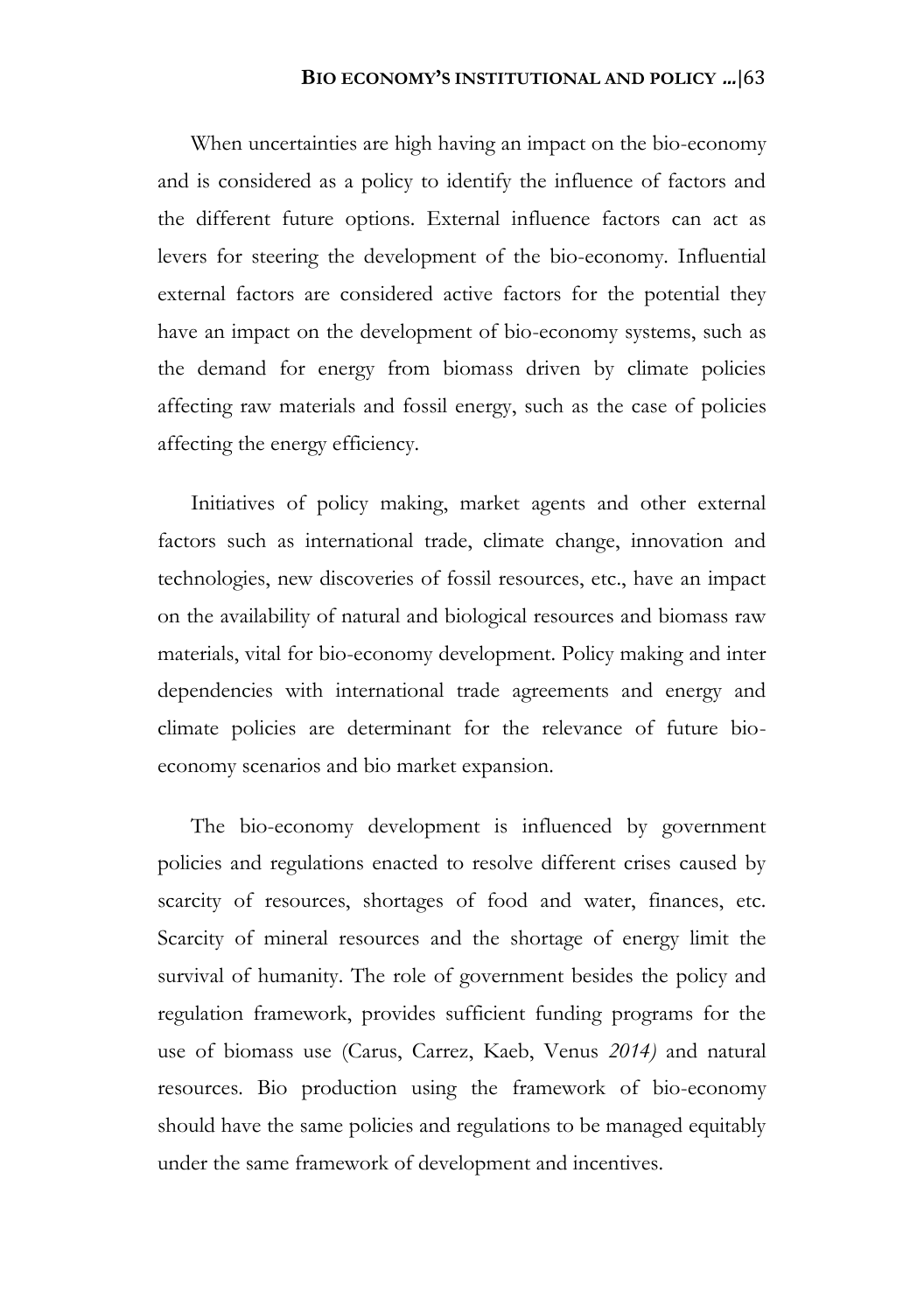Bio-economy progress in technology and commerce is outpacing the policy and regulatory frameworks and urging governments to design the bio-economy policy agenda. However, the European Union's bio-economic agenda is more oriented towards the sustainability of the processes and functions of ecosystems and natural resources in terms of environmental impacts through interventionist policies of governments.

The bio-economy is related to nature and natural environments. Biological resources and the natural environment are intrinsic to the socioeconomic system and not incidental. They are not gifts from our ancestors to abuse and destroy, but should be seen as loans to use and care, to pass them on to generations to come. As a factor of production, they are essential for the production process, because the genres of use that originate them, are different from those that originate the traditional factors of production and also generate increasing returns.

Production-based bio-economy requires influence factors from a bio-economic systemic perspective (Dewatripont, Roland, 1995; Advancing renewable energy policy in Europe 1997). Key actors and other influence factors in bio-economy based activities are identified and design bio-economy scenarios (Carus, Carrez, Kaeb, Venus, 2014). An analysis of bio-economy scenarios consists of an status quo analysis, identification and characterization of influence factors, formulation of projections and design of scenarios. Projections of the influence factors on the bio-economy system may result on favorable developments (European Commission (2014). Innovative, Sustainable and Inclusive Bio-economy, 2014).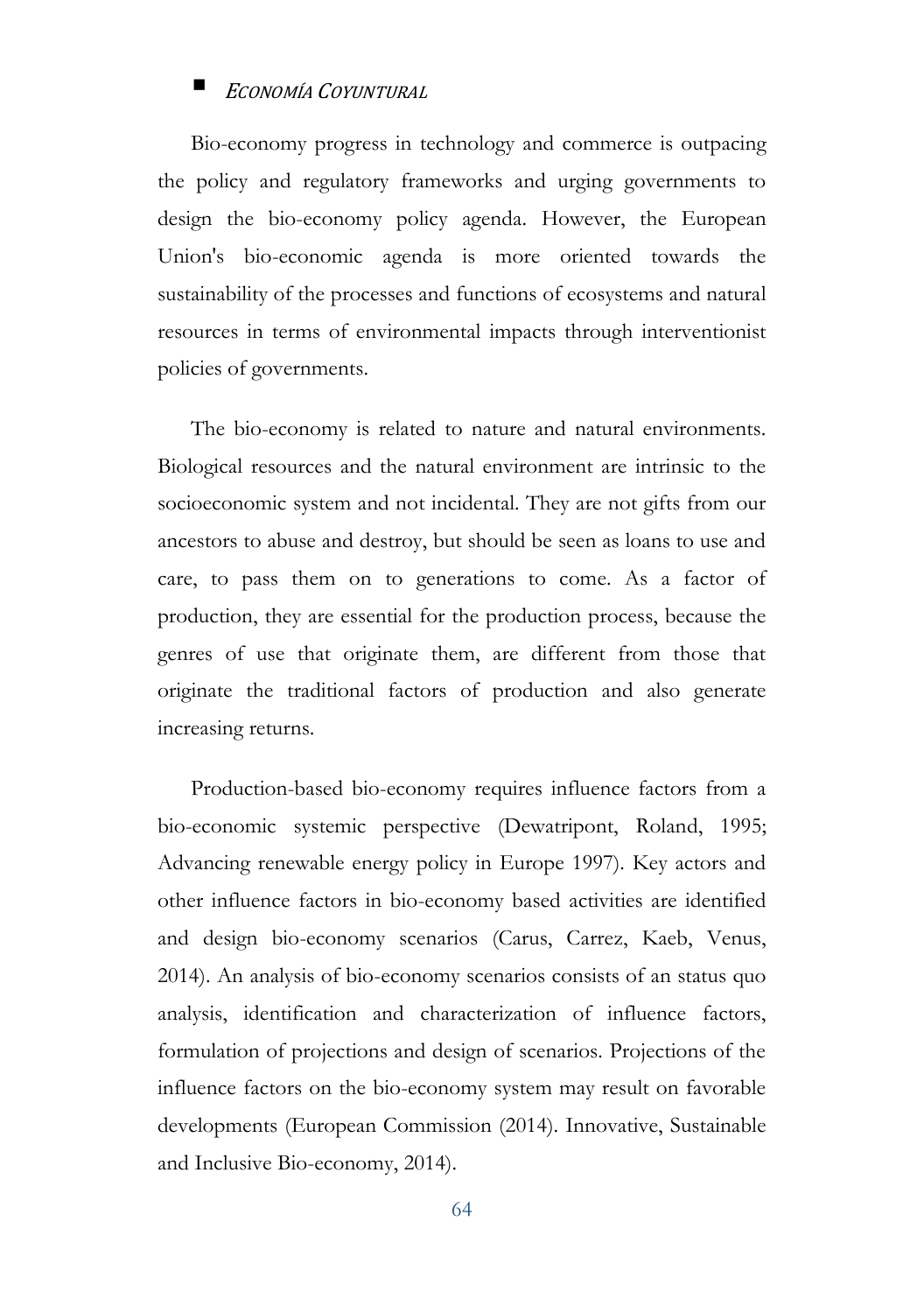The most influential factors are characterized, defined and explained in the role and function in the bio-economy system. However, despite that the influences are important for the development of the bio-economy, they also have influences other factors, but they are also subject to strong influences from the bioeconomy system itself. The behavior of economic agents as investors, firms, consumers, etc. and political actors such as the State, social movements, communities, etc. play important roles for the bioeconomy to be considered as friendly or adverse attitudes and combine them with projections. Political support for the bio-economy may cause a rising costs.

Sustainable bio-economic growth accounts for traditional factors and new factors of production. Thus, the bio-economy recognizes the non-economic intangible values of biological, environmental and socioeconomic reality (Mohammadian, 2003). The influential factors on development of the bio-economy may not be distinct in different sectors. The wood-based bio-economy has potential influence factors for future development around the world, although in some countries, like Germany, for higher growth

When examining the factors and constraints, as well as the positive and negative effects of the bio-economy, it is necessary to make a distinction between the current situation and the near future rather than the long-term future is based more on visions and ideas.

### **C. POLICY IMPLEMENTATION**

To implement a policy based on bio-economy and accelerate application of basic technology requires coordination and cooperation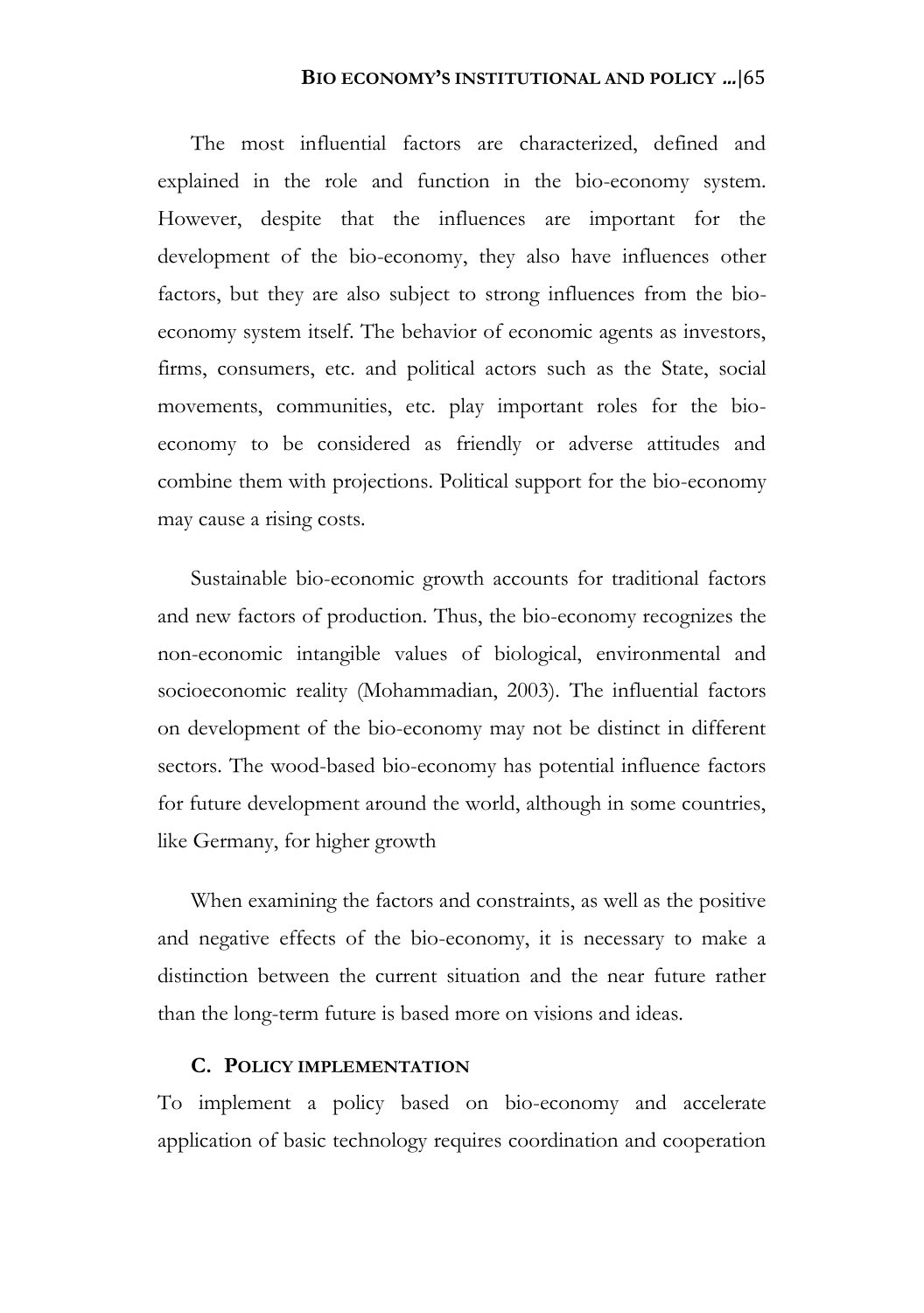of all the actors, stakeholders and agents involved in in research and development. To design and implement sustainable bio-economy plans is it is required to develop training programs in all related areas of production, logistics and distribution, marketing, etc. according to the policies to improve economic, environmental, human and social outcomes.

Gradual implementation of policy instruments has higher impacts on bio-economy than the rushed full introduction. Policy coordination between regions can address issues of coherence in the development of bio-economy and foster innovation. Policy coherence and collaboration within and between nations can be maximized at regional bio-economy level. Faced with increasing scarcity of resources, bio-economic policy must consider demand and reduce waste. Policy instruments implemented to increase the demand and supply of bio-economy-based raw materials and bio-based products may lead to lacking political support and pressure groups to stablish new measures in the bio-economy market. Lacking of a bio-economy policy only shows the prevalence of traditional markets and the marginality of bio-economics (Pannicke, Gawel, Hagemann, Purkus, Strunz, 2015).

To have solutions that governments can apply to problems and a variety of policies and activities on bio-economy development requires an assessment of policy based issues and prospects facing bioeconomy and bio based applications.

#### **4. ELEMENTS OF BIO-ECONOMY**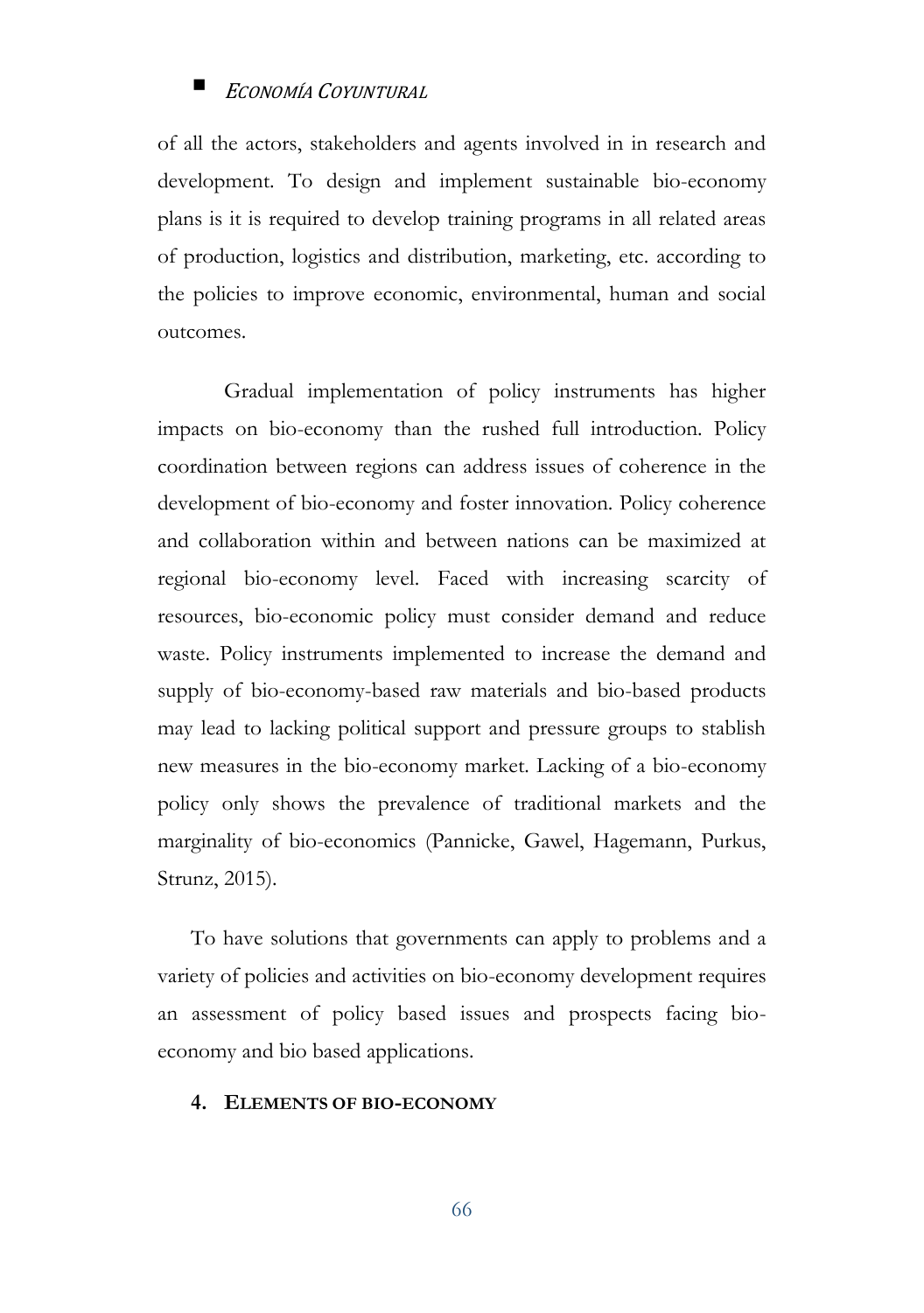Bio-economics combines elements of evolutionary biology, conventional economics and biophysical analysis (Miernyk1999) although the existence of humanity is not only dominated by biology or economics. The elements of the bio-economy are the renewable biomass, converging technologies and integration in production. The bio-economy combines use of renewable bio-based natural resources with environmental clean technologies in primary production and markets and efficient material recycling. Bio-economy aims the management, development, production and use of renewable biological resources, processes and products on equilibrium with human economic activities. Bio-economy industry provides diverse supplies of bio-products, fuels, renewable energy, power, health, etc.

### **A. RENEWABLE BIOMASS**

Bio-economics as a science deals with the use of biological resources in a sustainable way in ecosystems and with the efficiency of the economy for the production of renewable biological resources or biomass to develop bio products, biofuels, bioenergy, etc. The implementation processes of the bio-economy with emphasis on biological and natural renewable resources through biotechnologies support the sustainable global economy. The bio-economy covers the production and use of renewable biological resources, economic activities of a country or between countries, related to the invention, development, production and use of biological products and processes (European Bio-economics Panel).

Bio-economy is based on renewable natural resources to produce food, energy, and other products and services. Bio-economy use renewable biological resources from sea and land to produce food,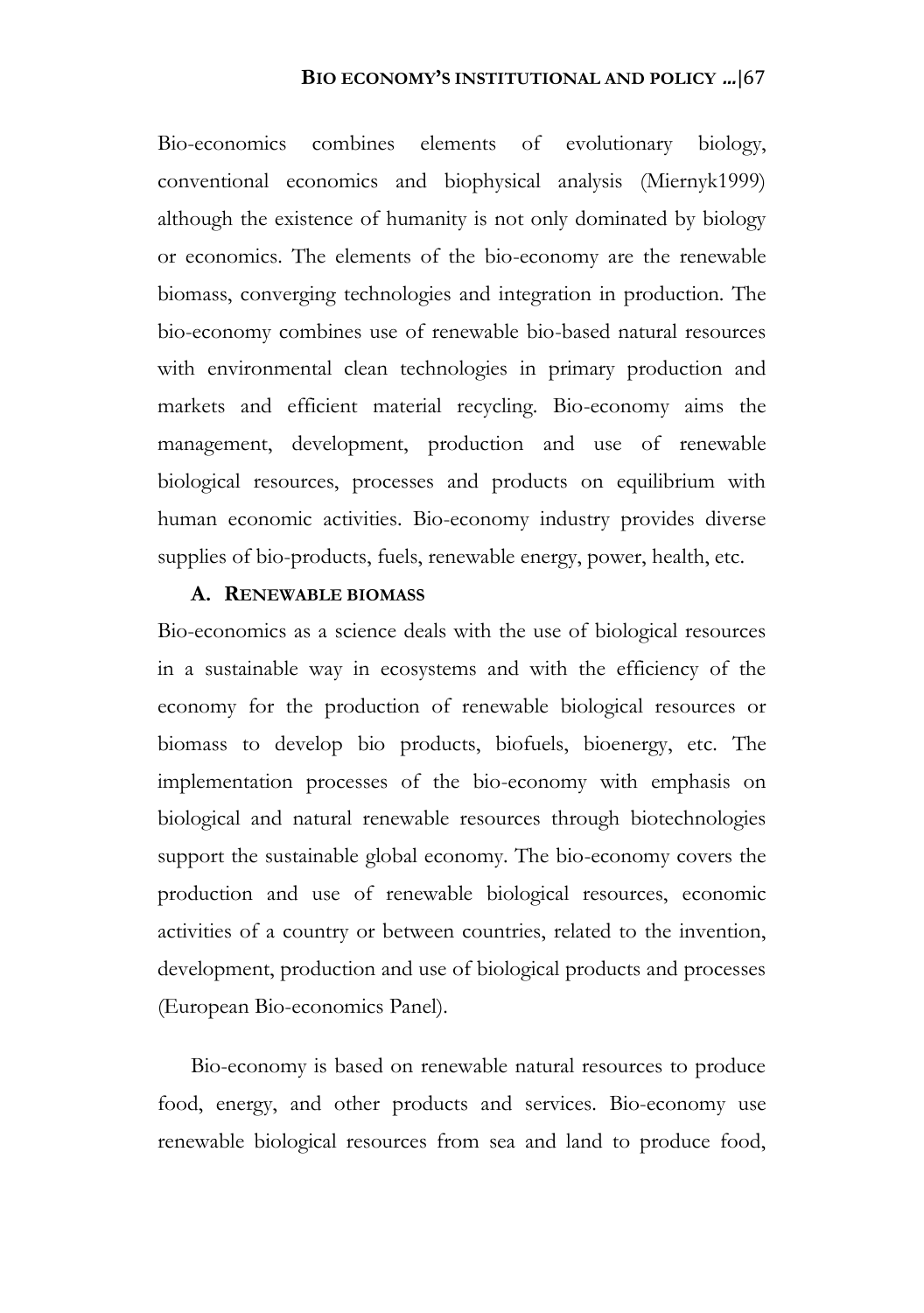energy, materials, etc. Biomasses from renewable natural resources offer solutions to meet human needs. The basic components of raw materials, chemicals and energy derive from renewable natural biological resources (McCormick and Kautto, 2013). The bioeconomy as a transition away from an economy based on fossil-based resources, uses agricultural, forestry, marine and waste management resources towards the production of biomass and renewable resources into food, energy, health, biofuels and other based products.

Bio economics begun with rural-urban food chains and food banks promoting green diets. Integrated bio-economy secures transition to sustainable future by creating biomass as a renewable raw material for bio production and food security provided by agriculture. Bio-economy implies the capacity to develop a long term vision for the future use of bioenergy and bio resources, the production of renewable biological resources or biomass to provide more food security and a better life conditions to future generations. Sustainable bio-economy supports a transition from fossil economy to an exploitation of renewable natural resources and biomasses produced by forests, waters and fields. In some countries such as Finland, bioeconomy relies in forests based on sustainable exploitation.

Bio-economics uses renewable biological resources to produce food, bio-energy, bio-materials and bio-products. Bio-economy uses renewable resources of plant materials to substitute fossil resources. The Bio-economy is a framework to develop and to use by-products from one sector into other one if they cannot be used directly, giving more opportunities for balancing and improving the use efficiency of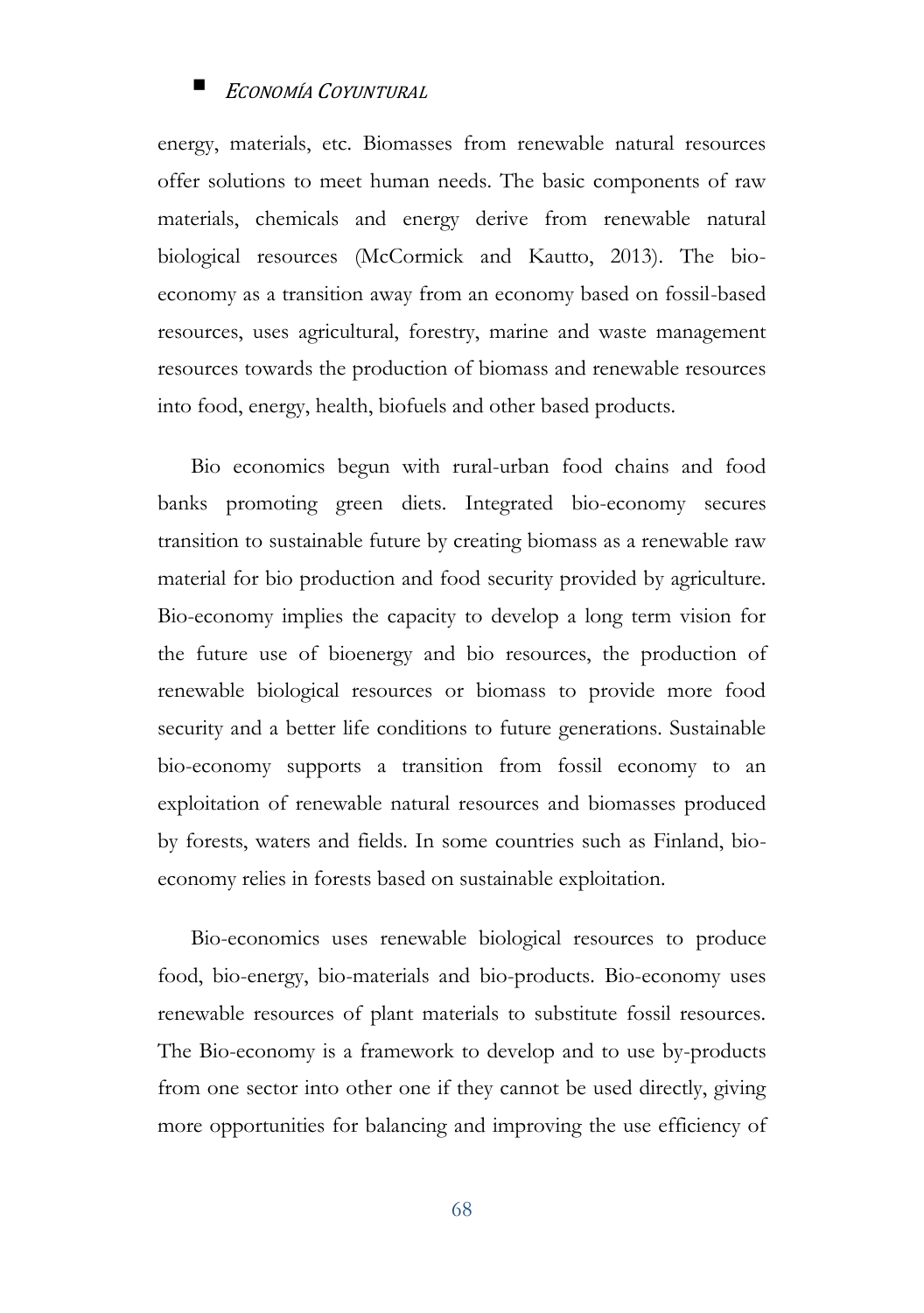natural renewable resources. Renewable energies increase the demand for bioenergy.

The benefits of bio-economy and bio based products are well documented somewhere else such as biofuel-based products, bipower, renewable chemicals (USDA 2014a; Bio-economy Research Associates, 2009; IEA 2011, USDA 2014b). There are already available some uses of bio-economy for renewable energy to meet the demand of markets in the event of future price volatility in global fuel supply with an efficient and system of distribution, transport and delivery to the final users. Bio-economy helps to mitigate challenges associated with natural renewable resources, greener environment, and public health. Bio-economy sustainability increases the diversity of energy and security providing economic, social and environmental benefits.

The European bio-economy in 2030 White Paper contends that the renewable biomass encompasses any biological materials in agriculture, forestry and animal-based including fish, as a product in itself or as raw material to be used for other goods. The White Paper on Renewable natural resources from agriculture, forestry, aquaculture and marine ecosystems are considered the roots of bio-economy. The impact of the global bio-economy agenda is estimated to be positive because it promotes sustainable bio production of renewable natural resources, which in turn protects the environment, generates economic growth by employing labor in biotechnology, agriculture, etc.

#### **B. CONVERGING TECHNOLOGIES AND BIOTECHNOLOGY**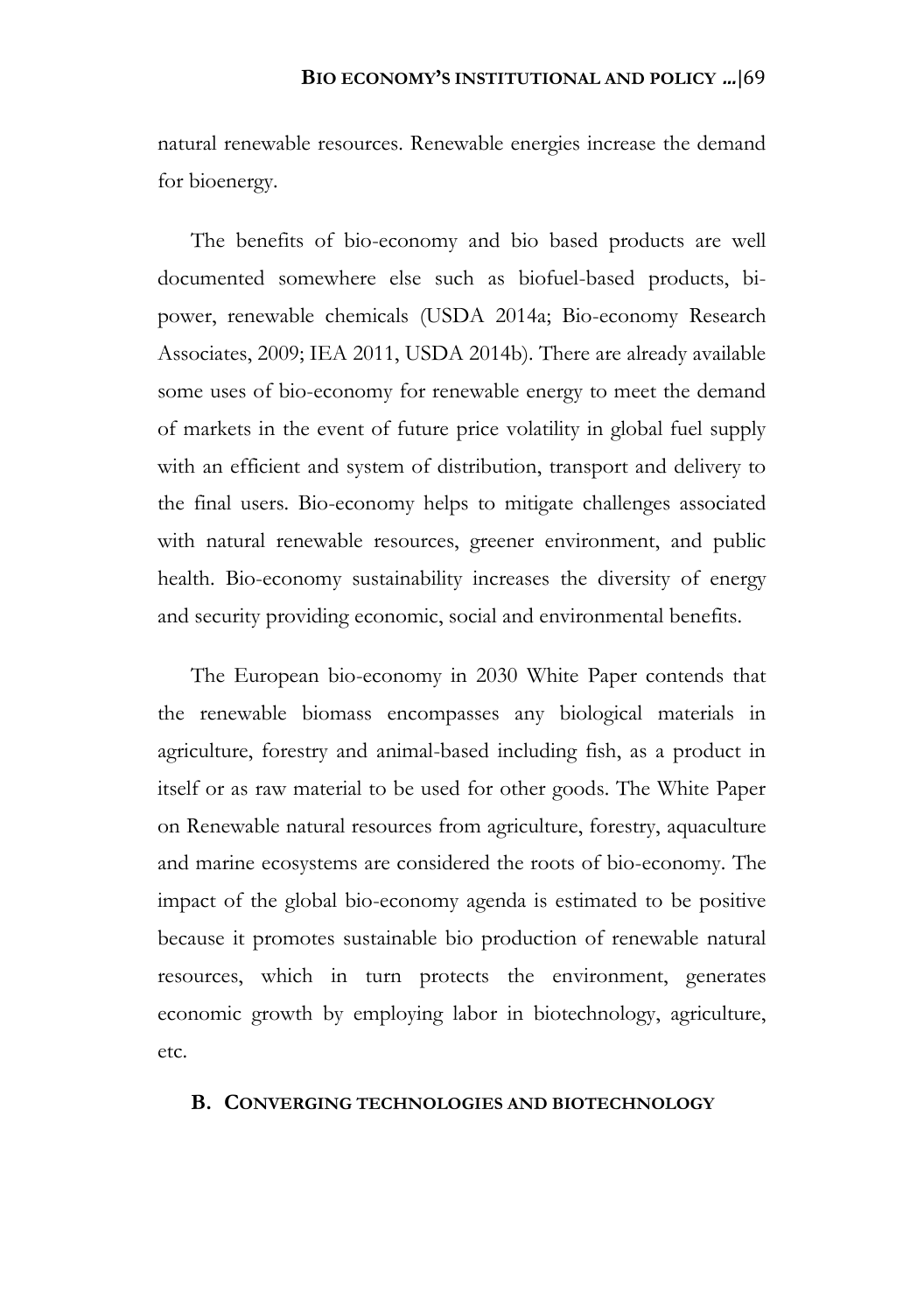The approach on social economics of entropy and bio-economics grounded in human embeddedness with social and physical universe is increasingly accepted (Gowdy, and Mesner, 1998; Gowdy and McDaniel 1995; Dasgupta 1995). Humankind is a contributor to entropic degradation by the increasing extraction of natural resources and elimination of wastes into the environment. Georgescu-Roegen exposed the insights on agrarian economics (Georgescu-Roegen 1960; 1965a) observing that entropic degradation is a constraint of any economic activity and that the survival of humankind depends upon scarce resources. These assumptions laid the foundation for the emerging field of bio-economics and ecological economics.

Bio-economics is an approach to the so-called new economy that promotes competitiveness and economic growth through the use of technological resources for the exploitation of natural resources and living matter (Birch, 2006). The bio-economics ensures long term economic and environmental sustainability. Bio-economic analysis provided a framework to explain the relationships between economic, social, political and ecological implications of human-natural resources. Bio-economic analyses are based on the premise that environmental and natural resources contribute to human development and social wellbeing.

The bio-economy is based on new biotechnologies and biogenetics is considered as a revolutionary economy that manipulates, transforms, exploits and appropriates biological material (OECD, 2009b). The bio-economy is a hyper-technological phase of the new industrial revolution oriented by economic, social and environmental sustainability. The bio-economy supports biotechnologies and biomass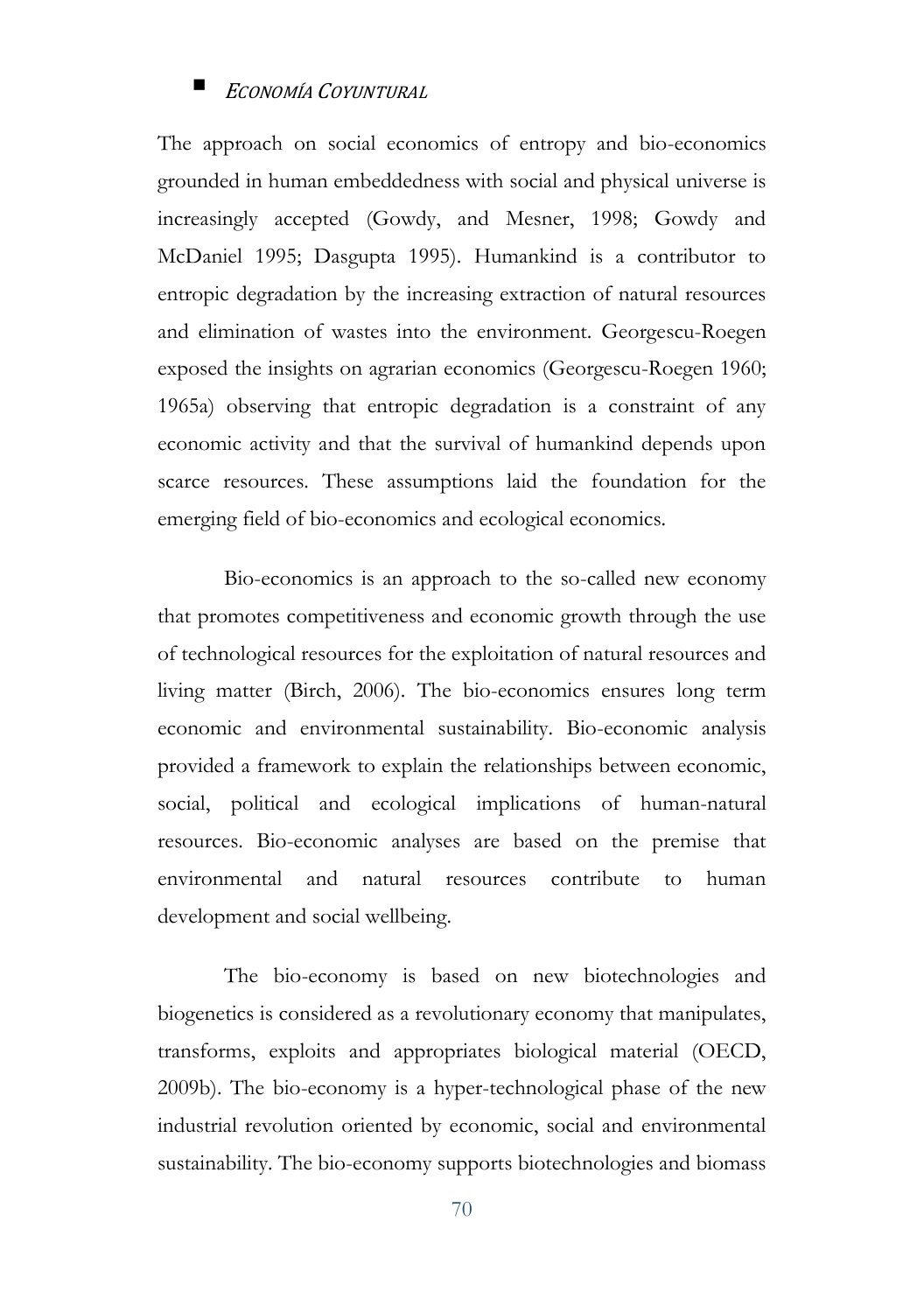for the development of new bio products derived from biological organisms and plant and animal matter. The bio-economics of assisted reproduction through biotechnological processes are considered to be replacing traditional economic processes and to a lesser extent the pharmaceutical industry (Hopkins, Martin, Nightingale, Kraft and Mahdi 2007).

The development of bio-economy-related technologies in the different engineering sectors provides entrepreneurial opportunities for the creation of new business. Bio-economy is transforming and adjusting the concept of business to reduce the risks while becoming more competitive in the future. Bio-economy offers business development opportunities of biomass and water resources exploitation and technologies associated to obtain high added value products and services. Food, health and energy industries are fast developing bio-economy business. Bio refineries and flagship technologies are vital for the development of bio-economy.

Biomass resources are transformed into products in demand that yield the highest added value enable by technological advancements laying the foundation for a sustainable bio-economy.

Living according to the terms of nature, availability and scarcity of natural resources and adapting friendly technologies. Bioeconomy activities are developing in sectors such as technology industry, food, health, energy, civil engineering, pharmaceutical industry, clothes industry, printing and design, planning and expert services. The bio-economy is based on the creation of wealth in the continuous growth of socio-economic activity with the least loss of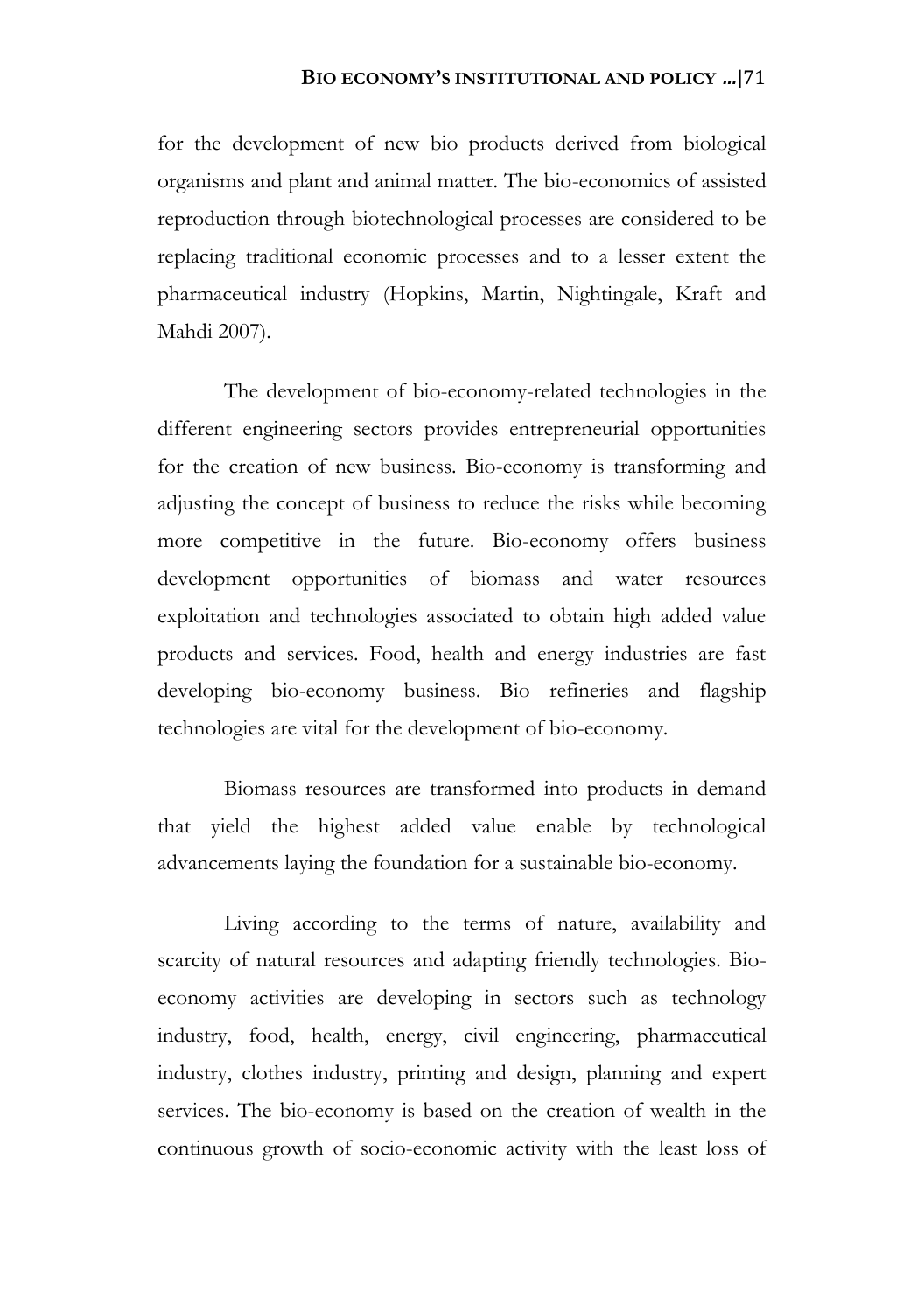diversity, less possible ecological damage to the environment and with a social justice balance, so as to ensure the capacity for regeneration of natural and biological capital.

Bio-economy includes the study of biotechnology, environmental technology, ecology, agriculture, forestry, fisheries, pulp and paper, construction, chemicals and pharmaceuticals, food processing, textiles, industrial goods, recycling and waste collection. Although the study of bio-economy attracts to new students, companies across bio-economy sector have trouble to employ skilled professionals. Bio-economy is contributing to develop biotechnology based products and their economic and environmental benefits (OECD, 2009a). Bio-economy is closely related to biotechnologies considered as processes that use and biological systems and organisms to develop new products and biomass or material produced from vegetable or animal materials.

Agribusiness with bio-economics orientation are based on options of products not so much generic or commodities but more on differentiated products that are exposed to the risks of the market and biotechnology. Of course, prices have greater volatility in bioeconomic products and services than in generics.

The OECD argues that biotechnology can offer solutions to many of the health and natural resources facing the world, and also proposes that advanced bio-economics and biotechnology will drive significant changes in the world economy over the next 30 years. Biotechnology production and biopharmaceutical products are well located in German bio-economy among the industrial sectors and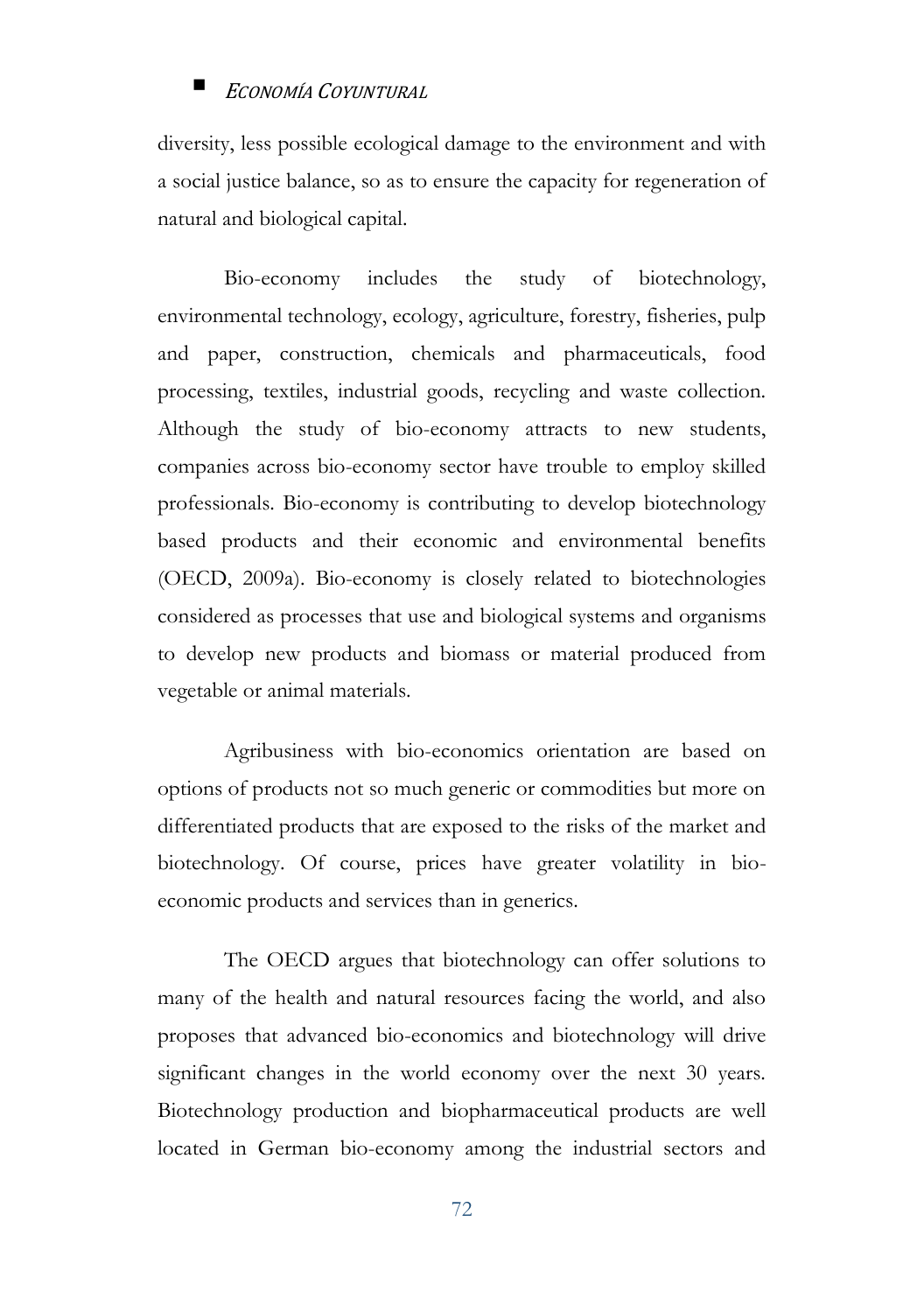integrated with health research. Bio-economy and health research results can be integrated with comprehensive support initiatives.

While there is a growing research and development effort, the deployment of technologies in advanced bio-economics is a reality. The costs of conversion technologies in the development of bioeconomy is one uncertainty (Hoefnagels, Dornburg, Faaij, Banse, 2015). Bio-economy research supported by the access to up-to-date statistics information system should be incorporated to the decision making processes for the provision of new economic services on the bases of sustainable biomasses uses and safeguarding ecosystems services.

Emerging biotechnologies contribute to the bio-economy through the bio-production of bio foods, bio health, bioenergy and bio-based products. The development of biotechnologies contributes to the bioeconomy by providing commercially bio-based products. Technological progress in bio-economy must serve humanity and the needs of people who may participate in the implementation processes in the different industries. The concept of a bio-economy creates the transformations in socio-technical systems (McCormick and Kautto, 2013). To realize the potential of bio-economy safety issues should be addressed in relation to biotechnology that affects positively or negatively human health and welfare.

### **C. BIO PRODUCTION**

The term bio-economy is related to the role of sustainable biomass. Bio-economy is also named bio-based economy, although bioeconomy refers to food and feed chains and bio-based economy refers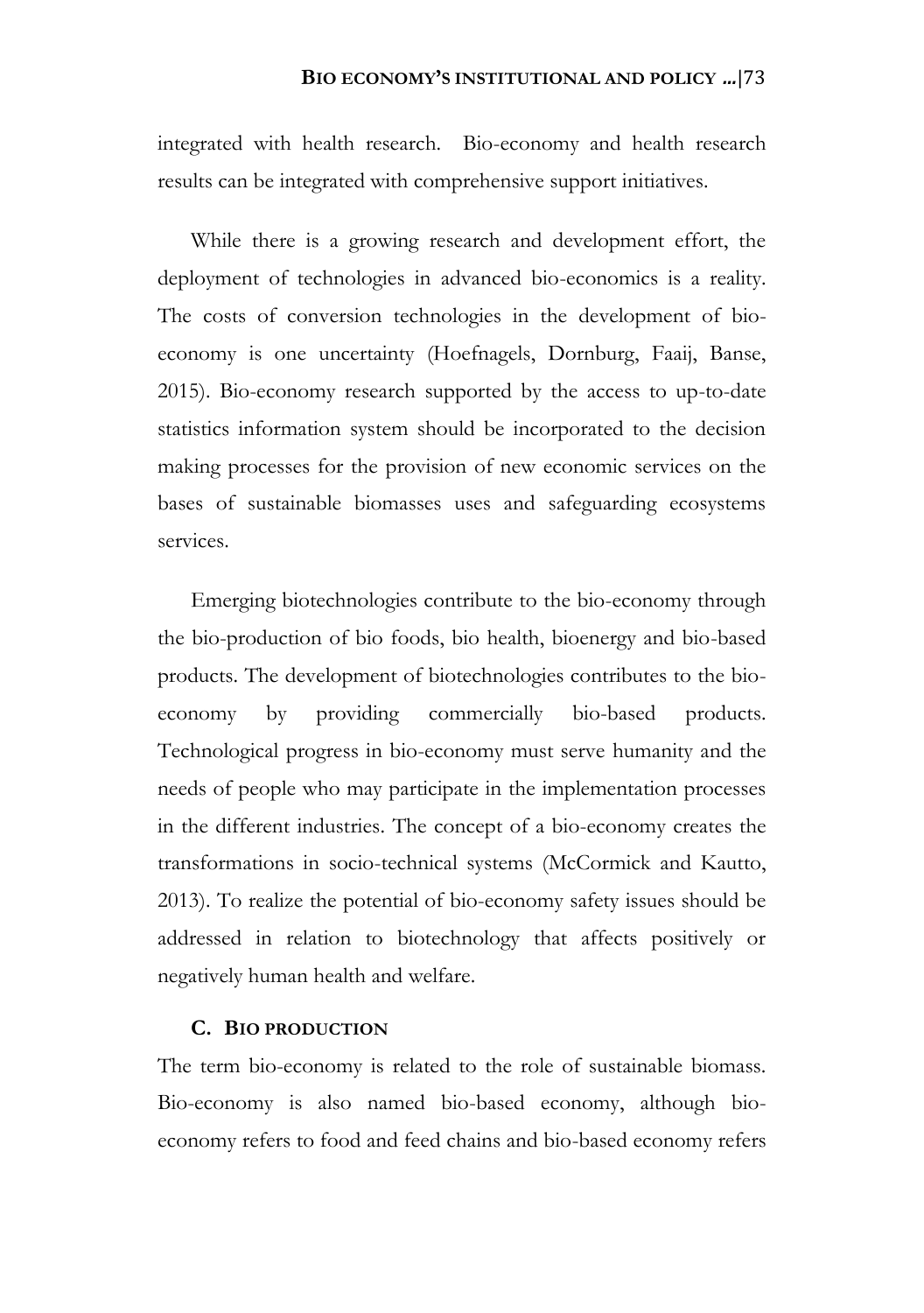to the bio products of non-food goods. However, bio economy is more useful term to mean both the use of food and feed, and the bio producción. Also, aquatic biomass expands production for the bioeconomy. Bio-economy activities are connected with sustainability inherently fossil-free shifting away from oil-based production and using more biomass and bio-based materials where no waste is produced. Bio-economics is the set of economic activities that obtain products and services, generating economic value, using, as fundamental elements, resources of biological origin, in an efficient and sustainable way. In bio-economics, viability is a concept that implies time, context, and the nature of economic value.

Entropy measures unavailable energy of the system. Bioeconomic human beings always face the right choice of the suitable rate of increase in entropy in the long term. The explanation of the mechanism of this process indicates that the human species transforms natural resources with low entropy, and the mechanism makes them products and waste of high entropy. The Entropy Law is described as the most economic in nature of all natural laws" and "the taproot of economic scarcity. An increase in entropy is considered negative for bio-economic human beings. Bio-economic beings are dependable of flows of economic activities with inputs of low-entropy scarce resources and a shortage of energy go into the economic process having outputs of high entropy waste from it.

The social importance of bio-economics seeks to facilitate access to basic services. Economic adaptability of bio economy is understood as the ability of social actors to produce and maintain maximum value over productive capacity in the territory, by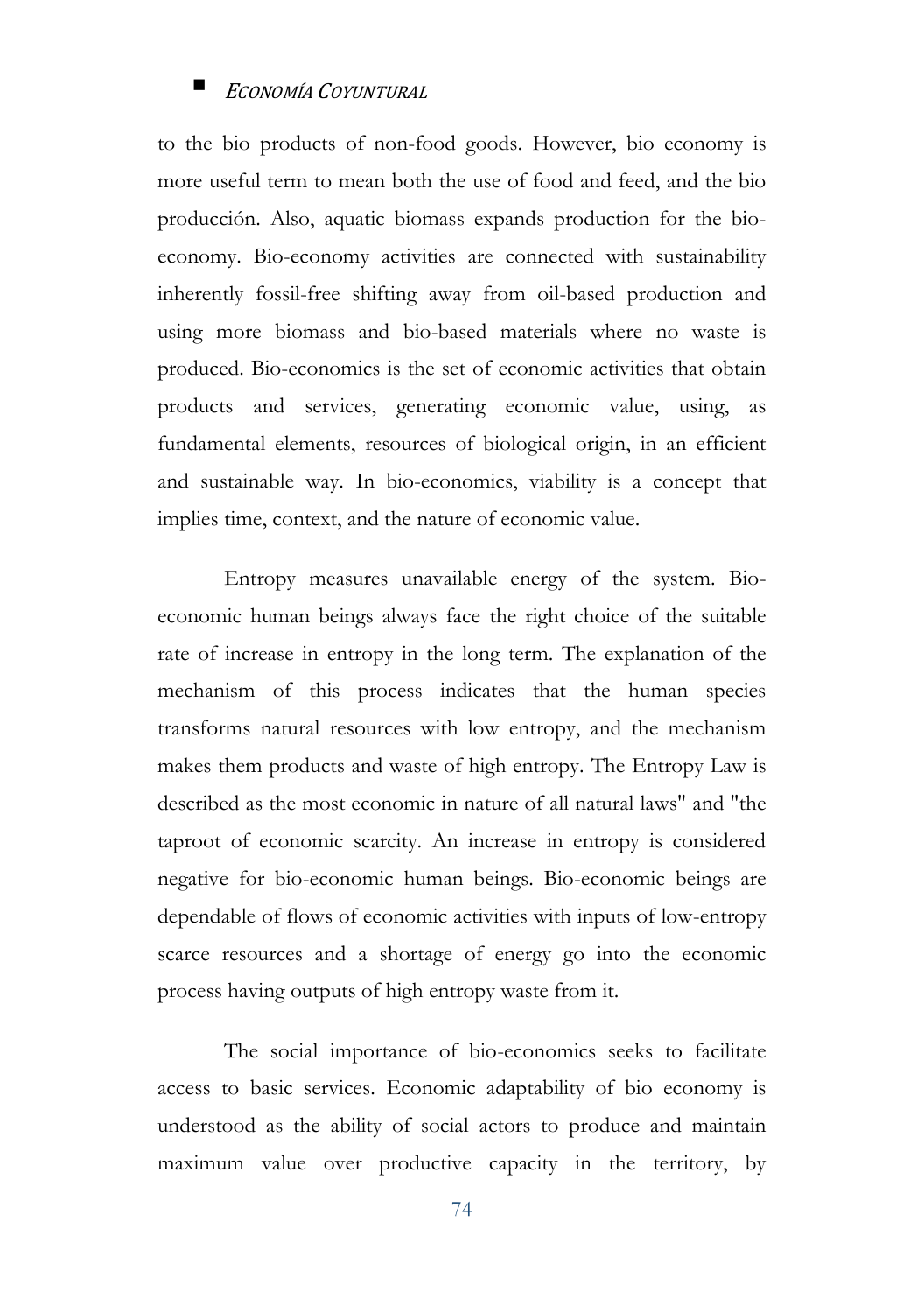strengthening links between sectors, combining assets to enhance the specific character of local products and services.

There are divergent views of the bio-economics from very optimistic about an industrial revolution in the coming decades to a serious concern about possible major negative impacts, especially related to agriculture and food production. Humans transgress biological evolution by manufacturing exosomatic production evolved into an economic process to replace the inherited one. The economic process is an entropic transformation where the true product of the economic process is an immaterial flux, the enjoyment of life, whose relation with the entropic transformation of matter-energy is still wrapped in mystery. (Georgescu-Roegen 1976a: xiv). According to The European bio-economy in 2030 White paper, the Bio-economy refers to the sustainable production and conversion of biomass into a range of food, health, fiber and industrial products and energy.

One of the objectives of bio-economy is to integrate economics and environmental sciences associated with the use and conversion of biomass to bio production. The premise of bio economy is based on achieving a balance between economic activities and the use and management of biological natural resources. The Bioeconomy addresses some major environmental, economic and social changes for sustainable production and transformation of biomass material for better living and working. Integrated bio-economy provides better living conditions for a sustainable human development, better food, raw material for bioenergy and bio products while halving the environmental impact.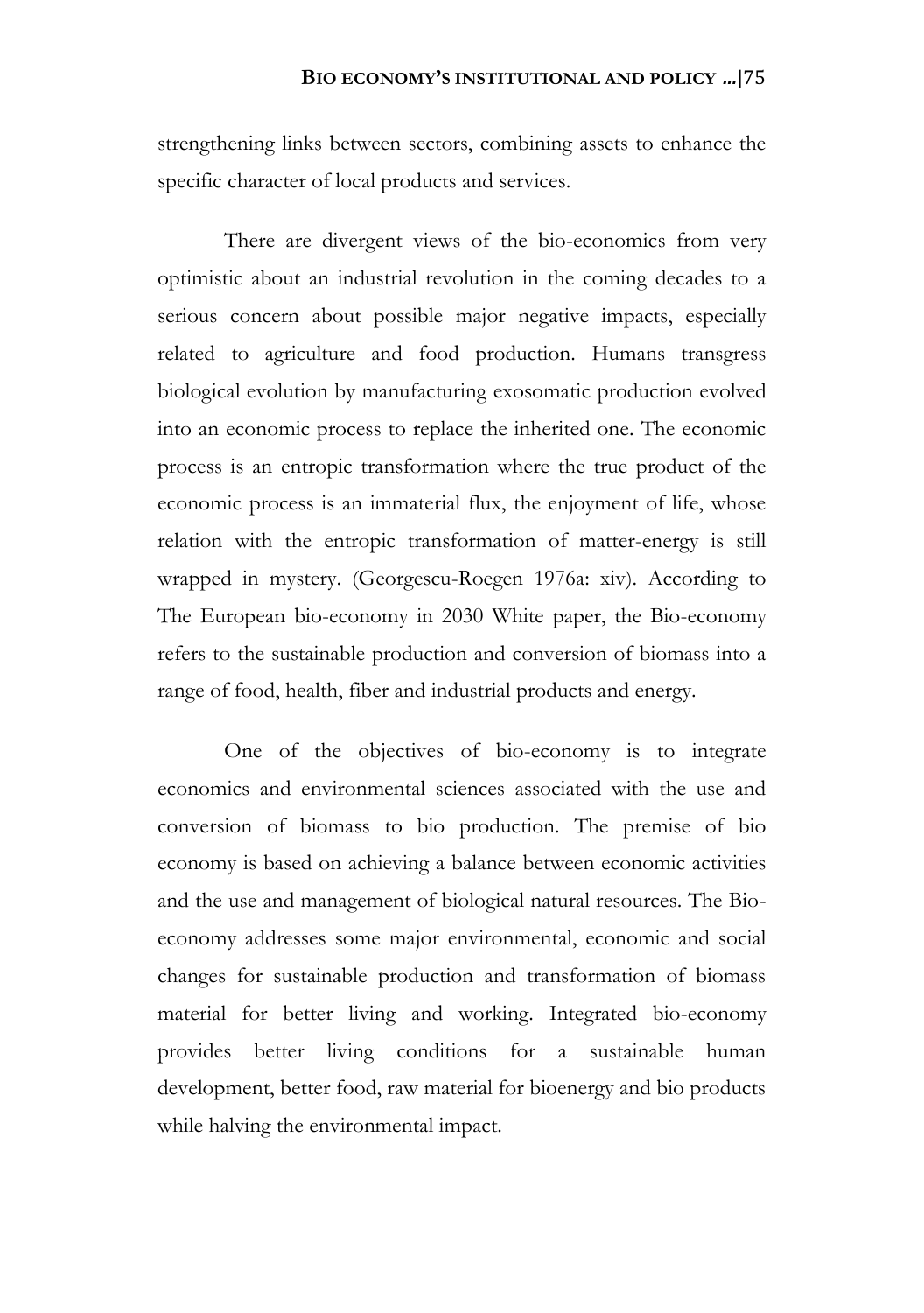Bio-economy growth has an impact on the raw material input value added and bio-economy output value added produced for natural resource as well as the total use of natural resources growth and harvested volumes of biomasses and in terms of ecosystems services. The wood-based bio-economy, also referred as sustainable bio-based economy on woody biomass, is supported by the biological natural resources and the economic sector to develop sustainable products and services.

The fundamental principles of the sustainable bio-economy focus on food security, consider the reproductive capacity of crops, the use of biomass, and reduce, recycle and reuse waste and diversification of bio products and production systems (Standing Committee on Agricultural Research, 2015). Bio-economy saves natural resources by recycling and re-using them.

Bio-based products and market development is essential to bio-economy development and needs to be prioritize. The impact of biological processes and seasonal cycles on economic activity, "the biological has burst through its economic shell" (Georgescu-Roegen 1965a: 226). Global market based on global economic processes promote the development of bio-economic satisfactors, products and services. Bio-economy is becoming a relevant and growing part of the global economy by providing bio products and energy. Bio-economy business requires a competitive and efficient operating and investment environment and a market place demanding bio-economy products and services and global solutions. Indigenous agriculture and forestry are a feed supply engaging investments and local communities for bio-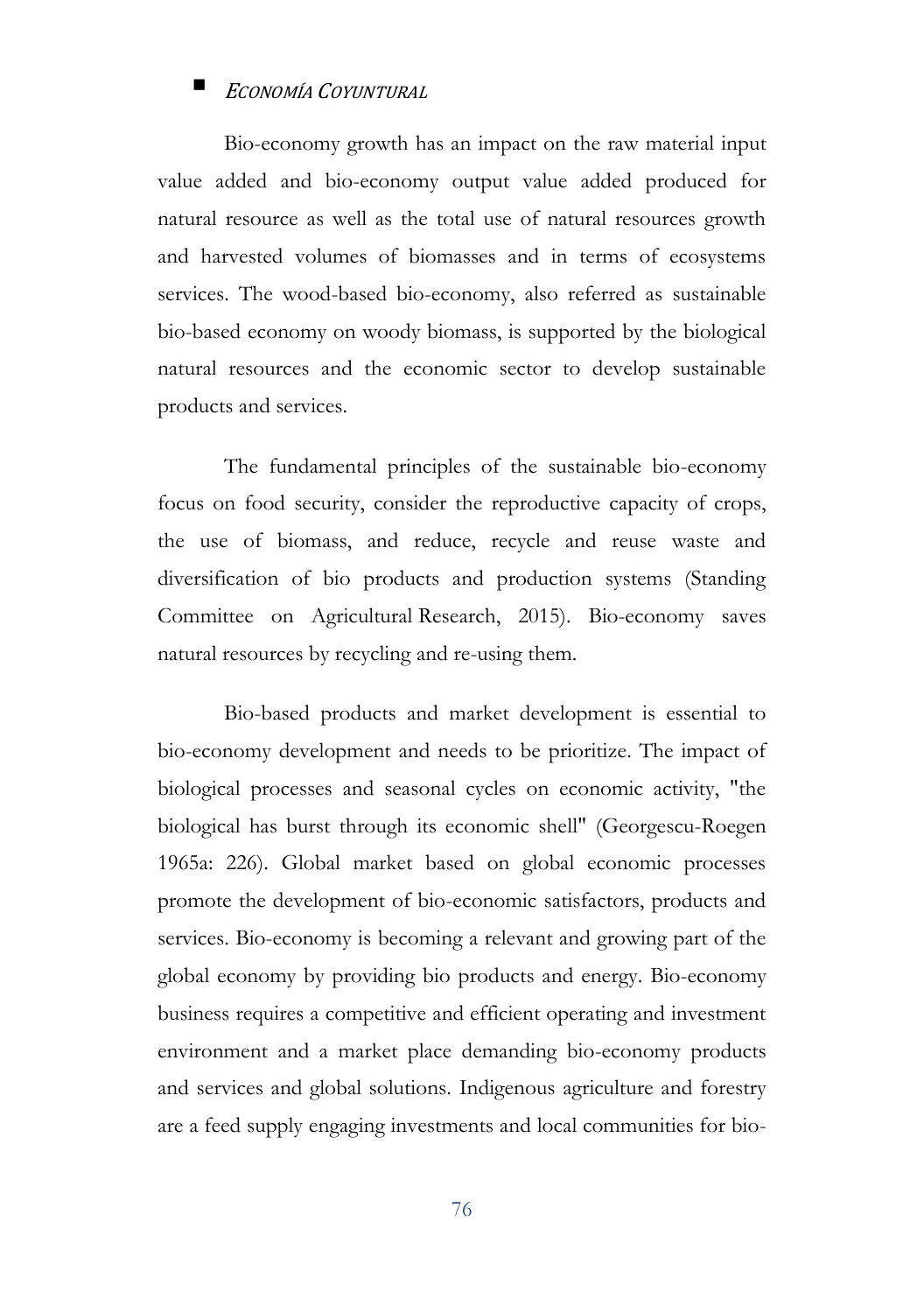economy. Bio-economy has growth opportunities when there are forest resources exceeding the harvested.

Bio-economy responds to current developments and challenges in global economics, social and environmental issues. Bio economic and environmental analysis are strongly correlated. Bioeconomy has a relevant contribution to economic growth with the production of multiple public and social goods such as supplies in food, energy, coastal, rural production, and conservation of natural and biodiversity environments. There are some value opportunities in bio-economy from producing high value products from using waste resources and feedstock. Bio-based products are products that are wholly or partly derived from materials of biological resources origin, excluding materials embedded in geological formations and/or fossilized.

The sustainable production of biomass-based products potentially reduce greenhouse gas emissions using multifunctional landscapes to improve ecosystems and environmental services such as the quality and health of water and soil, including other natural resources and optimizing of land use, soil erosion, etc. Some other economic benefits of the bio-economy are in terms of job creation, increase in economic mainly in biomass production with an impact in all sectors of the economy but mostly in rural development, agriculture, forestry, aquaculture, service sectors such as logistics and distribution, etc.

The agricultural bio-economy is based on transgenic plants and products. The bio-economics is the basis for entrepreneurship of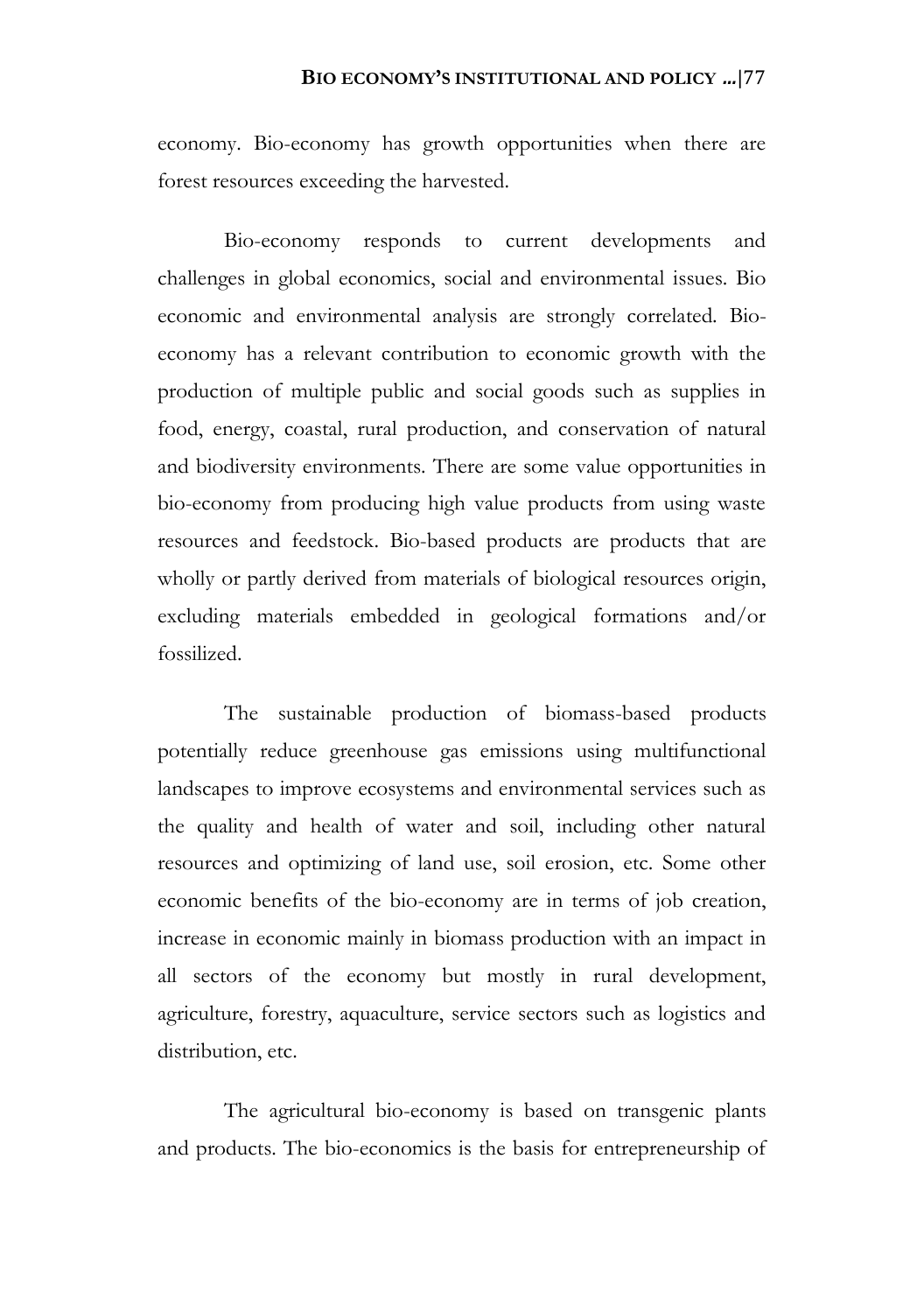agricultural businesses that produce food and other types of non-food products such as biomedicine biofuels bioplastics, bio paints, etc. A project to evaluate in the Bio-economics can be the production of vegetables that can help to prevent the diseases, as the tomato with more lycopene content is supposed to prevent prostate cancer. Sustainable management of natural biological resources are the means of production for the bio-economy. Bio-economics is the science that aims at the management of sustainability in order to achieve sustainable socio-economic development, through the management and efficient use of natural resources. Bio-economics is considered a poietic economy because it imitates not only theory but also in practice the economy of the rhythms of nature.

Bio-economics has also major hurdles such as to develop costbenefit competitive biomass-derives bio products, reducing environmental risks and negative impacts on infrastructure and investments, natural resources scarcity, lack of transportation and distribution facilities and channels. Large corporations usually profit from bio-economy activities and do not necessarily address the native impacts on food security and bio products. There is a higher risk in bio-economy developments such as on new disruptive bio-economy sustainable products. The potential and prospects of bio-economy as a niche sector are highly valued despite the risks of sustainability by inducing fossil-based processes and products substitution.

### **5. BIO ECONOMIC RESEARCH TRENDS**

Bio-economics is a science based on a synthesis of biology and economy (Belhoutchette et al. 2011; Sundar 2012). Over the last two decades, there have been attempts to theorize the relationship between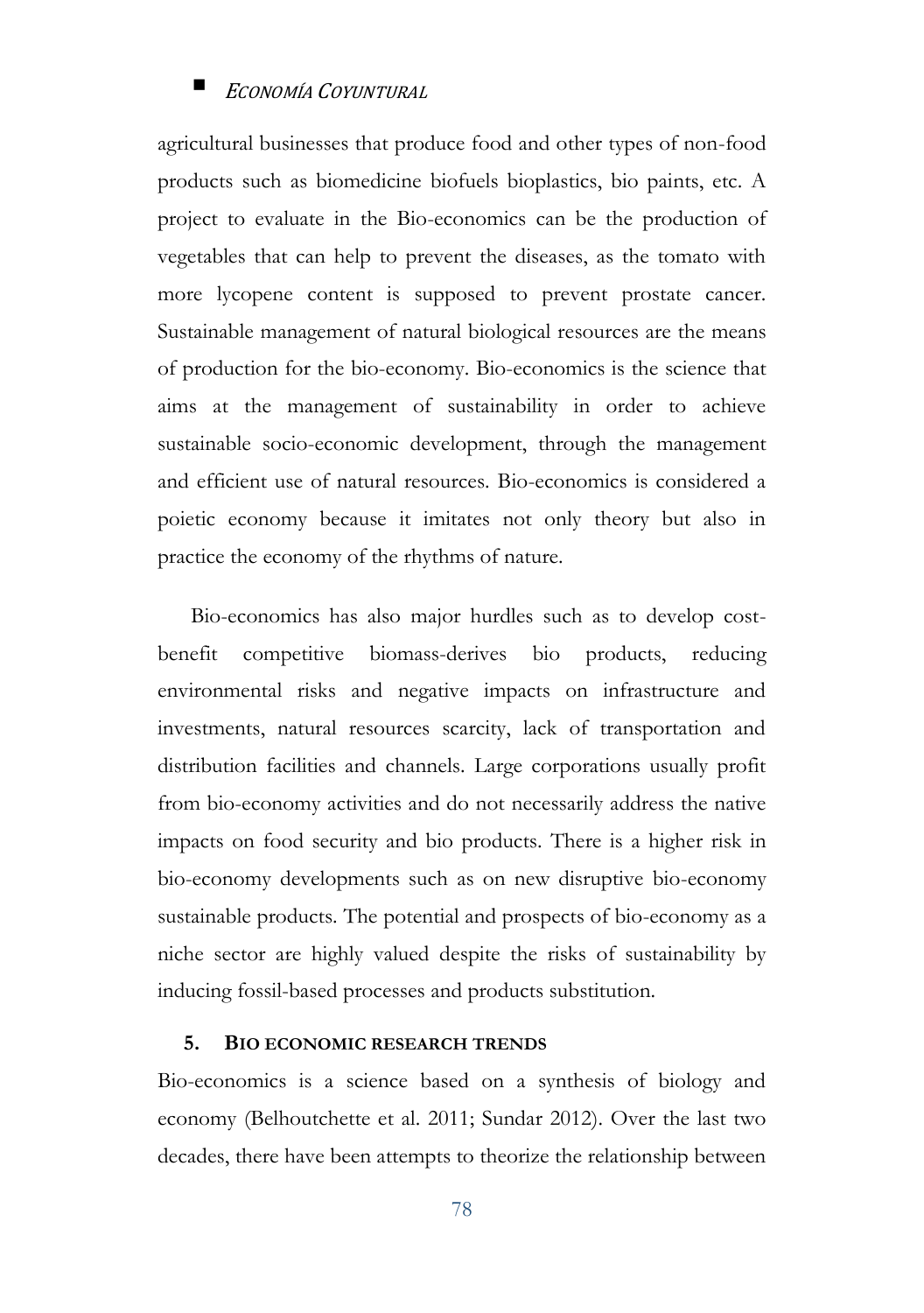modern biotechnologies, life sciences and their capitalization in an emerging bioeconomics sustained by the Organization for Economic Cooperation and Development (OECD) and European Union (EC), with the aim to create value and sustainable economic growth from biological materials and products.

There are several diverging perspectives on bio-economy with strong contrasting views between the traditional, modern and postmodern ideal-types. However the is an emergent integrative perspective characterized by the synthesis of the different perspectives worldviews considered in contradiction and mutually exclusive such as the perspectives based on rationality and on spirituality (Benedikter & Molz, 2011; Hedlund-de Witt, 2014 Laszlo, 2006; Van Egmond & De Vries, 2011; Wilber, 1995).

Research is an important lever for bio-economy development. Professionals involved in bio-economy research, product development and commercialization activities need a clear, open, accurate and transparent communication to change the public and social perception in the benefits and advantages to implement bio-economy programs.

Some bio-economy research trends are more related to consumption patterns, climate change, eco-technologies, raw materials scarcity, innovative products, etc. Bio-economy lays the foundations for global development based on renewable natural resources to increase growth, reverse declining natural resources, protect biodiversity and stabilize climate change. "the use of biomass offers solutions to many of the problems of the fossil-input-based economy: it ensures both energy diversity and security and is environmentally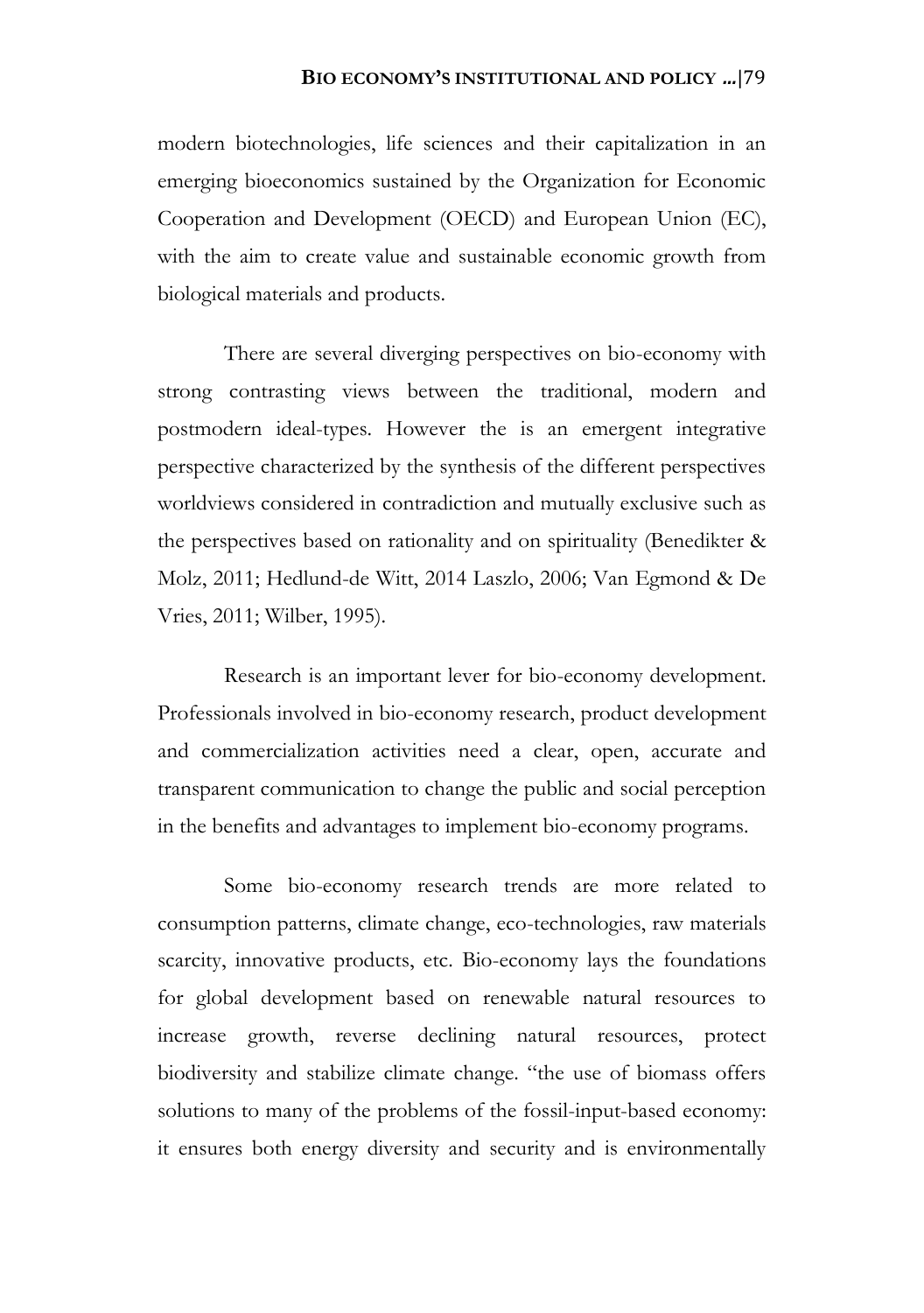friendly, owing to carbon sequestration and the resulting climate change mitigation" (Vandermeulen, van der Stehen, Stevens; van Huylenbroeck, 2012: p. 454).

### **A. CONSUMPTION PATTERNS**

Consumer behavior drives bio-economy to secure achievement of human well-being. The dominant view of the bio-economy threatens balanced consumption by profitable consumption and social justice because of the asymmetries of access to renewable resources.

A bio-economy system has to transform the consumption behavior. The impact of the whole system from bio product consumption is the basis to consider if biomass is sustainable or not (Paterman, 2014). Bio-economy provides products, services and components environmentally friendly, reduction of weight, although the consumer awareness and the acceptance are low mainly due to the lack of communication. Bio economy sectors in economic activities has increased in wood-based industry, consumer goods industry, biobased plastics, energy, etc. Bio-economy is not restricted to waste feedstocks which also takes on process and harvest residues not produced as bio products but as by-products, co-products and biogenic components of industrial and consumer biodegradable biowaste.

Bio-economics is also an instrument of economic analysis. According to Brambila Paz and Pérez Cerecedo (2011), the bioeconomy as the economy based on biology, is the production and distribution of the goods and services that are obtained from the directed transmutation of living beings and their substances (plants,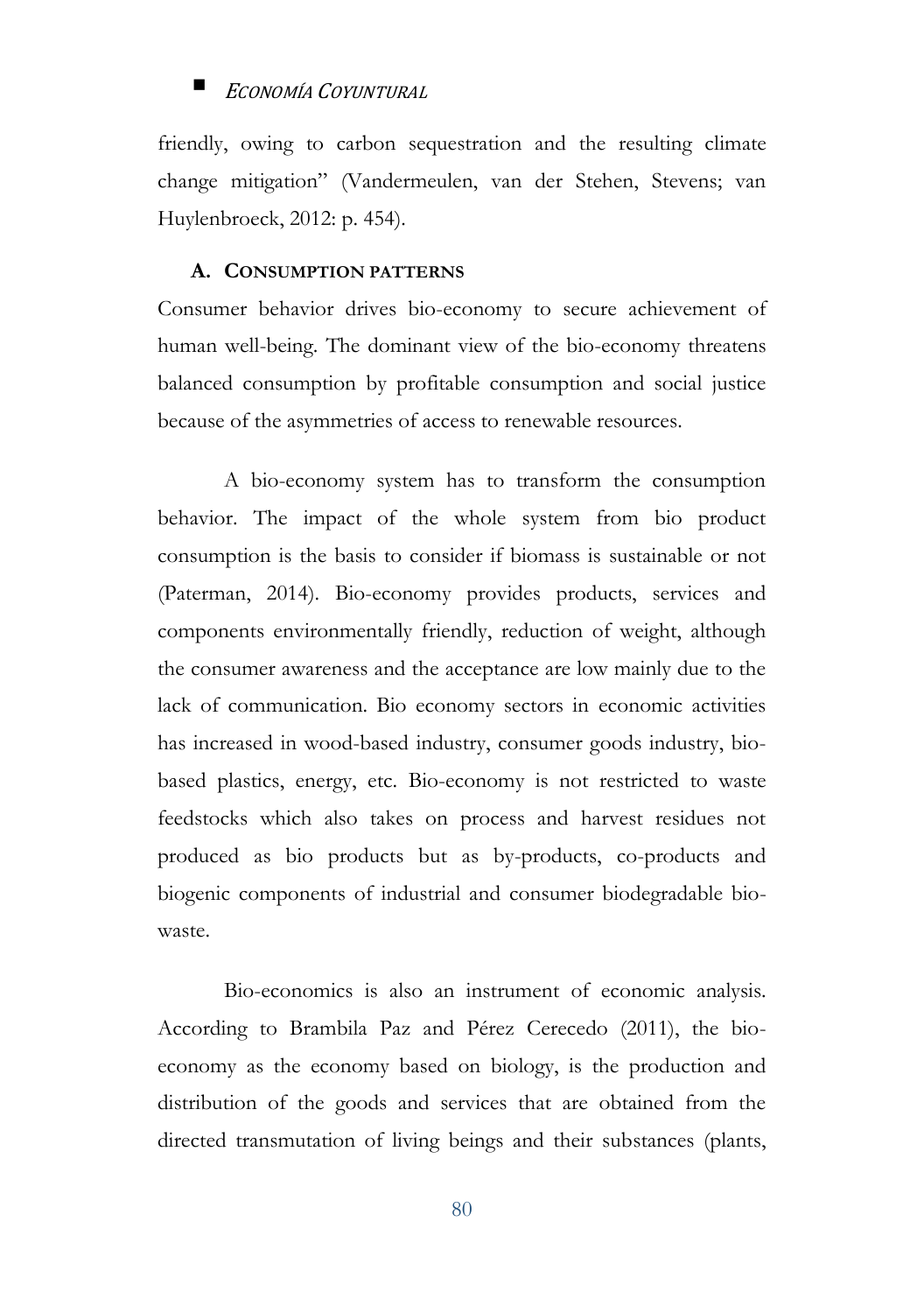animals, bacteria, viruses, enzymes) to meet the individual needs of the consumer (the human being) according to their characteristics and circumstances. At the core of bio-economy are the living beings. The dominant approach to bio-economics is the perspective of life sciences that attempts to correct dysfunctional behavior and destructive patterns, but unfortunately promotes the growth of consumption and exploitation in the market for bio products and bio cognition.

The bio-economy agenda prioritize market grow instead that environmental health and social wellbeing based on increasing the use of biotechnologies and biofuels while ignoring the reduction of consumption as the main cause of resource depletion leading to unsustainable use and management. Bio based goods are consumed directly or to suppliers of agro-feedstock. Bio-economy consumers are sensitive and demanding at the bio-business on bio products related to food, health, quality and fresh produce. Human as biophysical and social being is dependent on available and usable energy. Bio-economy offers an alternative to the consumption of energy and other renewable materials based on the processing of agricultural production. The world's economy should shift from one based on stocks to one based on the flow of solar energy and agro energy (Paul, 2013).

The bio-economics agenda prioritizes finding alternatives to fossil fuel consumption and increasing consumption and market growth rather than improving environmental conditions, health and social welfare. An integrated web of systems and networks using biological resources adaptable to change and resilient is the base of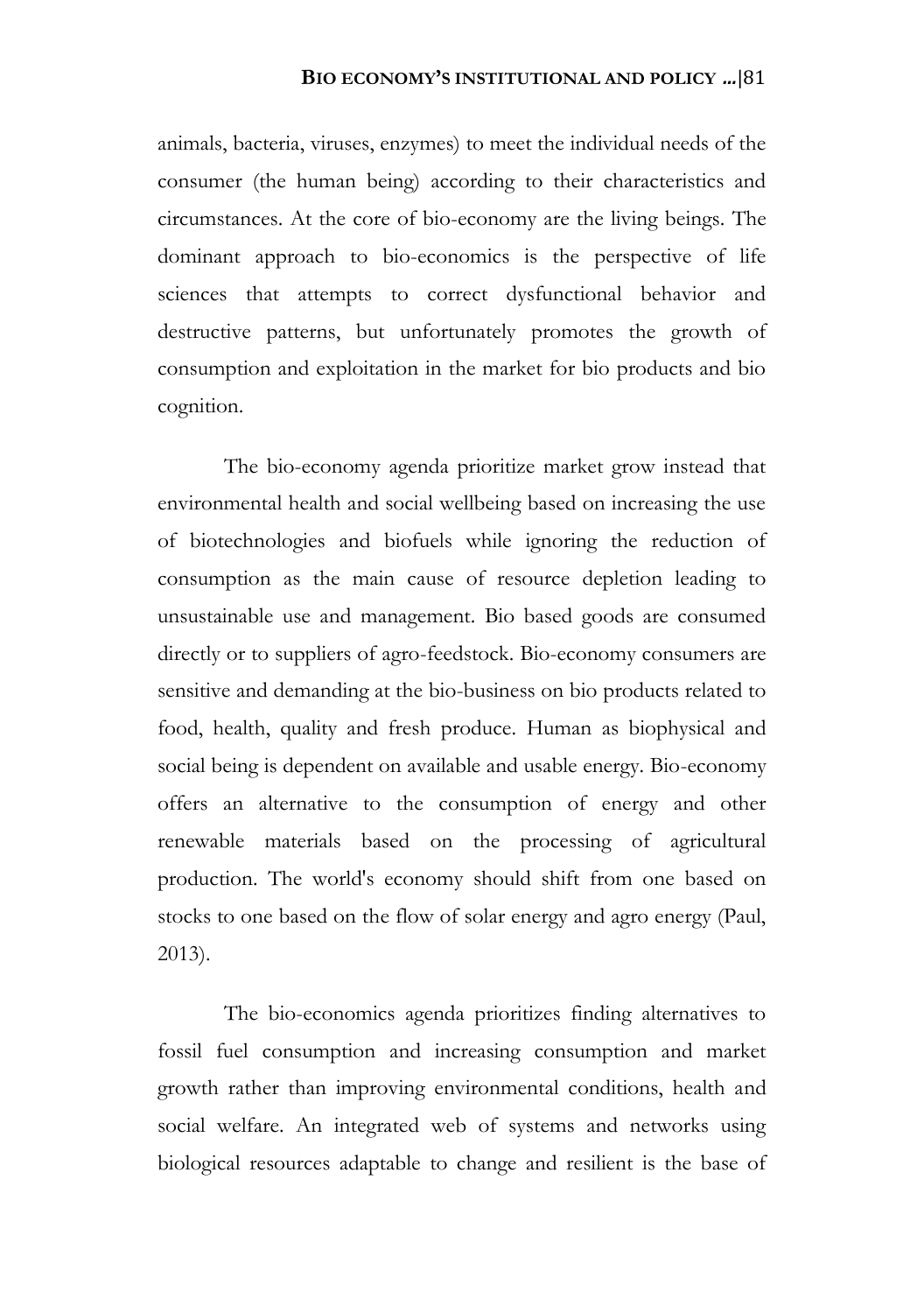bio-economy to enable development support and maximize value creation. The logistics and physical distribution of satisfiers, bioeconomic products and services requires a value network that distributes and reaches the end consumers, strictly attached to sustainability, without pollution or destruction of natural environmental resources, with social responsibility and respect for humanity.

This area is involved in the production and commercialization of food, as well as forest products, bio products and bioenergy, obtained through physical, chemical, biochemical or biological transformations of organic matter not destined for human or animal consumption and involving processes that respect the environment, as well as the development of rural environments.

Bio-economy has potentials to develop given the required consumer needs and political conditions. Sustainable bio-economy business and agents must be able to take advantage of market opportunities and communicate the best sustainability practices of their products and services with emphasis in material and immaterial consumption choices.

### **B. CLIMATE CHANGE**

Many of the problems that bio-economics tries to solve such as climate change, pollution in its various manifestations are caused by the economy. A solution to the economic, human, natural and environmental crisis, as well as to the challenges posed by the scarcity of natural resources, polluting fuels, climate change, food insecurity, etc., is the solution presented by the bio-economics as a science. The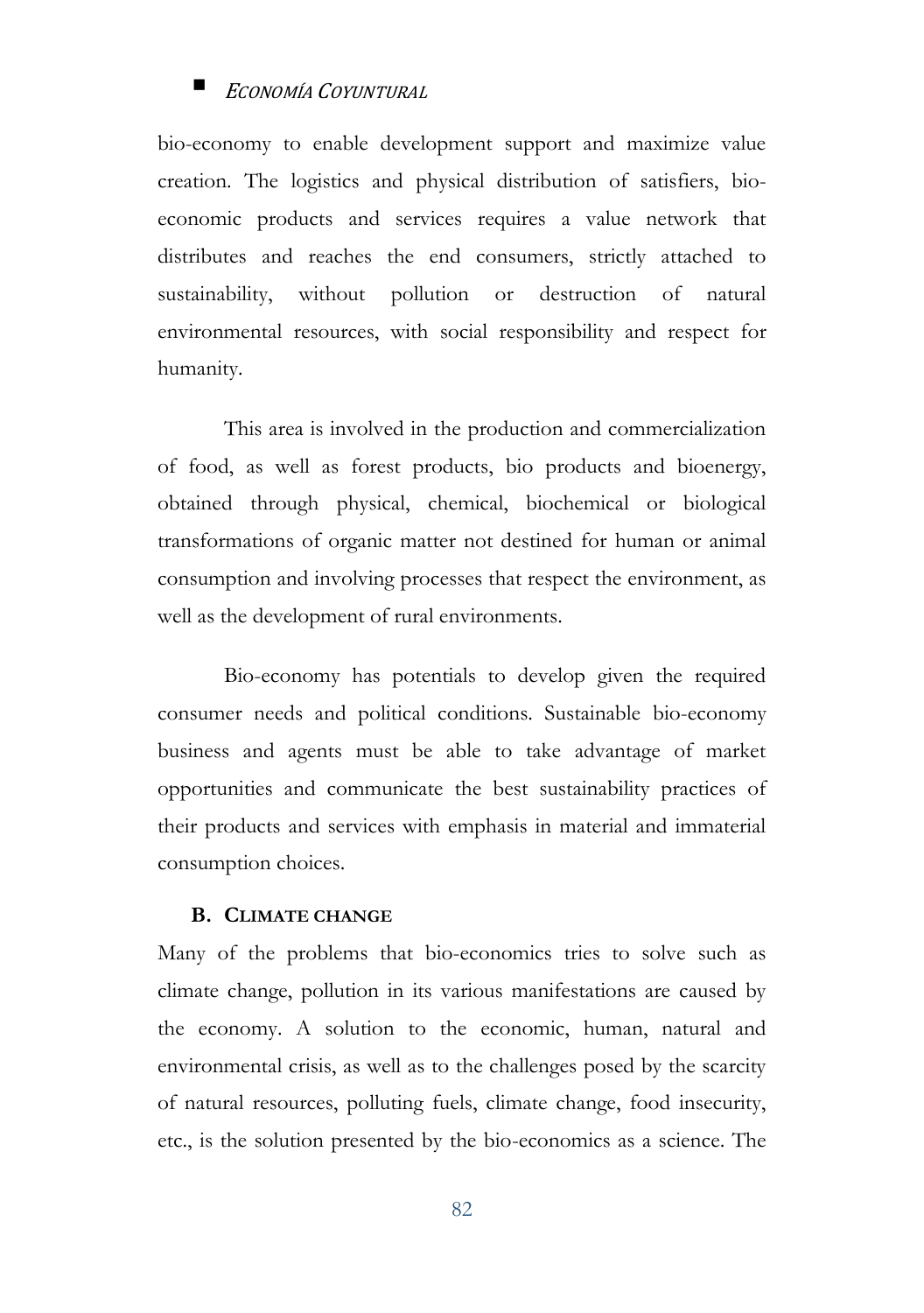bio-economy contributes to increasing the efficiency of renewable resources and mitigating the ravages of climate change.

For the specific case of Germany, the Federal Council of Bioeconomics promotes the recommendation of research for climate change, bio production of biofuels, biotechnology, bioenergy, biofuels, bio agriculture, etc. (National Non-Food Crops Center, 2015, EuropaBio, 2008). The agricultural production systems research requires appropriately bio-economy diversity with the integration of genetic resources through funding. Several research studies show that green spaces can mitigate the effects of urbanization and benefit the climate, soil, air and water.

## **6. BASIC BIO-ECONOMY METHOD AND MODELLING**

Bio-economics offers a new epistemology to investigate the socioeconomic system in association with the biological system as a whole, and to study the nonlinear interactions between its components and not just between the characteristics of individual components (Mohammadian, 2005). The main objective is to bridge the gap between the empirical science of biology and the literary science of economics and end the disunity and separation of the two cultures.

Bio-economics as a science develops its own theoretical and methodological principles and foundations different from the science of economics. From the theoretical-methodological perspective, the bio-economics practices are biological, economic, social and environmental often in conflict with the market economy. Bioeconomics methodology integrates a dynamic interrelationship between natural-human and socioeconomic values into biophysical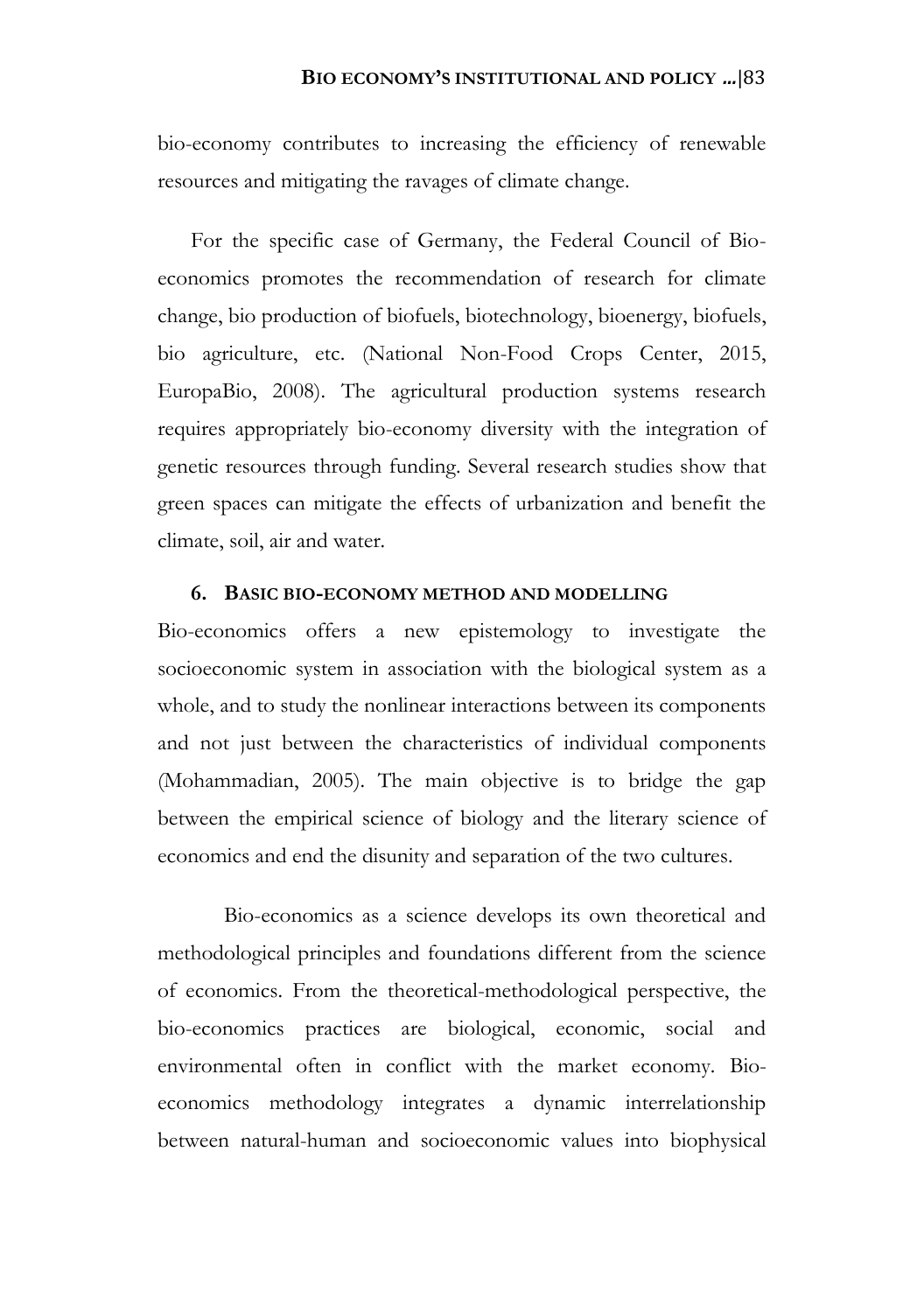analyses. Some features of thermodynamics are qualitative change, irreversibility, indeterminateness, and true scarcity.

Sustainable bio-economy raw materials and natural products markets supported by sustainable biotechnologies and operating models are the base for a sustainable bio-economy development. The creation and development of new products based on business models that are based on the bio-economy entails facing more complex and uncertain business environments. The bio-economic model reconciles and harmonizes the logics of economic, human and natural processes with their different organizational forms. From this perspective, the model of development centered on the bio-economy, returns to consider the natural systems separated from the laws of the market but integrated to the economic activities.

Models and data in bio-economy are developed and used to optimize decisions related with quantify tradeoffs and synergies and minimize adverse impacts in economic, environmental, and social benefits. Multi partner collaborative efforts are required to create and develop sustainable bio-economy models. Bio-economic models are used to quantify human ecosystems for production, distribution and consumption activities (Braat and van Lierop 1987). Bio-economic models are aimed to investigate changes in environmental resources that have an impact upon socioeconomic systems. Bio-economic models are used to determine the optimal level of resource extraction in function of renewable resources to maximize economic profits (van der Ploeg et al. 1987).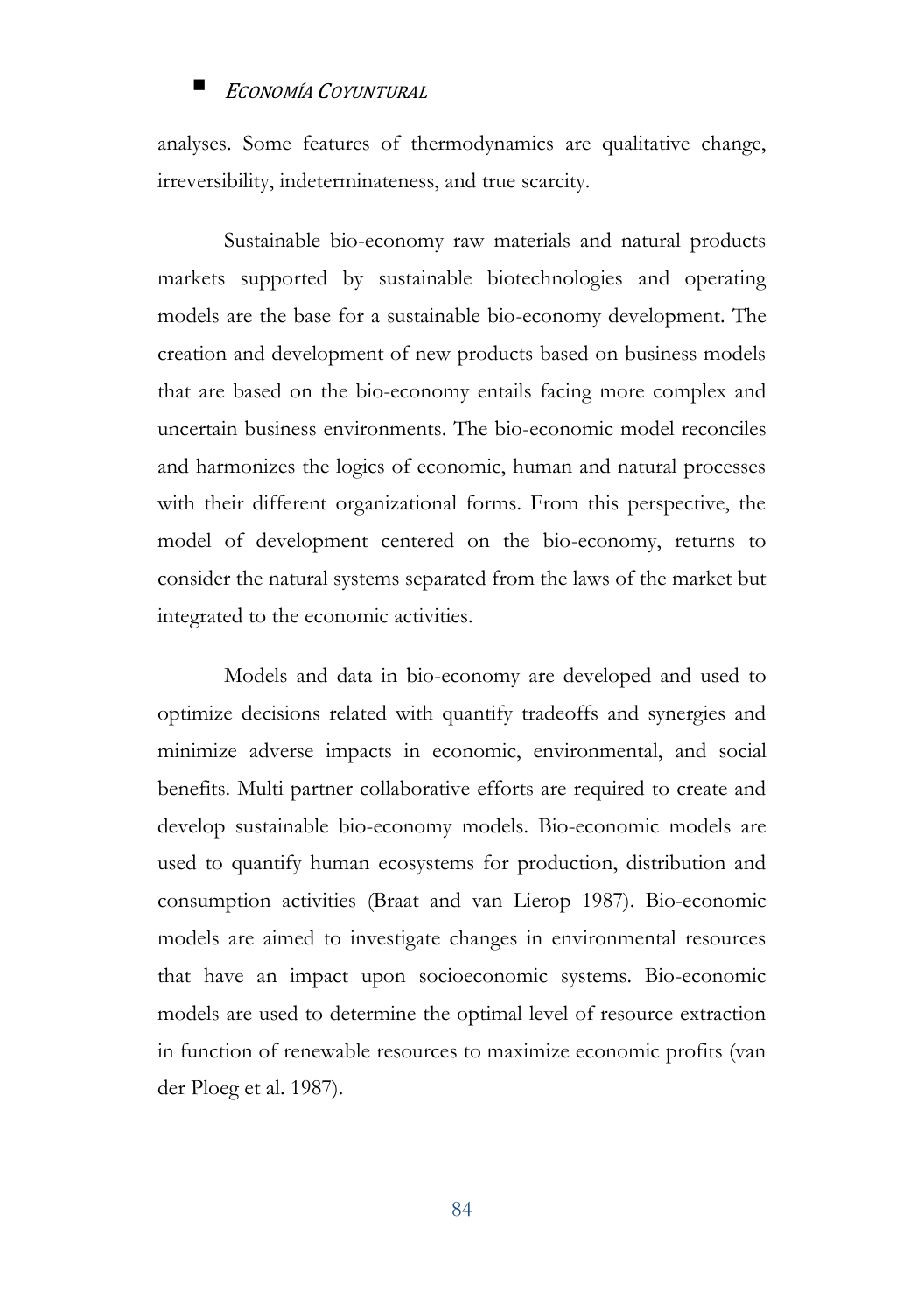The characterization of bio-economic models may determine their use in environmental modelling research. The bio-economic modelling address economic benefits and costs besides biophysical values and outcomes linking the feedbacks between economic, social and natural systems. Bio-economic modelling evaluates costs and benefits associated with environmental and natural resource use. Bioeconomic models are considered among biophysical and ecological models used to analyze human and socio-economic values to predict economic, environment and human interactions. Biophysical models are considered also bio-economic models including simple economic calculations. The integration of biophysical and economic analyses has a lot of challenges already analyzed by (Bouman, BAM, HGP Jansen, Schipper, Nieuwenhuyse, Hengsdijk & Bouma 1999, Ewert et al. 2009, Kragt 2012, Nunes and van den Bergh 2001, Spangenberg and Settele 2010, Wam 2010).

Bio-economic modelling is considered as a framework to integrate environmental management resources that provide nonmarket values that may be estimated in terms of money as a value indicator (Hanley and Barbier 2009). A bio-economic model to estimate the net present value (NPV) is used by Moore (2008) to manage invasive species.

Bio-economics modelling contributes to an integrated environmental modelling and decisions. Bio-economic modelling has anthropocentric and normative economics basis aimed to allocate environmental resources that yield the highest net benefit to human beings and to value the impacts on human welfare. Bio-economic modeling focuses on the analysis of a set of indicators related to the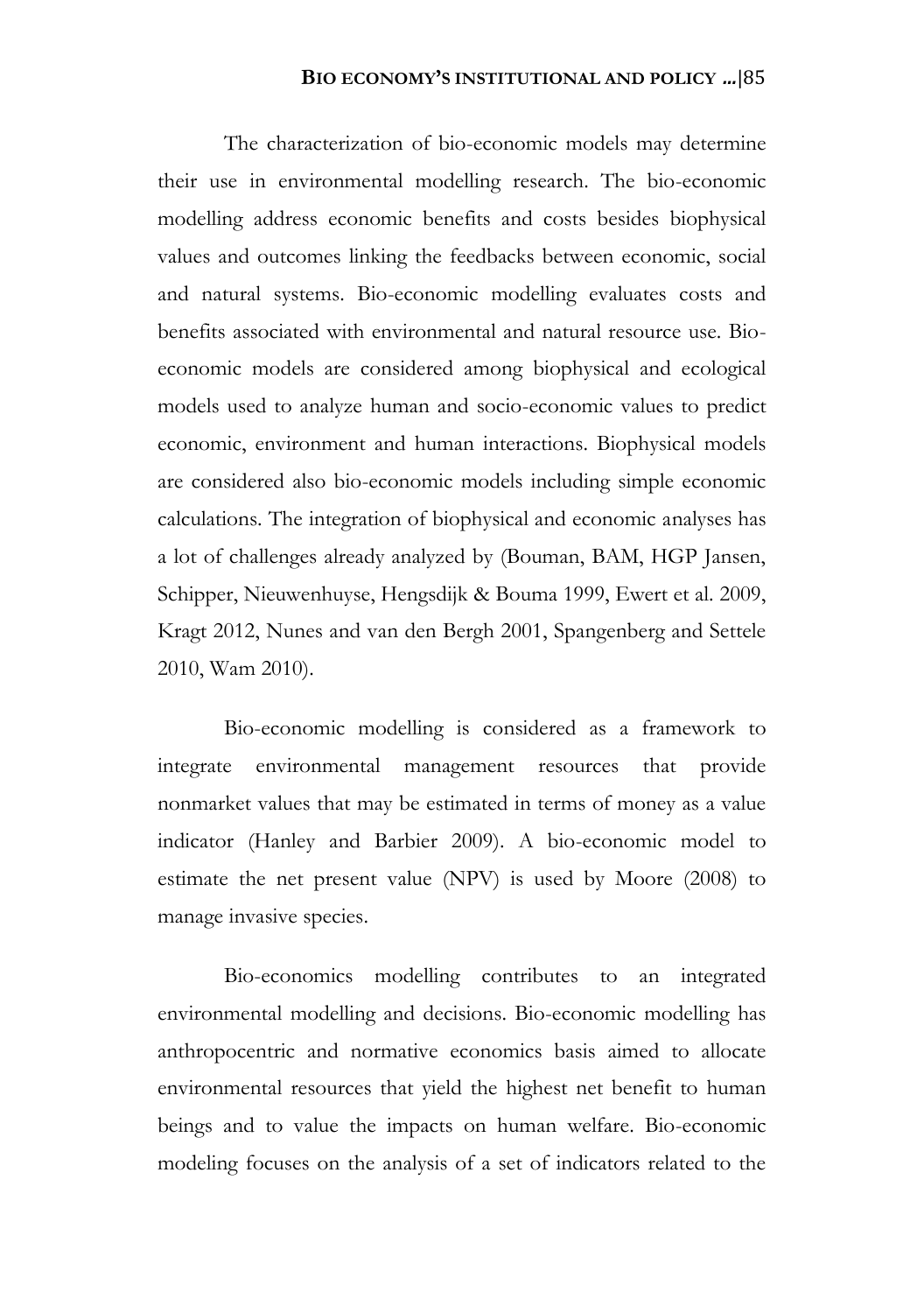actions of human beings in ecosystems for production and consumption. Also, bio-economic modeling incorporates the dynamics of ecological complexities.

Bio-economic modelling describes models that have both economic and biophysical components. Bio-economic models integrate economic and biophysical analyses aimed to maximize resource production of forestry, fishery, agro-economic subject to environmental and natural. economic and human constraints.

Spatial bio-economic analysis considers multiple externalities for the spatial management as when Sanchirico (2004) finds the optimal solution of stock, space, and habitat externalities in multiple marine reserves. Blue economy provides biomass from oceans. The spatial bio-economics analyze human-natural ecosystems of natural resources characterized by human, economic, natural and ecological patterns and estimate the cost / benefit solution. Thus, spatial bio economics can support a modeling approach of efficient decision making mechanisms. The managerial control of spatial bio-economic models is related with restoration, development, harvest of habitats in any location and the dispersal and diffusion of species across the space.

Spatial bio-economic models are developed for analyzing the spread of a pathogen across meta-populations. Deconstruction of spatial-bio-economic models (Smith, Sanchirico, and Wilen 2009) is being developed by net growth over time and biomass across space, space boundaries and geometry and net benefits from harvesting renewable resources. More recently, Kroetz and Sanchirico (2015)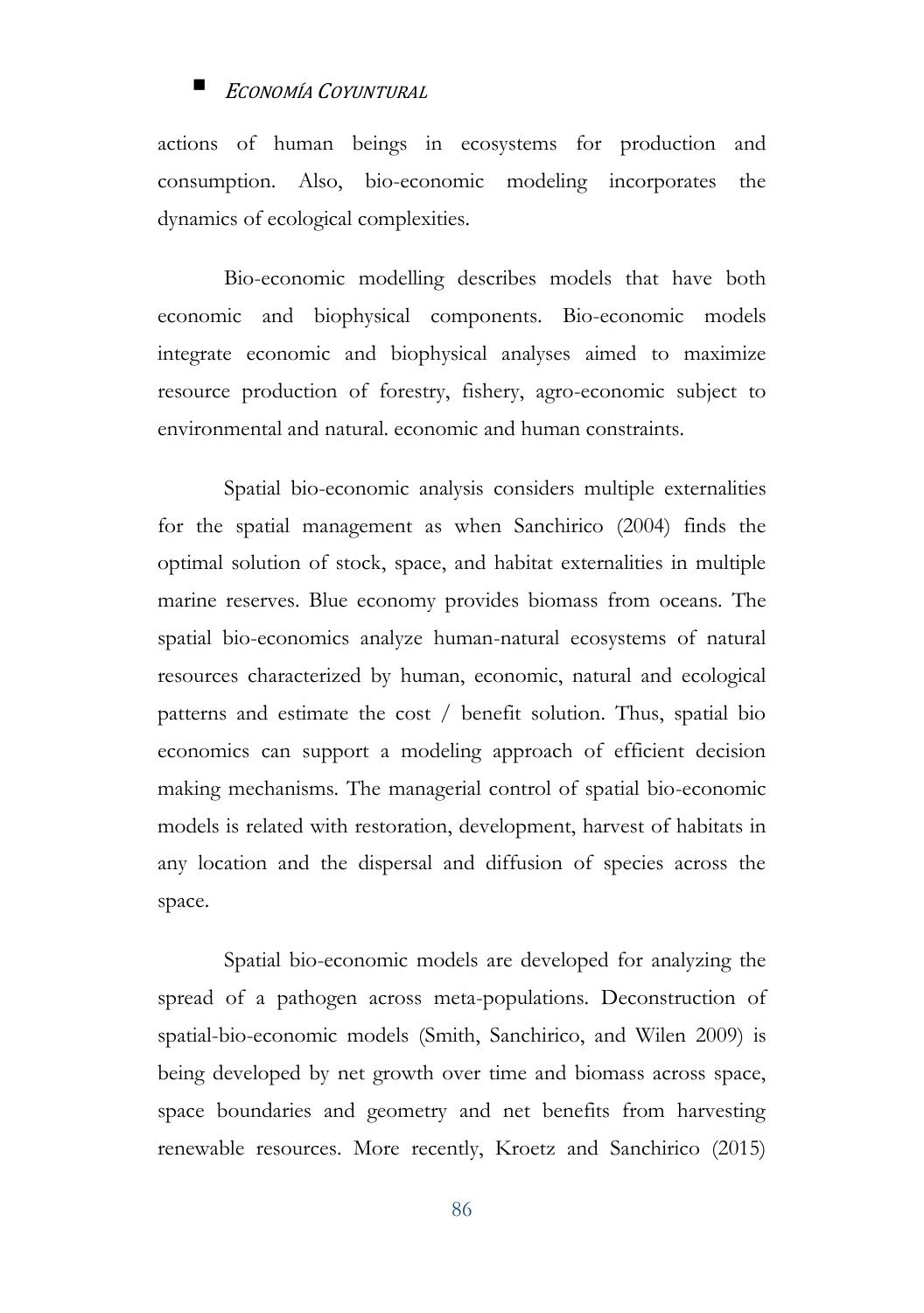developed a metapopulational model to relate findings in the spatial bio-economic literature to the public economics theory.

Bio-economic models focus on environmental goods and services, but don't always incorporate intangible ecosystem goods and services (Turner and Daily 2008). The focus of bio-economic models is on economic impacts, although the description is very limited regarding the environmental systems considered as 'irreducible complexity of ecosystem functioning' (Wam 2010) which presents a restriction to the advancement in bio-economic modelling.

Bio-economic farm modelling may consider to integrate analyses of environmental impacts with multiple values that affects agricultural systems (Zander and Kächele 1999). Bio-economic modelling of agricultural systems is characterized by accounting, mathematical programming and regression approaches (Weersink et al. 2002).

Newbold & Eadie (2004) developed a bio-economic model of maximizing total breeding mallard abundance by choosing to restore limited total hectares of wetland sites. Bio-economic valuation model for wetlands management affecting natural resources such as native bird and fish populations estimates also non market values of environmental impact (Whitten and Bennett 2005).

Spatial-bio-economic models are used for the economic analysis of marine reserves (Smith and Wilen, 2003, 2004). A spatial bio-economic model deals with the stochastic spread of a marine disease in a patchy environment (Conrad, 2015). Spatial-bio-economic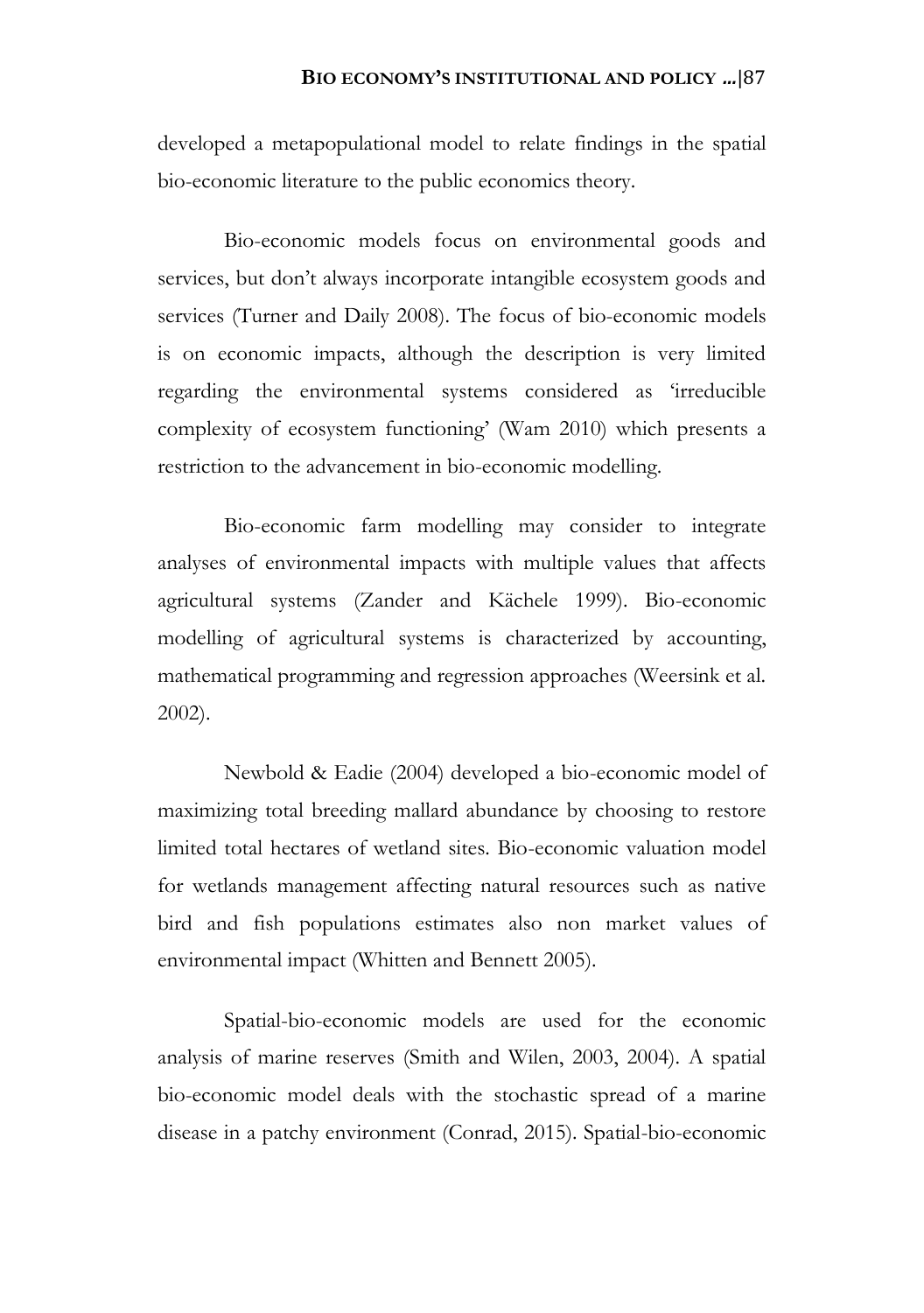models are in the emerging literature as for example for the calculation of optimal timing, level of renewable resource harvest, location of harvest and with the development of a stochastic model where AVG induces a regime shift along the coastline.

Bio-economic modelling is a tool in managing fisheries for sustainable fisheries management. An equilibrium model based on bioeconomic modelling usually used to measure economic performance can determine the yield a fishery harvest (Yoshimoto and Clarke, 1993). Bio-economic fisheries models not always include calculations of non-financial benefits, biodiversity and ecological services (Eggert 1998). Bio-economic models of fisheries use biological growth functions to calculate changes in the level of fish biomass in function of harvest (Perman et al. 1999). Bio-economic fisheries models calculate environmental factors limited by constant parameters (Knowler 2002). As an example integrated bio-economic valuation studies, Massey et al. (2006) modeled a dynamic approach for flounder fisheries, fish reproduction, water quality conditions, harvest levels, etc.

Bio-economic modelling can determine optimal allocation of fishery management resources. Macher & Boncoeur (2010) developed a bio-economic model to harvest a commercial stock of the French fishery of the Bay of Biscay. Bio-economic theory in fisheries combines dynamic economic and biological factors to provide a framework for management (Larkin, Alvarez, Sylvia and Harte, 2011). A spatial bio-economic model using a stochastic approach to analyze preemptive stock reductions of fisheries influences by factors such as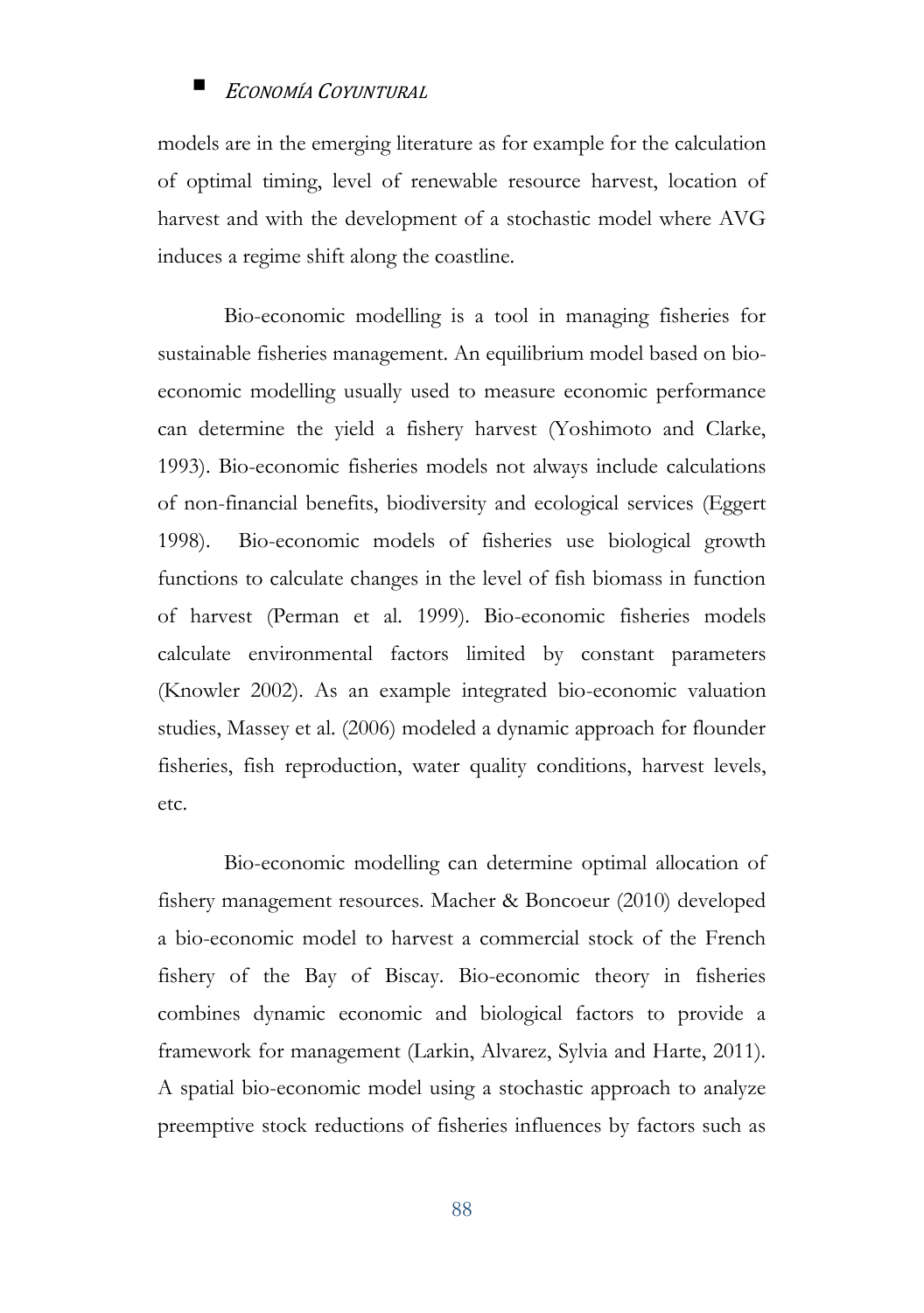the harvest cost function, lower biological productivity, etc., (Conrad, 2015).

Bio-economic valuation models are based on economic costbenefit analyses and nonmarket environmental values for different environmental systems. Bio-economic valuation models incorporate market and nonmarket environmental values to assess the impacts of environmental changes and constraints on human welfare. Bioeconomic valuation models are criticized by the lack of scientific foundation and collaboration with biophysical modelers (Brookshire et al. 2007).

A bio-economic process based biophysical model to assess the net present value (NPV) was developed by Kragt et al. (2011) to manage changes of catchment hydrology and ecological impacts threatened species, vegetation and seagrass. The Faustmann-Pressler-Ohlin model is an example of bio-economic modelling of forests using a value growth equation to calculate the optimal rotation age maximizing net present value of timber production (Perman et al. 1999). Forestry bio-economic models management may calculate no timber benefits (Touza et al. 2008) of a forest landscape.

### **CONCLUDING REMARKS**

Bio-economy is creating a transition from a fossil economy to the new era of economic development. The sustainable use of biomass materials and its optimization are the base of bio-economy affecting a sustainable transition. Bio-economy is driven by the challenges of the natural fossil economy. Bio-economy projects ensure sustainable use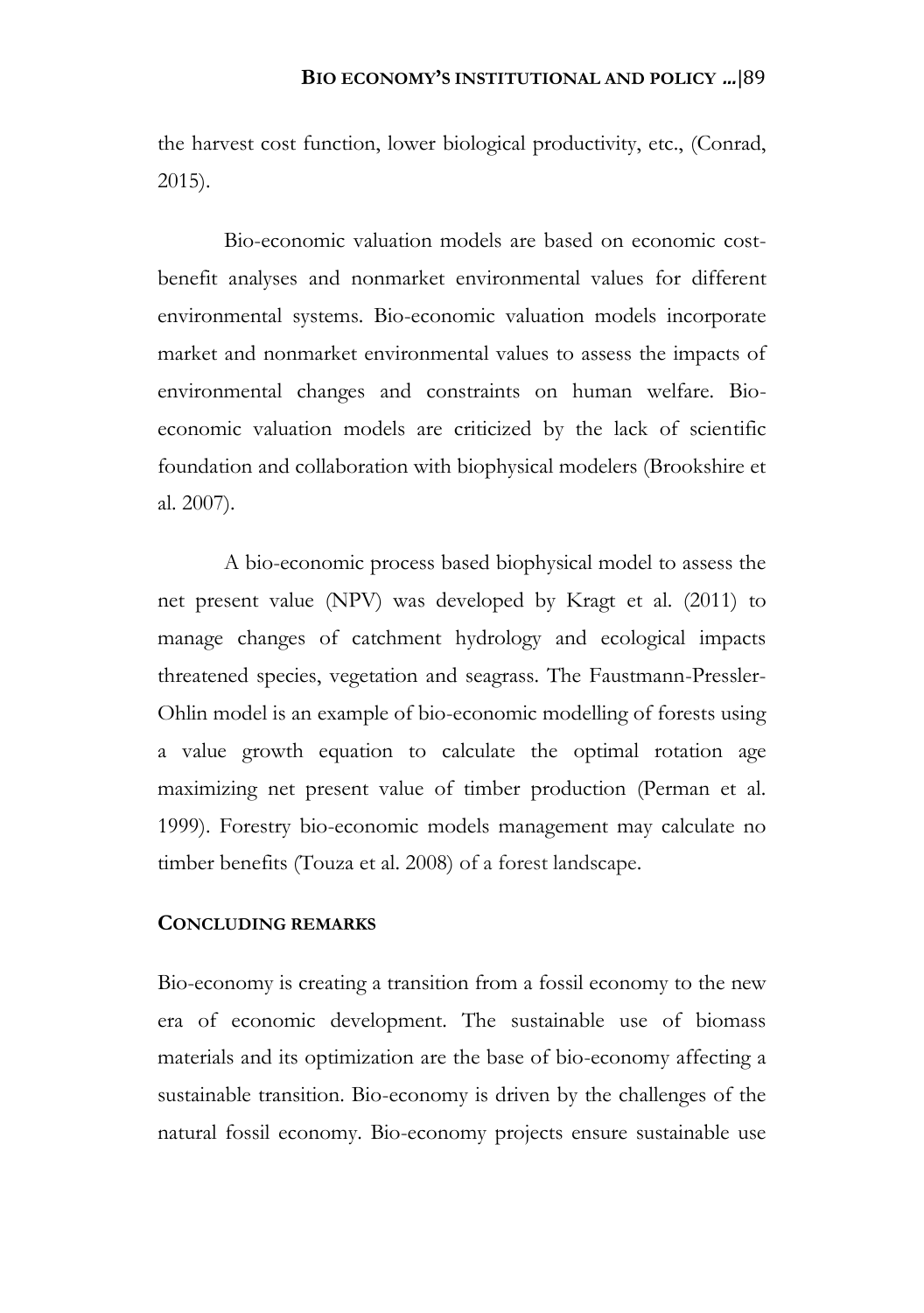of natural resources, values and economic activities. Sustainable bioeconomy needs raw materials to be transformed into biomass solutions. Wastes and industrial side streams replacing natural biomasses complement raw materials as the base of sustainable bioeconomy and reduces environmental loading. Developing bioeconomy promotes the sustainable use residues and waste materials to maximize value. Sustainable land management and biodiversity are integrated with soil and water conservation. Bio-economy growth has an impact on urban planning and land use on planning development.

Sustainable bio-economy has environmental benefits represented by environmental assets and wealth, environmental and resources efficiency, raw material inputs used and the greenhouse gas emissions reduction. Resource-efficient sustainable bio-economy contributes to self-sufficiency in food, health, energy, environmental and natural services. Steering instruments such as the institutional and policy frameworks, as well as the legislation are necessary to ensure an investment environment to ensure sustainability and promote a high added value bio-economy. Natural resources and natural values in ecosystems services contribute to create bio-economy business. Increasing the demand for bio-economy services to provide well-being sustained on the immaterial value creation and nature, is a source of business.

The sustainable bio-economy may generate a nature´s ecosystems with economic growth, bio-economy business, employment, competitiveness, high added value products and services, well-being and boosts the welfare. For this reason, it is important to generate scenarios in which local interests are recognized and to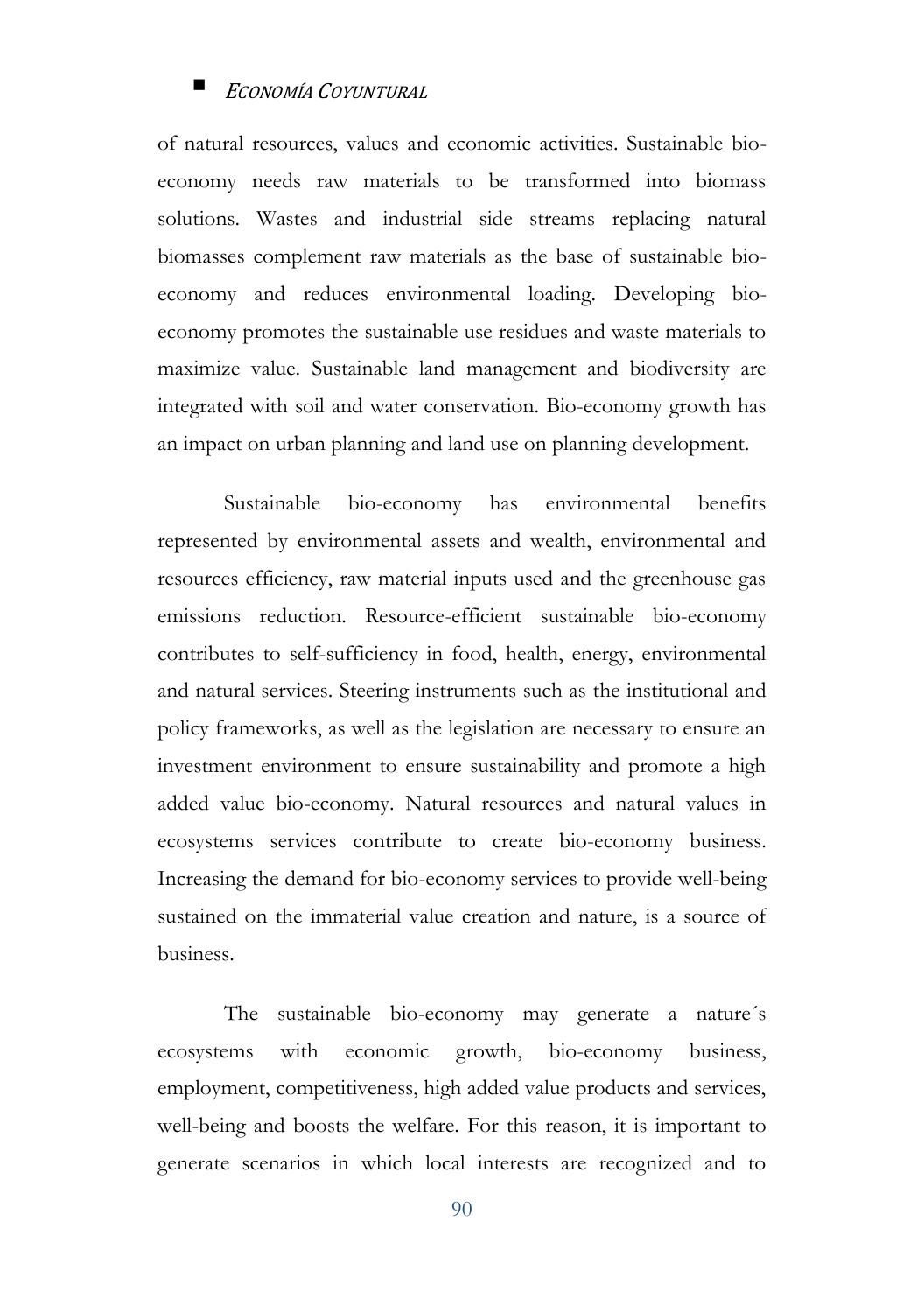discuss the compensation of economic growth in these areas, equity in the distribution of wealth, sustainability of natural resources and promotion of citizenship participation. This perspective must consider the synergies promoted from the local level that could increase the collective capacity to carry out common actions based on the same interpretation of reality and its possibilities of change.

### **REFERENCES**

- Advancing renewable energy policy in Europe. (1997). Energies 2012, 5, 323–354.
- Batie, S.S. (2008). Wicked problems and applied economics. Am. J. Agric. Econ. 2008, 90, 1176–1191.
- Belhoutchette H, Louhichi K, Therond O, Mouratiadou L, Wery J. 2011. Assesing the impact of the nitrare directive on farming systems using a bio-economic modelling chain. J Agr Sys 104: 135-145.
- Benedikter, R., & Molz, M. (2011). The rise of neo-integrative worldviews: Towards a rational spirituality for the coming planetary civilization? In M. Hartwig & J. Morgan (Eds.), *Critical Realism and Spirituality* (pp. 29-74): Routledge, Taylor & Francis Group.
- Birch, K. (2006). The neoliberal underpinnings of the bio-economy: the ideological discourses and practices of economic competitiveness, *Genomics, Society and Policy,* 2, pp. 1-15.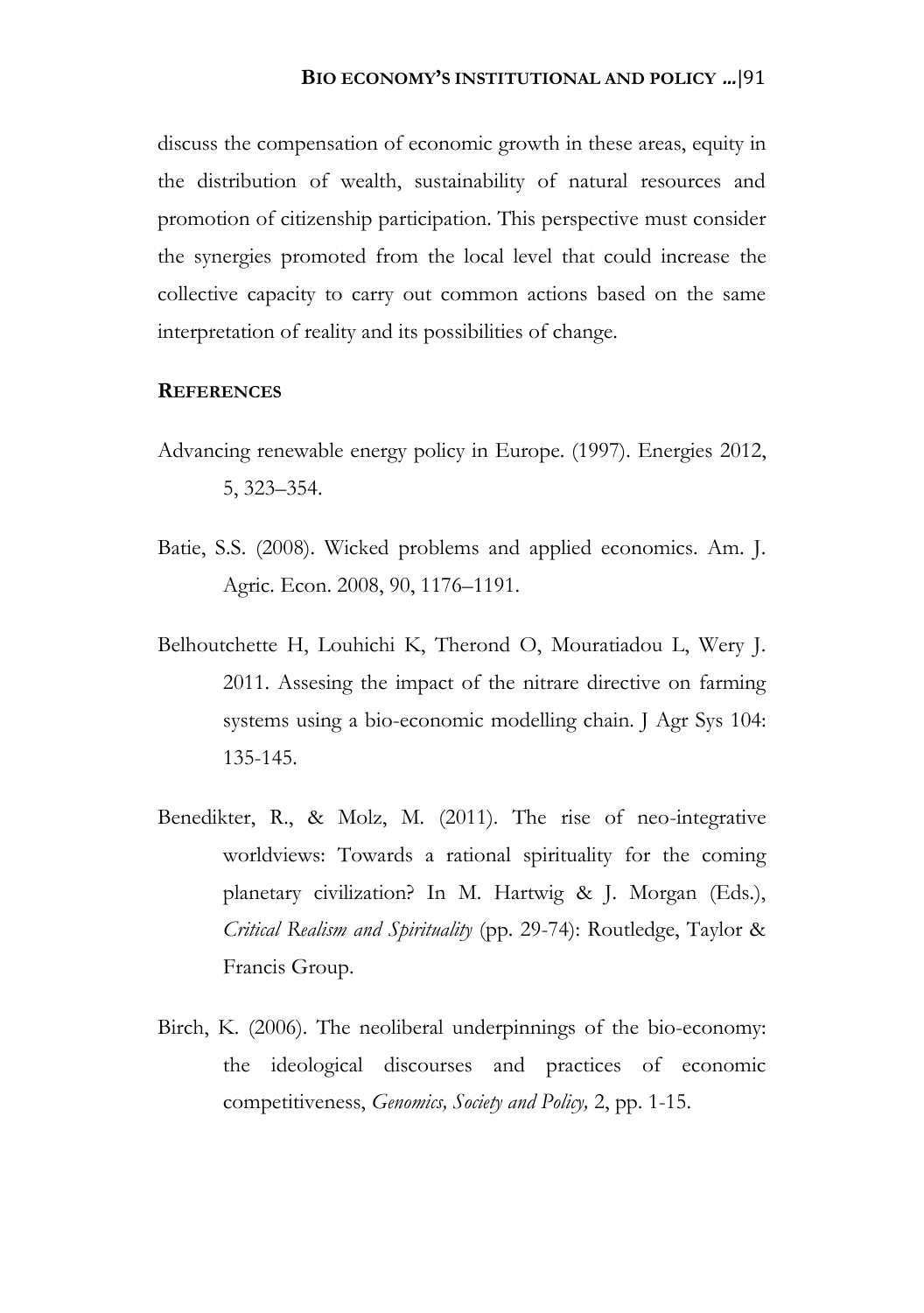Bio-economy Research Associates (2009). U.S. Economic Impact of Advanced Biofuels Production: Perspectives to 2030. [https://www.bio.org/sites/default/files/EconomicImpactAd](https://www.bio.org/sites/default/files/EconomicImpactAdvancedBiofuels.pdf) [vancedBiofuels.pdf;](https://www.bio.org/sites/default/files/EconomicImpactAdvancedBiofuels.pdf)

- Bouman, BAM, HGP Jansen, RA Schipper, A Nieuwenhuyse, H Hengsdijk & J Bouma, A. (1999) Framework for integrated biophysical and economic land use analysis at different scales, *Agric Ecosyst Environ*, 75(1-2), 55-73, 1999.
- Brambila Paz, J. J., Pérez Cerecedo, V. (2011). *Bio-economía: instrumentos para su análisis económico.* Secretaría de Agricultura, Ganadería, Desarrollo Rural, Pesca y Alimentación.
- Brookshire, D. S., Brand, L. A., Thacher, J., Dixon, M. D., Benedict, K., stromberg, J. C., Lansey, K., Goodrich, D., Mcintosh, M., Grandy, J., Stewart, S., Broadbent, C. & IZON, G. (2007) Integrated Modeling and Ecological Valuation: Applications in the Semi Arid Southwest. *Workshop "Valuation for Environmental Policy: Ecological Benefits".* Washington DC, US Environmental Protection Agency.
- Bundesministerium für Ernährung und Landwirtschaft (BMEL) (2016). Nationale Politikstrategie Bioökonomie— Nachwachsende Ressourcen und Biotechnologische Verfahren als Basis für Ernährung, Industrie und Energie. Available online: https://www.bmbf.de/files/BioOekonomiestrategie.pdf

(accessed on 18 January 2016). (In German).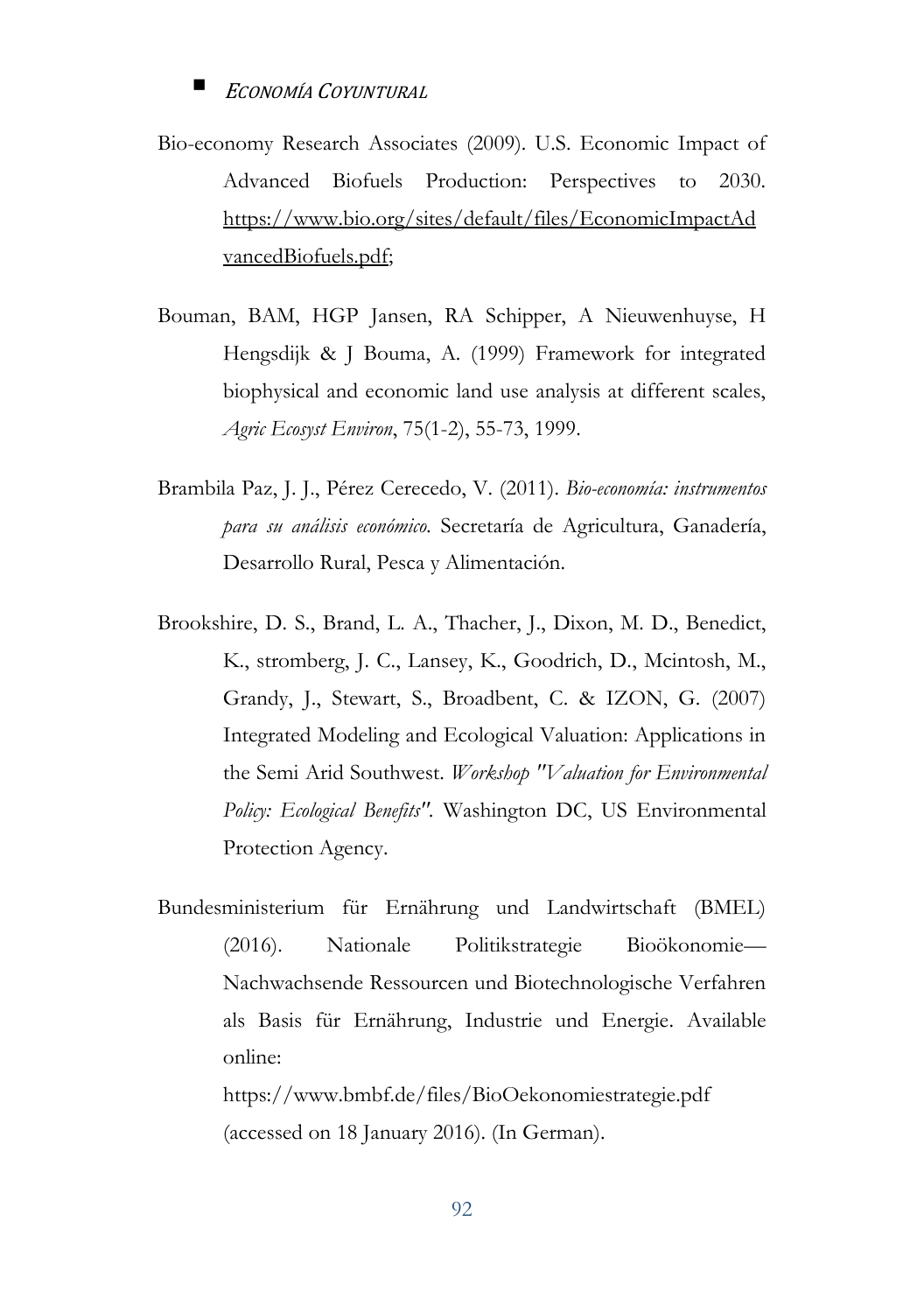- Carus, M.; Carrez, D.; Kaeb, H.; Venus, J. (2014). Level Playing Field for Bio-Based Chemistry and Materials. Available online: http://bio-based.eu/download/?did=878&file=0 (accessed on 12 May 2014).
- Champetier, A., Sumner, D. A.; Wilen, J. E. (2010). *The Bio-economics of Honey Bees and Pollination.* Working Paper August 2010 University of California, Davis, Agricultural Issues Center.
- Comisión europea para la agricultura y el desarrollo rural. (2014). *Desarrollo rural 2014-2020.*
- Conrad, J. M. (2015). Bio-economics of a Marine Disease. Marine Resource Economics, volume 30, number 4. © 2015 MRE Foundation, Inc.
- Dasgupta, P. *(1995) An Inquiry into Weil-Being and Destitution,* New York: Oxford.
- Dewatripont, M.; Roland, G. (1995). The design of reform packages under uncertainty. Am. Econ. Rev. 1995, 85, 1207–1223.
- Eggert, H. (1998). Bio-economic analysis and management, *Environ Resour Econ*, 11(3), 399-411, 1998.
- Ewert, F, MK van Ittersum, I Bezlepkina, O Therond, E Andersen, H Belhouchette, C Bockstaller, F Brouwer, T Heckelei, S Janssen, R Knapen, M Kuiper, K Louhichi, JA Olsson, N Turpin, J Wery, JE Wien & J Wolf. (2009). A methodology for enhanced flexibility of integrated assessment in agriculture, *Environ Sci Policy*, 12(5), 546-561, 2009.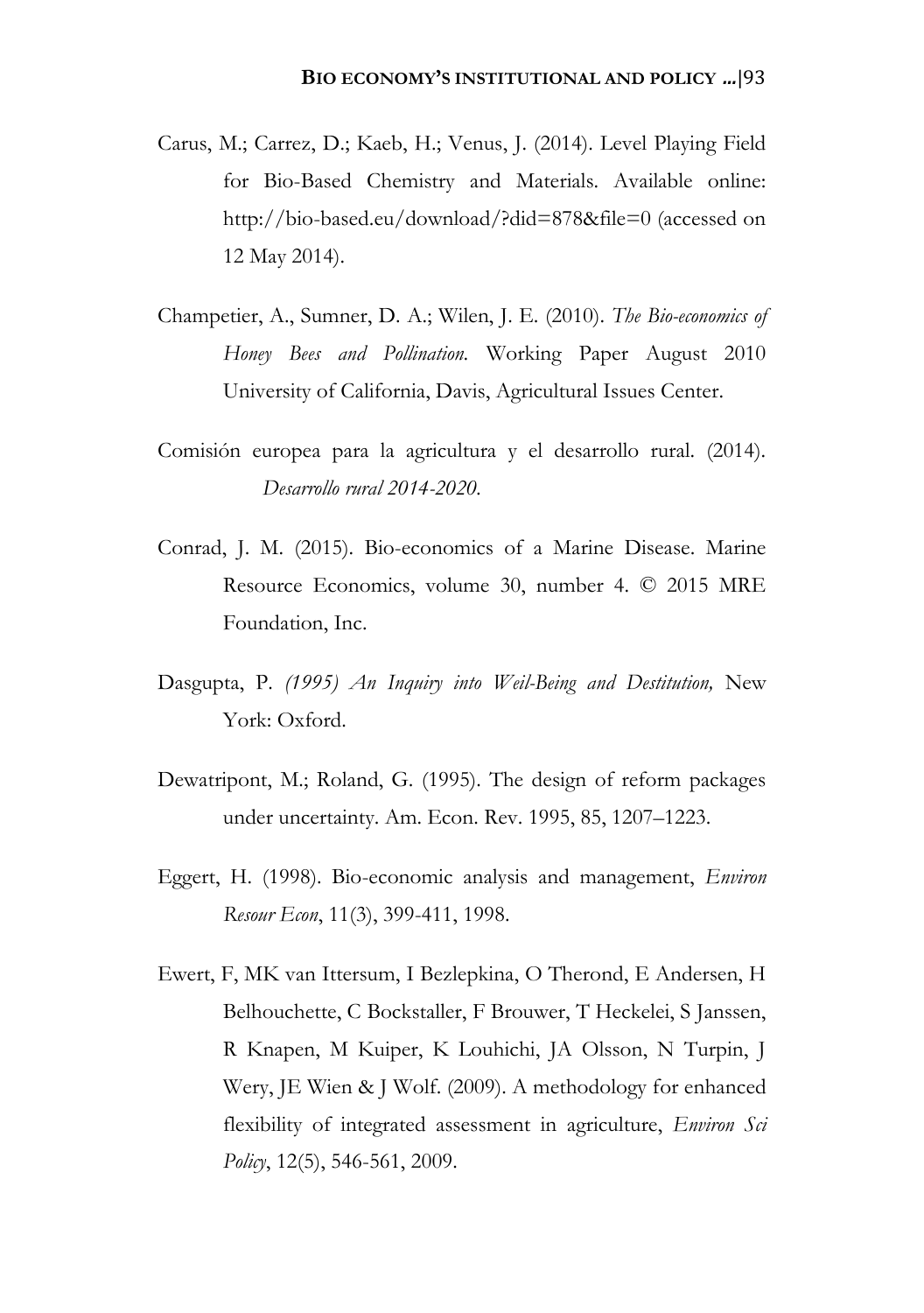EuropaBio (2008). *Bio-based Economy: Germany.* [http://www.bio](http://www.bio-economy.net/bio-economy/member_states/germany/index_germany.html)[economy.net/bio](http://www.bio-economy.net/bio-economy/member_states/germany/index_germany.html)[economy/member\\_states/germany/index\\_germany.html](http://www.bio-economy.net/bio-economy/member_states/germany/index_germany.html)

European Commission (2015). What is the Bio-economy. http://ec.europa.eu/ research/bio-economy/index.cfm.

- European Commission (2014). Innovative, Sustainable and Inclusive Bio-economy, (2014). Available online: http://ec.europa.eu/research/participants/portal/desktop/en /opportunities/h2020/calls/h2020-isib-2014-1.html (accessed on 14 May 2014).
- Foucault, M. (2003). Society must be defended, London: Penguin 2003, p. 76-79.

GBS (2015). *Global Bio-economy Summit*. [http://gbs2015.com/home](http://gbs2015.com/home/)

- Georgescu-Roegen, N. (1976a) "Foreword," *Energy and Economic Myths,* New York: Pergamon Press.
- Georgescu-Roegen, N. (1965a) "The Institutional Aspects of Peasant Economies: A Historical andAnalytical Review," paper presented at the A/D/C Seminar on Subsistence and PeasantEconomies, February 28-March 6, East-West Center, Honolulu, Hawaii. A shorterversion of this paper was reprinted in *Energy and Economic Myths,* New York:Pergamon Press, 1976. The page numbers in the text refer to the reprinted version.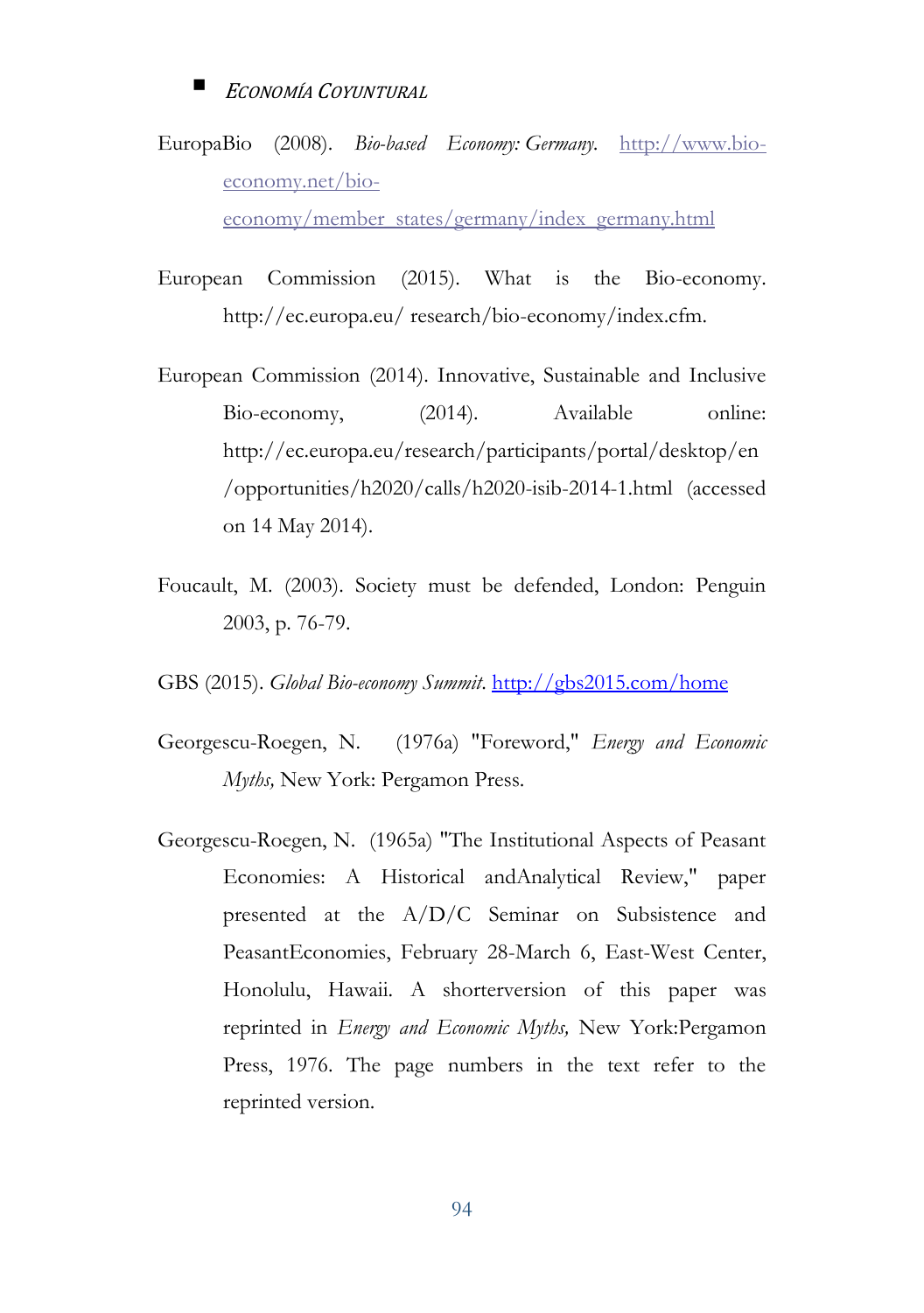- Georgescu-Roegen, N. (1960) "Economic Theory and Agrarian Economics," *Oxford Economic Papers,* N.S. 28, February, 1-40. Reprinted in *Energy and Economic Myths,* New York: Pergamon Press, 1976. The page numbers in text refer to the 1976 reprint.
- Gowdy, J. and Mesner, S. (1998). The Evolution of Georgescu-Roegen's Bio-economics. Review of Social Economy Vol LVI No. 2 Summer 1998 ISSN 0034-6764
- Gowdy, J. and McDaniel, C. (1995) "One Worid, One Experiment: Addressing the Biodiversity-Economics Conflict," *Ecological Economics* 15: 181-192.
- Hanley, N & EB Barbier (2009). *Pricing nature. Cost-benefit analysis and environmental policy*, Edward Elgar, Cheltenham, UK, 2009.
- Hedlund-de Witt, Annick. (2014. The integrative worldview and its potential for sustainable societies: A qualitative exploration of the views and values of environmental leaders *Worldviews: Global Religions, Culture and Ecology*.
- Hoefnagels, R.; Dornburg, V.; Faaij, A.; Banse, M. (2015) *Analysis of the Economic Impact of Large-Scale Deployment of Biomass Resources for Energy and Materials in The Netherlands.* Available online: edepot.wur.nl/164540 (accessed on 7 April 2015).
- Hopkins, M. M., Martin, P. A., Nightingale, P., Kraft, A. y Mahdi, S. (2007). The myth of the biotech revolution: An assessment of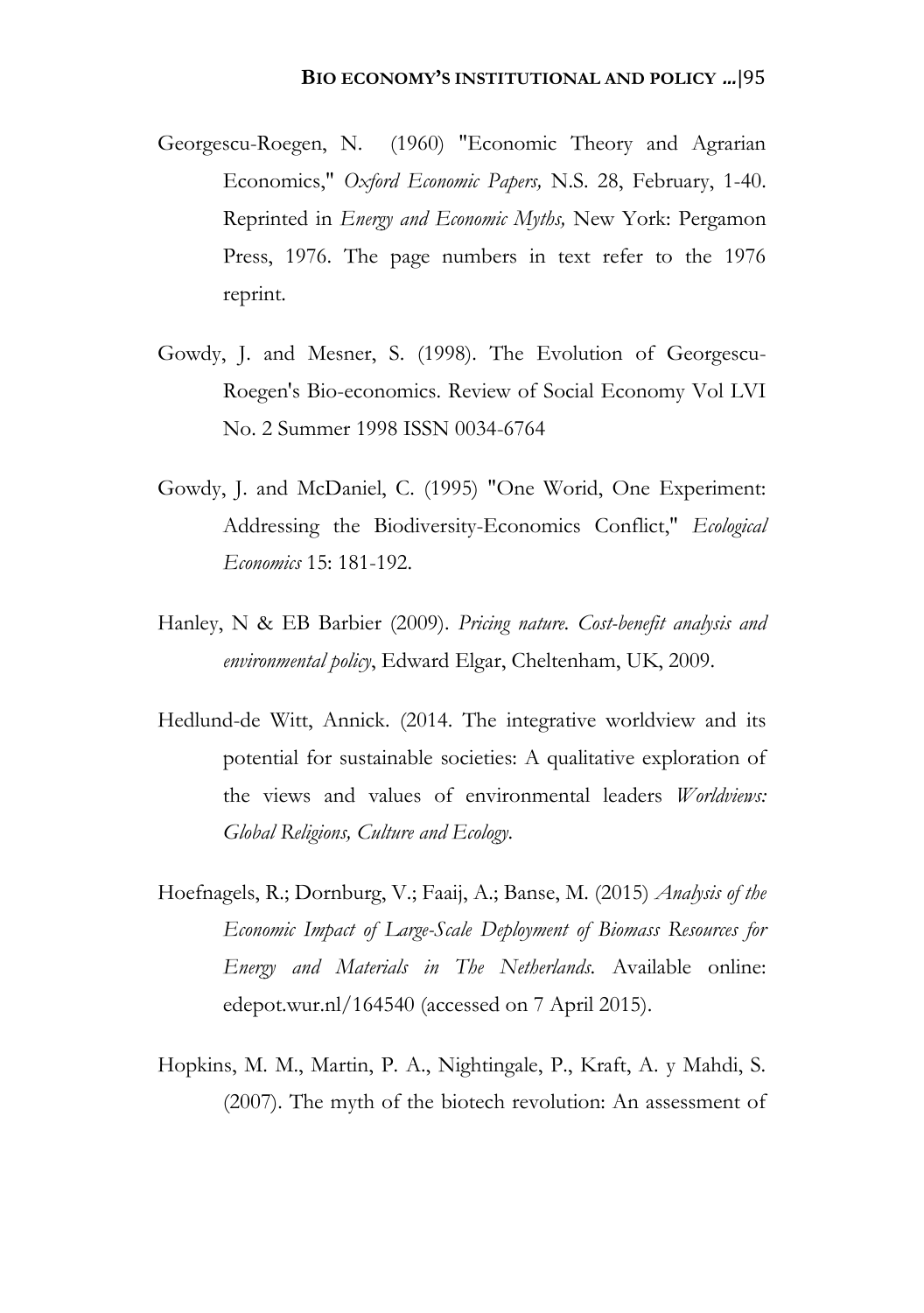technological, clinical and organisational change", *Research Policy,* 36, pp. 566-589.

- IEA (2011) Bio-based Chemicals Value Added Products from Biorefineries,. http://www.ieabioenergy.com/wp-content/uploads/2013/10/Task-42-Biobased-Chemicals-value-addedproducts-from-biorefineries.pdf
- Knowler, D. A. (2002). Review of selected bio-economic models with environmental influences in fisheries, *J Bioecon*, 4(2), 163-181, 2002
- Kragt, M. (2012). *Lessons from integrated bio-economic modelling in the georges catchment, tasmania*, In: Lefroy, T, A Curtis, AJ Jakeman & J McKee, CSIRO Publishing, Canberra, McLeod, P, B Lindner & J Nicholls, Out of the pot and into the money: Managing the western rock lobster fishery by ite's or itq's?, paper presented at 51st Conference of the Australian Agricultural and Resource Economics Society, Queenstown, New Zealand, 13– 16 February 2007, 2007.
- Kragt, ME, LTH Newham, J Bennett & AJ Jakeman (2011). An integrated approach to linking economic valuation and catchment modelling, *Environ Model Softw*, 26(1), 92-102, 2011.
- Kroetz K, Sanchirico J. (2015). The Bio-economics of Spatial-Dynamic Systems in Natural Resource Management. *Annu. Rev. Res. Econ*. 7. DOI: 10.1146/annurev-resource-083110- 120047.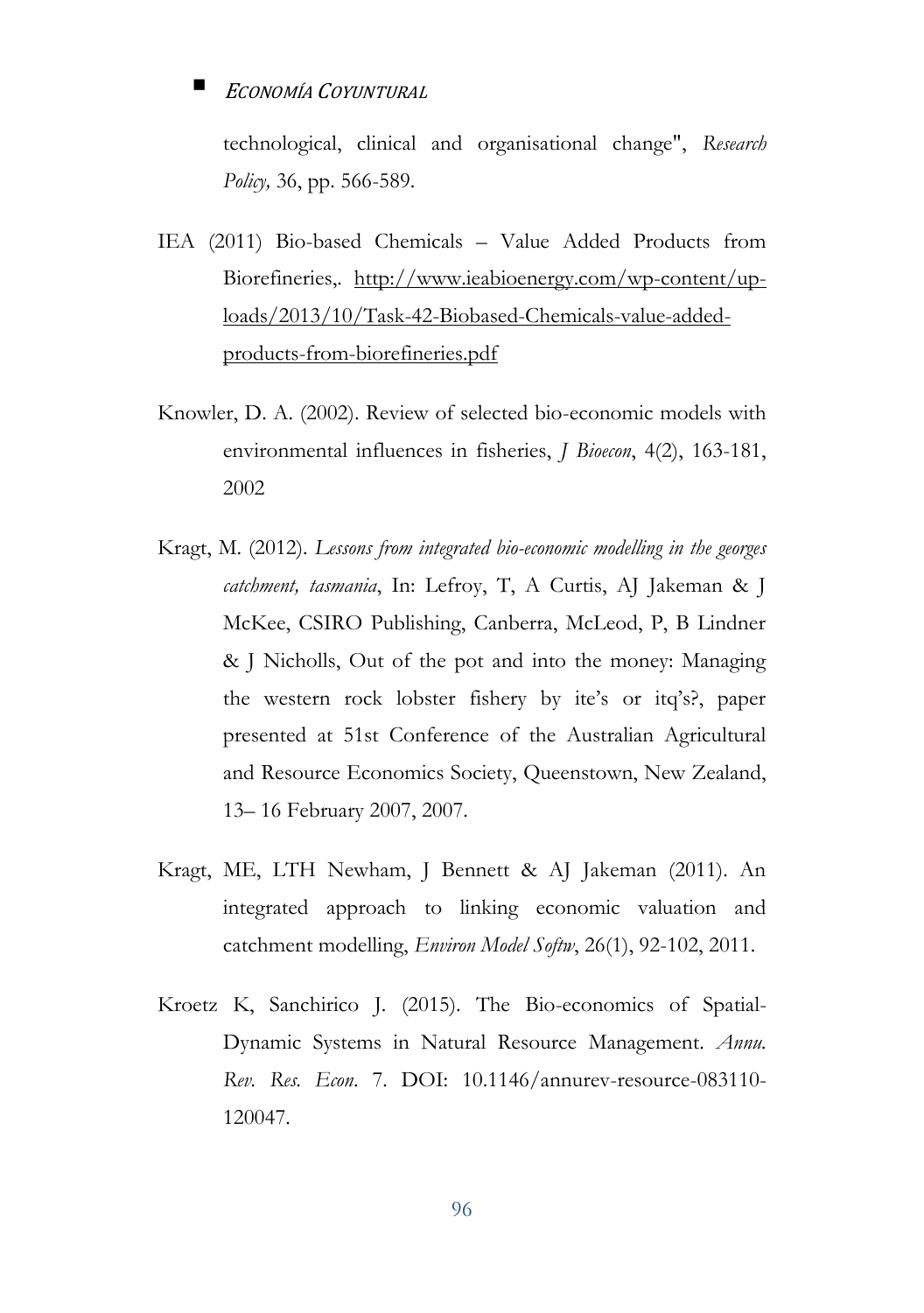- Larkin, S. L., Alvarez, S., Sylvia, G. and Harte, M. (2011) *Practical Considerations in Using Bio-economic Modelling for Rebuilding Fisheries*, OECD Publishing, 2011.
- Laszlo, Ervin (Ed.). (2006). *Science and the reenchantment of the cosmos. The rise of the integral vision of reality*. Rochester: Inner Traditions
- Levidow, L. Open University, Buckinghamshire, UK. Phone interview. Personal communication.
- Loorbach, D. (2010). *Transition management for sustainable development: A prescriptive, complexity-based governance framework* (European Bioeconomy Panel, 2014).
- Macher, C. & Boncoeur, J. (2010). Optimal Selectivity and Effort Cost A Simple Bio-economic Model with an Application to the Bay of Biscay *Nephrops* Fishery. *Marine Resource Economics*, Volume 25, pp. 213-232
- Massey, DM, SC Newbold & B Gentner (2006). Valuing water quality changes using a bio-economic model of a coastal recreational fishery, *J Environ Econ Manage*, 52(1), 482-500, 2006.
- McCann, L. (2013). Transaction costs and environmental policy design. Ecol. Econ. **2013**, 88, 253–262.
- McCormick, K.; Kautto, N. (2013). The Bio-economy in Europe: An Overview. *Sustainability* 2013, *5*, 2589–2608.
- Miernyk, W.H. (1999). Economic growth theory and the Georgescu-Reogen paradigm, in K.Mayumi and J.Gowdy (eds) Bio-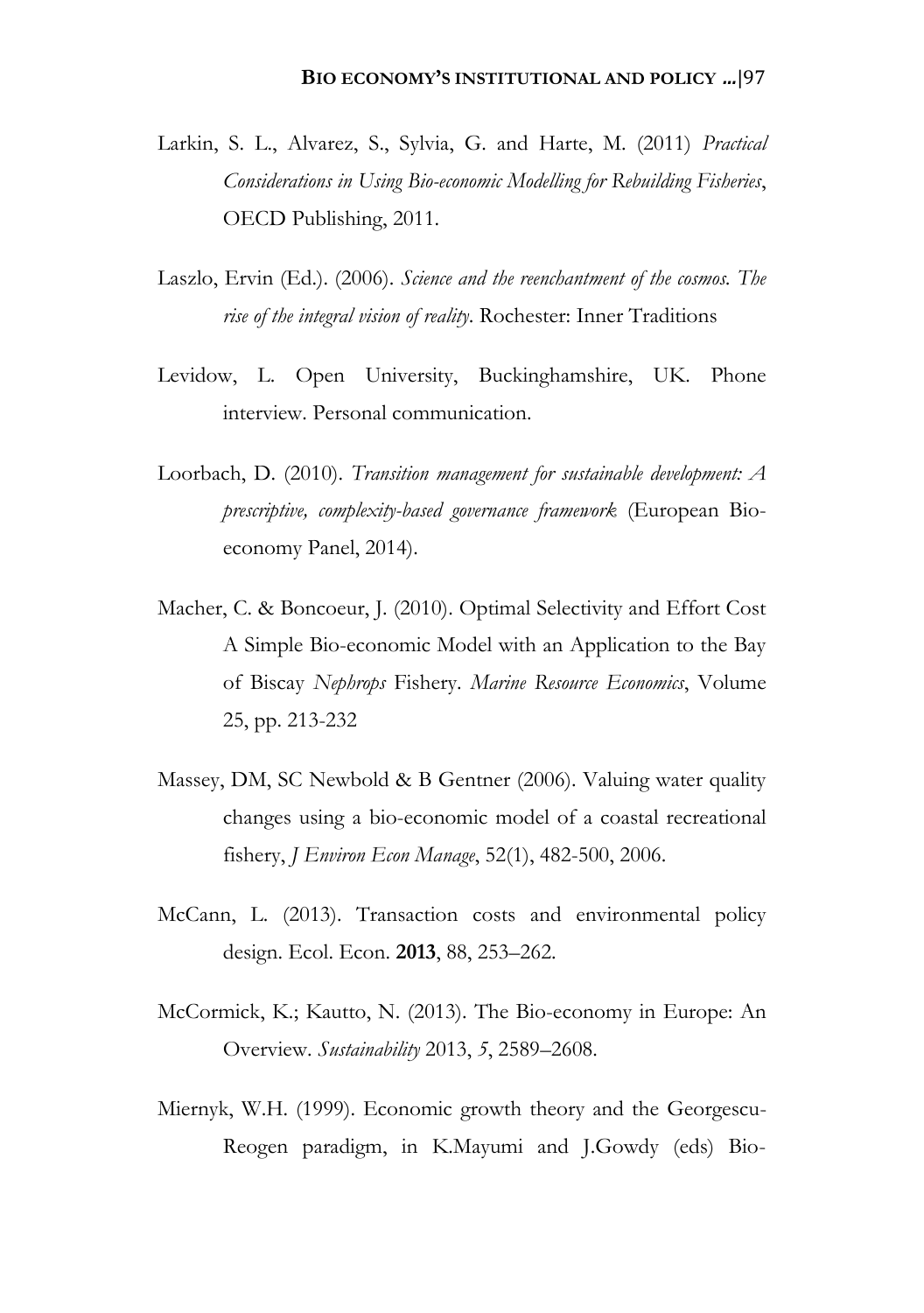economics and Sustainability: Essays in honor of Nicholas Georgescu-Reogen, Cheltenham: Edward Elgar, 69-81

- Mohammadian, M. (2005). La Bio-economía: un nuevo paradigma socioeconómico para el siglo XXI. *Encuentros multidisciplinares*. Vol. 7, pp. 57-70.
- Mohammadian, M. (2003). What is Bio-economics: Biological Economics. Journal of Interdisciplinary Economics. Volume 14 (4): 319-337. Guest Editor: Special Issue Dedicated to Bioeconomics.
- Moore, CC. (2008). Using empirical benefit estimates in a bioeconomic model of invasive species control, PhD thesis, North Carolina State University, Raleigh, NC, 2008.
- National Non-Food Crops Centre (2015). Bio-economy Factsheet: Germany.

[http://www.nnfcc.co.uk/publications/bio-economy-factsheet](http://www.nnfcc.co.uk/publications/bioeconomy-factsheet-germany)[germany](http://www.nnfcc.co.uk/publications/bioeconomy-factsheet-germany)

- Newbold S, Eadie JM. 2004. Using species-habitat models to target conservation: a case study with breeding mallards. *Ecol. Appl.*  14:1384–93
- Nunes, PALD & JCJM van den Bergh, Economic valuation of biodiversity: Sense or nonsense?, *Ecol Econ*, 39(2), 203-222, 2001.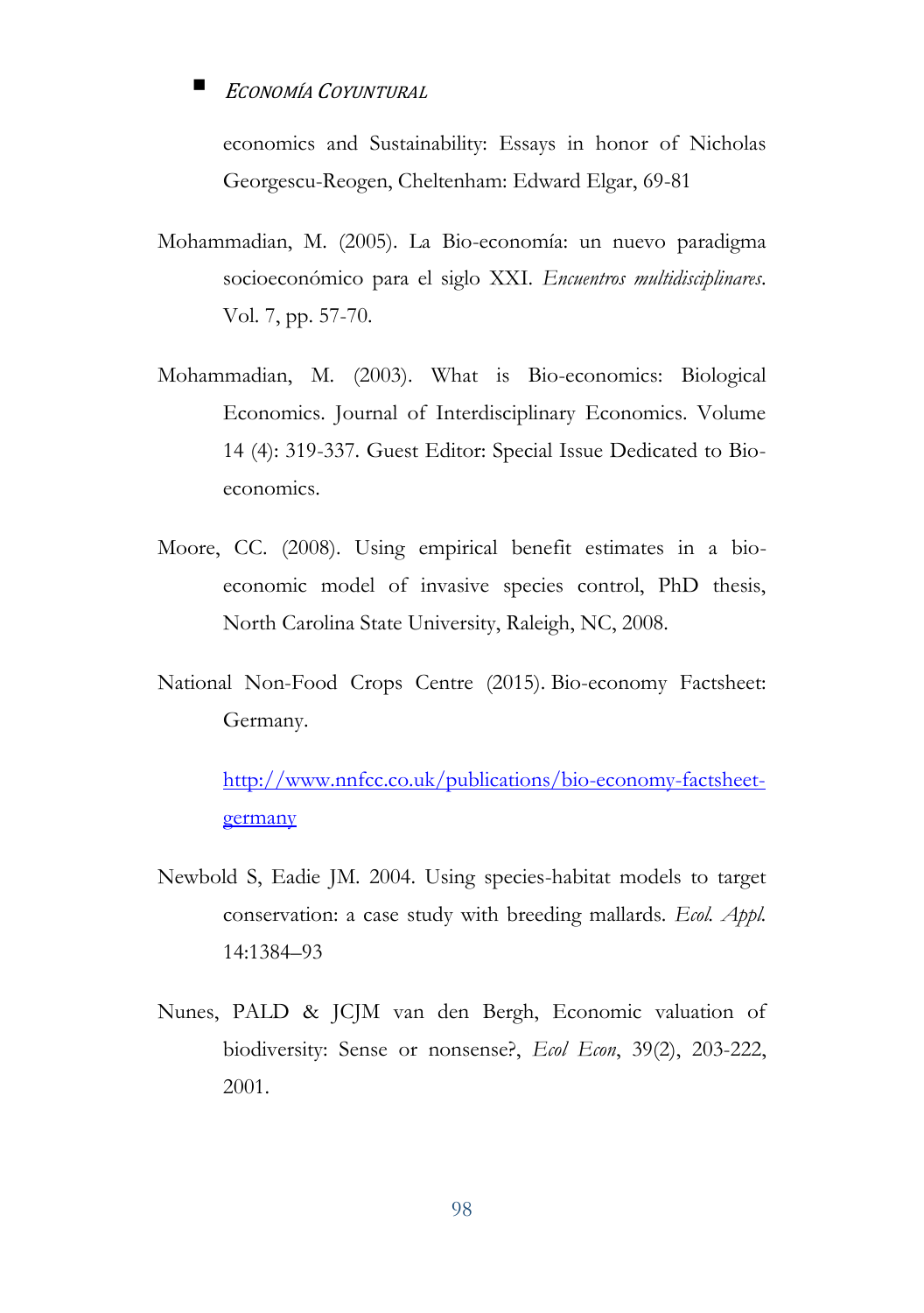- OECD (2009a) *Multi-disciplinary issues international futures programme. The Bio-economy to 2030: Designing a Policy Agenda Main findings and policy conclusions.* OECD International Futures Project.
- OECD (2009b). The Bio-economy to 2030: Designing a Policy Agenda. http://www.oecd.org/futures/bio-economy/2030.
- Pannicke, N.; Gawel, E.; Hagemann, N.; Purkus, A.; Strunz, S. (2015). The political economy of fostering a wood-based bio-economy in Germany. Ger. J. Agric. Econ. 2015, 64, 224–243.
- Patermann, C. (2014). Member of the Bio-economy Council, Germany. Phone interview and email correspondence. Personal communication, 24 March 2014.
- Paul, H. (2013). A Foreseeable Disaster: The European Union's agroenergy policies and the global land and water grab. Transnational Institute, FDCL y Econexus. [http://www.econexus.info/node/185.](http://www.econexus.info/node/185)
- Perman, R, Y Ma, J McGilvray & M Common (1999). *Natural resource and environmental economics, 2nd edition*, Pearson Education Limited, Harlow, 1999.
- Pfau, S.F.; Hagens, J.E.; Dankbaar, B.; Smits, A.J.M. (2014). Visions of sustainability in bio-economy research. Sustainability 2014, 6, 1222–1249.
- Philippidis, G., M'barek, R. and Ferrari, E., (2016). *Drivers of the European Bio-economy in transition (Bio-economy 2030) –an exploratory model-based assessment.*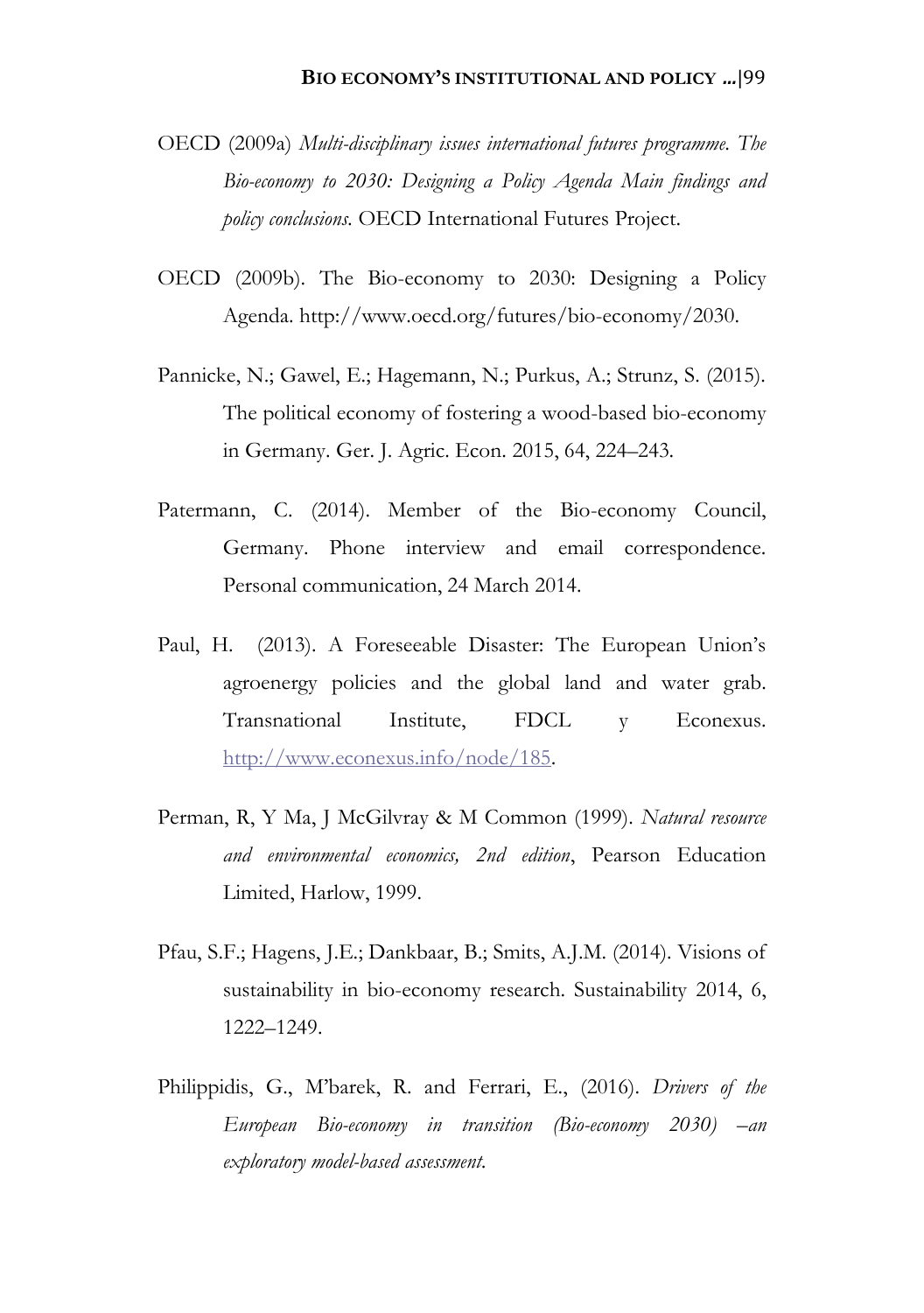[http://publications.jrc.ec.europa.eu/repository/bitstream/JRC](http://publications.jrc.ec.europa.eu/repository/bitstream/JRC98160/lfna27563enn.pdf) [98160/lfna27563enn.pdf](http://publications.jrc.ec.europa.eu/repository/bitstream/JRC98160/lfna27563enn.pdf)

- Sanchirico J.N. (2004). Designing a cost-effective marine reserve network: a bio-economic metapopulation analysis. *Mar. Resour. Econ.* 19:41–66
- Standing Committee on Agricultural Research (2015). Sustainable Agriculture, Forestry and Fisheries in the Bio-economy: A Challenge for Europe.

[https://www.youtube.com/watch?v=-hnApsGEL6U.](https://www.youtube.com/watch?v=-hnApsGEL6U)

- SEMADET (2013a). Secretaría de Medio Ambiente y Desarrollo Territorial (SEMADET). 2013. *Áreas naturales protegidas*. [http://semadet.jalisco.gob.mx/medio](http://semadet.jalisco.gob.mx/medio-ambiente/biodiversidad/areas-naturales-protegidas)[ambiente/biodiversidad/areas-naturales-protegidas](http://semadet.jalisco.gob.mx/medio-ambiente/biodiversidad/areas-naturales-protegidas)
- SEMADET (2013b). Secretaría de Medio Ambiente y Desarrollo Territorial (SEMADET)(2013). *Áreas Verdes Urbanas*. <http://www.jalisco.gob.mx/es/areas-verdes-urbanas>
- Smith, M. D., and J. E. Wilen. (2003). Economic Impacts of Marine Reserves: The Importance of Spatial Behavior. Journal of Environmental Economics and Management 46(2):183–206.
- Smith, M. D., J. N. Sanchirico, and J. E. Wilen (2009). The Economics of Spatial-Dynamic Processes: Applications to Renewable Resources. Journal of Environmental Economics and Management 57(1):104–21.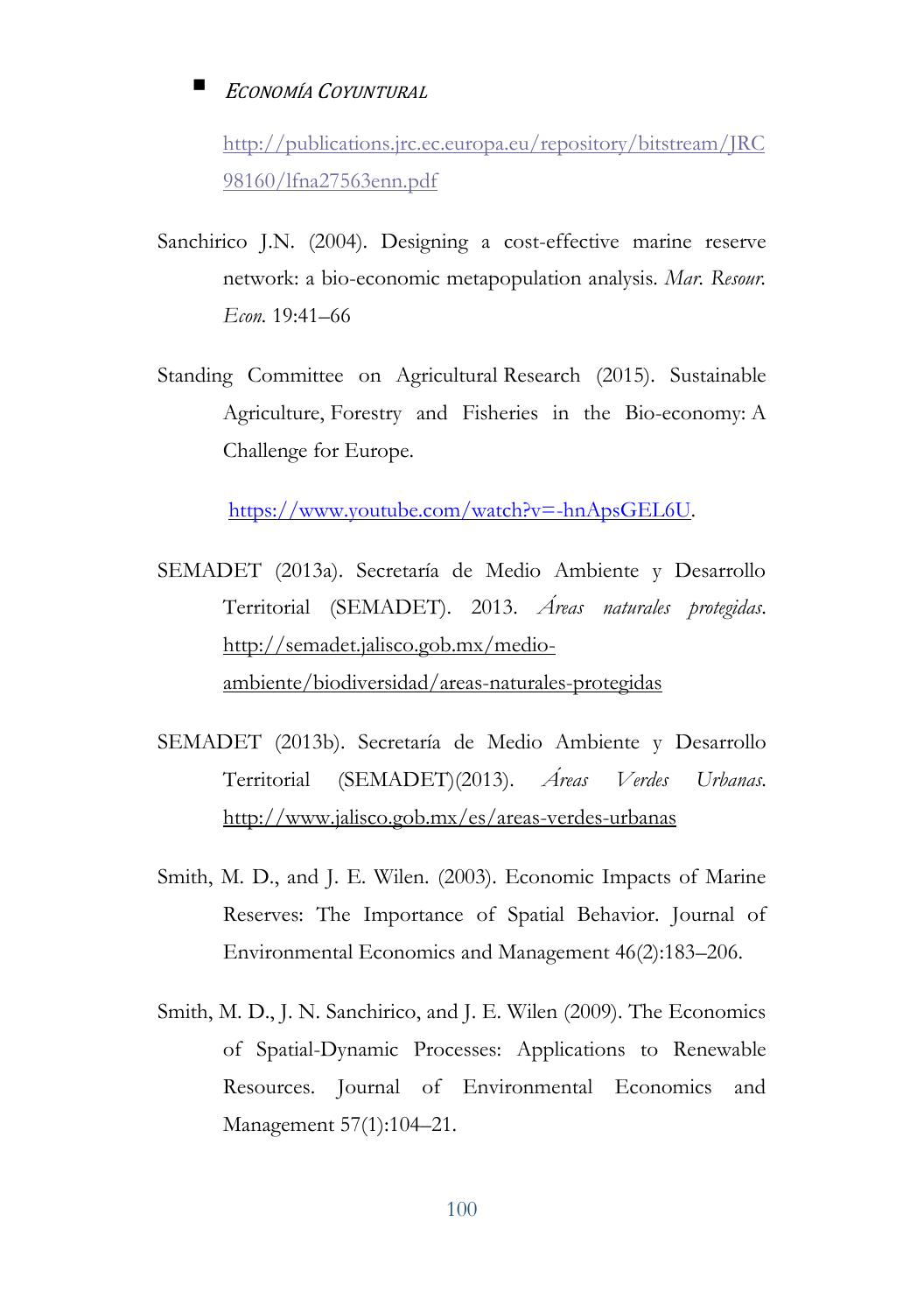- Spangenberg, JH & J Settele, Precisely incorrect? Monetising the value of ecosystem services, *Ecol Complex*, 7(3), 327-337, 2010.
- Timmons, D., Harris, J. M. and Roach, B. (2014). *The Economics of Renewable Energy*. Global Development And Environment Institute, Tufts University. Available at http://ase.tufts.edu/gdae
- Turner, R & G Daily (2008). The ecosystem services framework and natural capital conservation, *Environ Resour Econ*, 39(1), 25-35, 2008.
- Touza, J, M Termansen & C Perrings (2008). A bio-economic approach to the faustmann-hartman model: Ecological interactions in managed forest, *Nat Res Model*, 21(4), 551-581, 2008.

[http://www.biopreferred.gov/BioPreferred/faces/pages/Doc](http://www.biopreferred.gov/BioPreferred/faces/pages/DocumentBrowser.xhtml) [umentBrowser.xhtml#](http://www.biopreferred.gov/BioPreferred/faces/pages/DocumentBrowser.xhtml)

- USDA (2014a) Renewable Chemicals & Materials Opportunity Assessment - Major Job Creation and Agricultural Sector Engine. [http://www.usda.gov/oce/reports/energy/USDA\\_RenewChe](http://www.usda.gov/oce/reports/energy/USDA_RenewChems_Jan2014.pdf) ms Jan2014.pdf;
- USDA (2014b). Opportunities in the Emerging Bio-economy, July 25, 2014. www.biopreferred.gov/files/WhyBiobased.pdf; Renewable Chemicals & Materials Opportunity Assessment - Major Job Creation and Agricultural Sector Engine,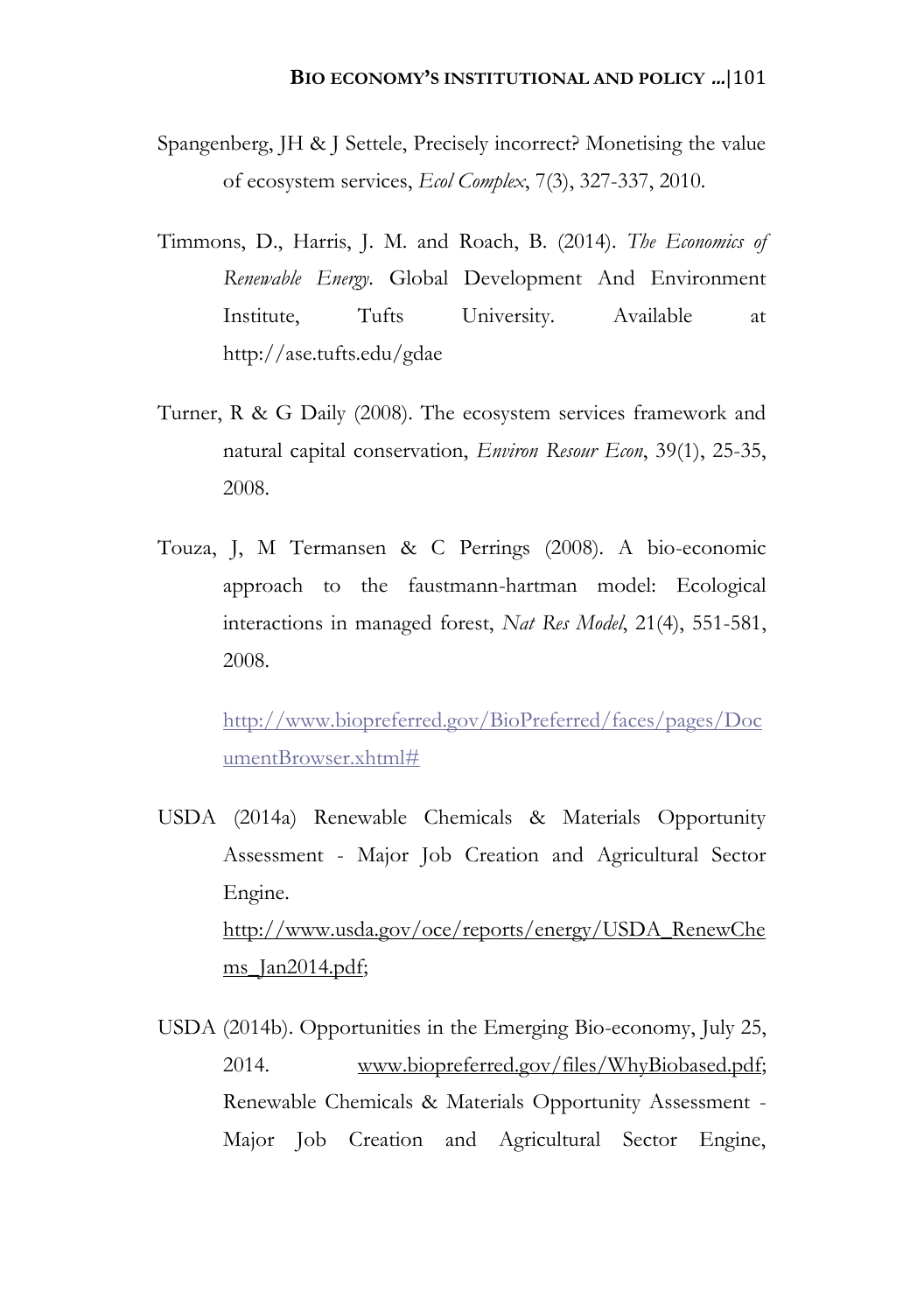[http://www.usda.gov/oce/reports/energy/USDA\\_RenewChe](http://www.usda.gov/oce/reports/energy/USDA_RenewChems_Jan2014.pdf) [ms\\_Jan2014.pdf](http://www.usda.gov/oce/reports/energy/USDA_RenewChems_Jan2014.pdf)

- Van Egmond, Klaas, & De Vries, Bert J.M. (2011). Sustainability: The search for the integral worldview. *Futures, 43*, 853-867.
- Vandermeulen, V.; van der Stehen, M.; Stevens, C.V.; van Huylenbroeck, G. (2012). Industry expectations regarding the transition towards a bio based economy. Biofuels Bioprod. *Biorefining 2012*, 6, 453–464.
- van der Ploeg, SWF, LC Braat & WFJ van Lierop, Integration of resource *Economics and* Ecology. Ecological Modelling, 38, 171- 190.
- Wam, HK (2010). Economists, time to team up with the ecologists!, *Ecol Econ*, 69(4), 675-579, 2010.
- Weersink, A, S Jeffrey & D Pannell (2002) Farm-level modeling for bigger issues, *Rev Agric Econ*, 24(1), 123-140, 2002.
- Whitten, SM & JW Bennett (2005). *Managing wetlands for private and social good: Theory, policy and cases from australia*, Edward Elgar, Northampton, 2005.
- Wilber, Ken. (1995). *Sex, ecology, spirituality. The spirit of evolution*. Boston: Shambhala.
- Yoshimoto, S. S. and Clarke, R. P. (1993). Comparing dynamic versions of the Schaefer and Fox production models and their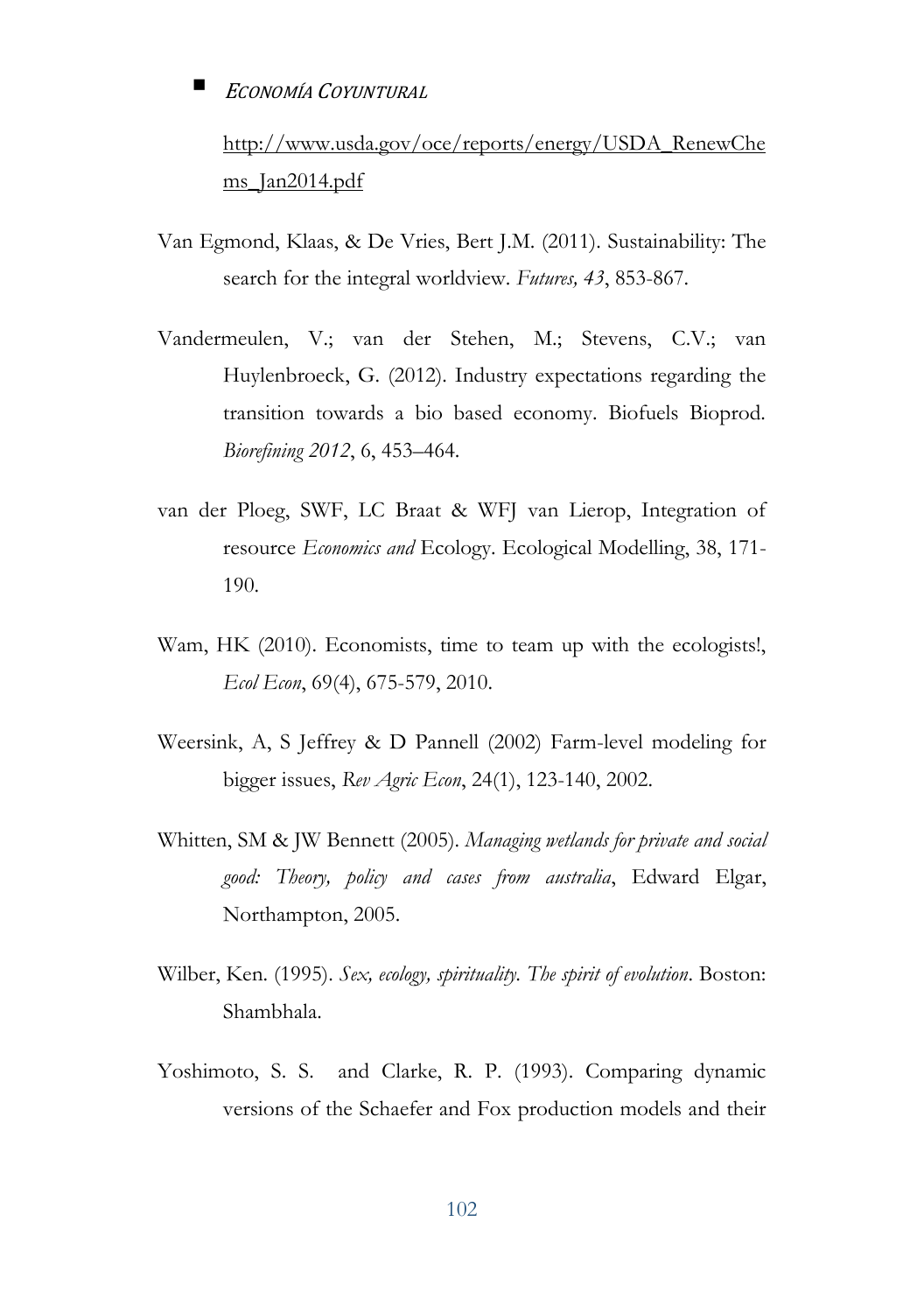application to lobster fisheries, *Canadian Journal of Fisheries and Aquatic Sciences*, vol. 50, no. 1, pp. 181–189, 1993.

Zander, P & H Kächele (1999). Modelling multiple objectives of land use for sustainable development, *Agric Syst*, 59(3), 311-325, 1999.